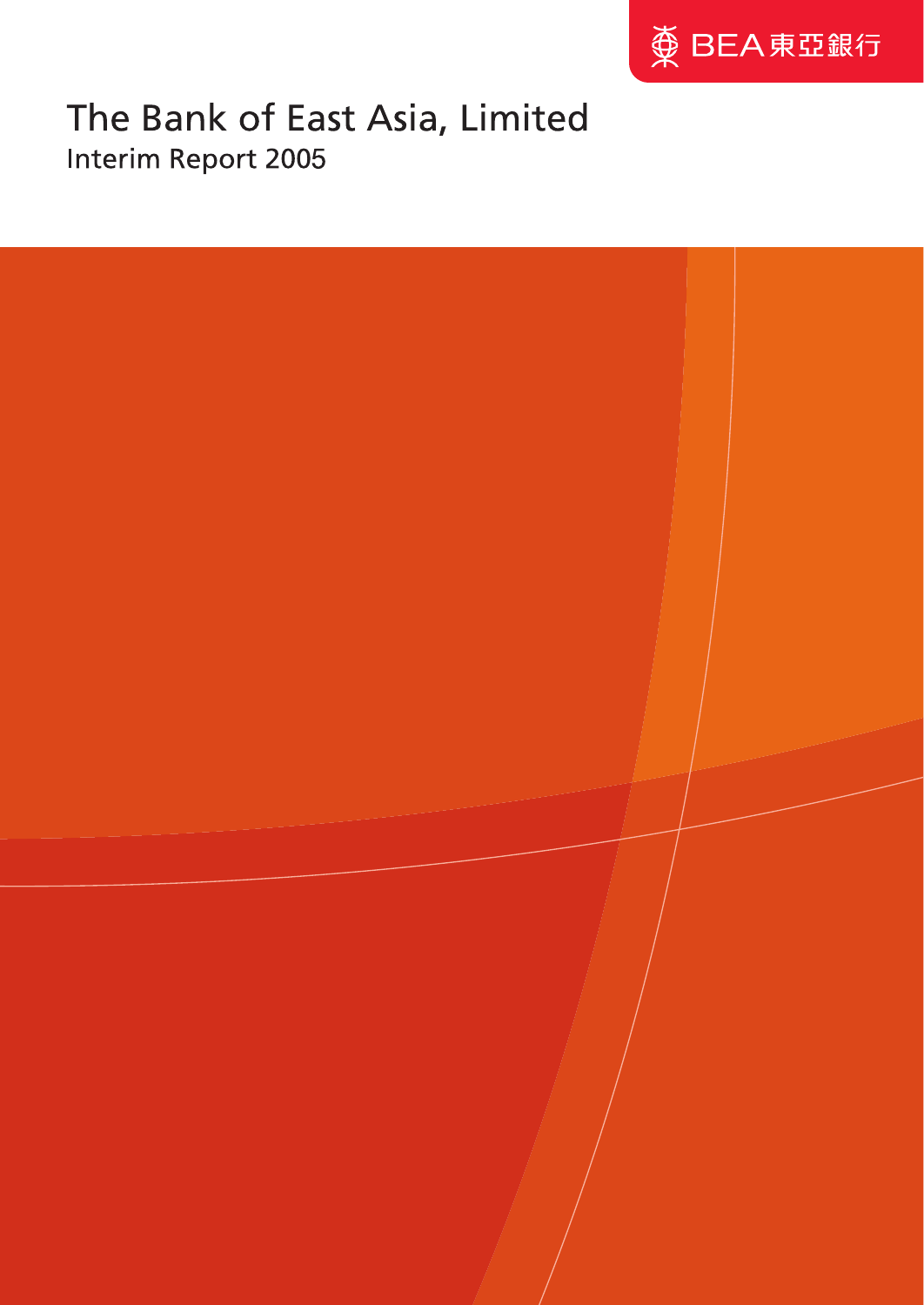# **CONTENTS**

|                                                                | Pages       |
|----------------------------------------------------------------|-------------|
| <b>INTERIM RESULTS</b>                                         | $\mathbf 1$ |
| <b>SUPPLEMENTARY FINANCIAL INFORMATION</b>                     | 27          |
| <b>INDEPENDENT REVIEW REPORT</b>                               | 34          |
| <b>INTERIM DIVIDEND</b>                                        | 35          |
| <b>CLOSURE OF REGISTER OF MEMBERS</b>                          | 35          |
| <b>FINANCIAL REVIEW</b>                                        | 35          |
| <b>OPERATIONS REVIEW</b>                                       | 40          |
| <b>DIRECTORS' AND CHIEF EXECUTIVE'S INTERESTS</b>              | 46          |
| <b>INFORMATION ON SHARE OPTIONS</b>                            | 48          |
| <b>INTERESTS OF SUBSTANTIAL SHAREHOLDERS AND OTHER PERSONS</b> | 49          |
| <b>DEALING IN LISTED SECURITIES OF THE BANK</b>                | 49          |
| <b>COMPLIANCE WITH CODE ON CORPORATE GOVERNANCE PRACTICES</b>  | 50          |
| <b>COMPLIANCE WITH MODEL CODE</b>                              | 50          |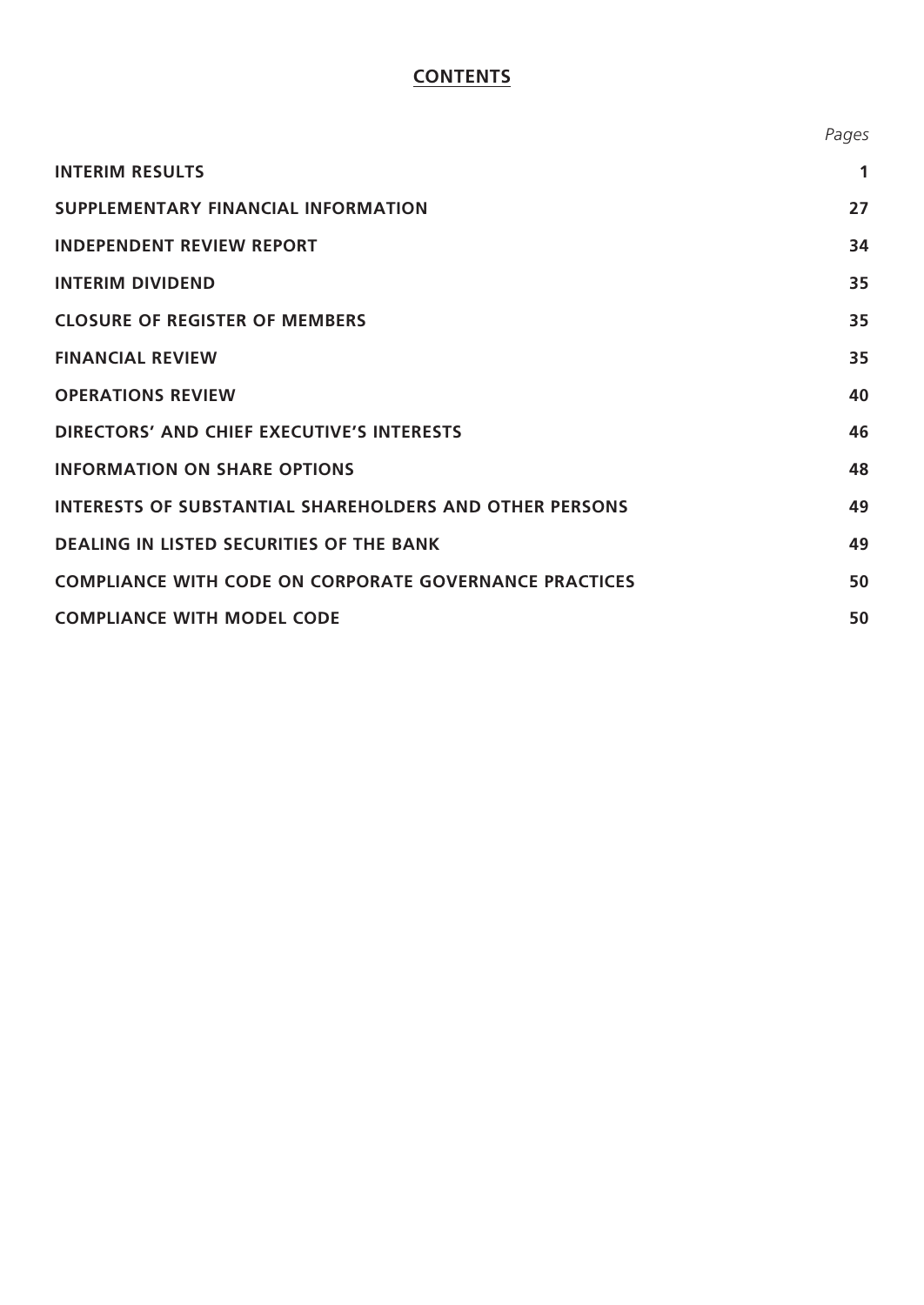# **The Bank of East Asia, Limited**

*(Incorporated in Hong Kong with limited liability in 1918)* (Stock Code: 23)

# **INTERIM REPORT 2005**

# **INTERIM RESULTS**

The Directors of The Bank of East Asia, Limited ("BEA") are pleased to announce the unaudited results<sup>1</sup> of the Bank and its subsidiaries (the "Group") for the six months ended 30th June, 2005. The interim financial report is unaudited, but has been reviewed by KPMG, in accordance with Statement of Auditing Standards 700, Engagements to review interim financial reports, issued by the Hong Kong Institute of Certified Public Accountants ("HKICPA"). KPMG's independent review report to the Board of Directors is included on page 34.

# **A. Consolidated Profit and Loss Account**

|                                                                                                                                                                                                                                                            | 6 months ended<br>30/6/2005                              | 6 months ended<br>30/6/2004<br>Restated                  | 6 months ended<br>31/12/2004<br>Restated                 |
|------------------------------------------------------------------------------------------------------------------------------------------------------------------------------------------------------------------------------------------------------------|----------------------------------------------------------|----------------------------------------------------------|----------------------------------------------------------|
|                                                                                                                                                                                                                                                            | HK\$'000                                                 | HK\$'000                                                 | HK\$'000                                                 |
| Interest income<br>Interest expense                                                                                                                                                                                                                        | 3,440,317<br>(1, 724, 673)                               | 2,708,187<br>(905, 425)                                  | 2,973,893<br>(1, 149, 080)                               |
| Net interest income<br>Fee and commission income<br>Fee and commission expense<br>Net trading profits<br>Other operating income                                                                                                                            | 1,715,644<br>770,975<br>(107, 948)<br>210,249<br>164,515 | 1,802,762<br>775,259<br>(193, 763)<br>102,784<br>136,658 | 1,824,813<br>731,345<br>(104, 600)<br>257,587<br>163,020 |
| Operating income<br>Operating expenses                                                                                                                                                                                                                     | 2,753,435<br>(1,410,489)                                 | 2,623,700<br>(1,314,209)                                 | 2,872,165<br>(1,447,971)                                 |
| Operating profit before impairment allowances/provisions<br>Charge for bad and doubtful debts<br>Release of impairment losses and impairment allowances<br>for impaired assets (other than the impairment<br>allowances on held-to-maturity securities and | 1,342,946                                                | 1,309,491<br>(143,096)                                   | 1,424,194<br>(129, 711)                                  |
| available-for-sale securities)                                                                                                                                                                                                                             | 24,314                                                   |                                                          |                                                          |
| Operating profit after impairment allowances/provisions<br>Net profit on disposal of fixed assets                                                                                                                                                          | 1,367,260<br>35,260                                      | 1,166,395<br>6,575                                       | 1,294,483<br>8,664                                       |
| Revaluation surplus on investment properties<br>(Charge)/write back of impairment loss on bank premises<br>Net (loss)/profit on disposal of held-to-maturity debt                                                                                          | (953)                                                    |                                                          | 227,941<br>18,538                                        |
| securities, investment securities and associates<br>Net profit on disposal of available-for-sale securities<br>Provision on held-to-maturity debt securities,                                                                                              | (23)<br>6,604                                            | 46                                                       | 13,712                                                   |
| investment securities and associates<br>Impairment allowances on held-to-maturity securities,<br>available-for-sale securities and associates                                                                                                              | (8, 325)                                                 | (12, 438)                                                | (6, 144)                                                 |
| Share of profits less losses of associates                                                                                                                                                                                                                 | (4, 199)                                                 | 8,172                                                    | 56,204                                                   |
| Profit for the period before taxation<br>Income tax<br>Current tax <sup>5</sup>                                                                                                                                                                            | 1,395,624                                                | 1,168,750                                                | 1,613,398                                                |
| - Hong Kong<br>— Overseas<br>Deferred tax<br>Associates                                                                                                                                                                                                    | (169, 393)<br>(59, 377)<br>34,541<br>1,437               | (166, 567)<br>(27, 380)<br>12,026<br>11,160              | (130, 805)<br>(1,805)<br>(99, 760)<br>(6, 541)           |
| Profit for the period after taxation                                                                                                                                                                                                                       | 1,202,832                                                | 997,989                                                  | 1,374,487                                                |
| Attributable to:<br>Equity holders of the Group<br>Minority interests                                                                                                                                                                                      | 1,182,965<br>19,867                                      | 986,109<br>11,880                                        | 1,361,601<br>12,886                                      |
| Profit after taxation                                                                                                                                                                                                                                      | 1,202,832                                                | 997,989                                                  | 1,374,487                                                |
| Profit for the Bank                                                                                                                                                                                                                                        | 1,117,827                                                | 833,110                                                  | 1,207,575                                                |
| Proposed dividends                                                                                                                                                                                                                                         | 495,997                                                  | 414,252                                                  | 1,193,599                                                |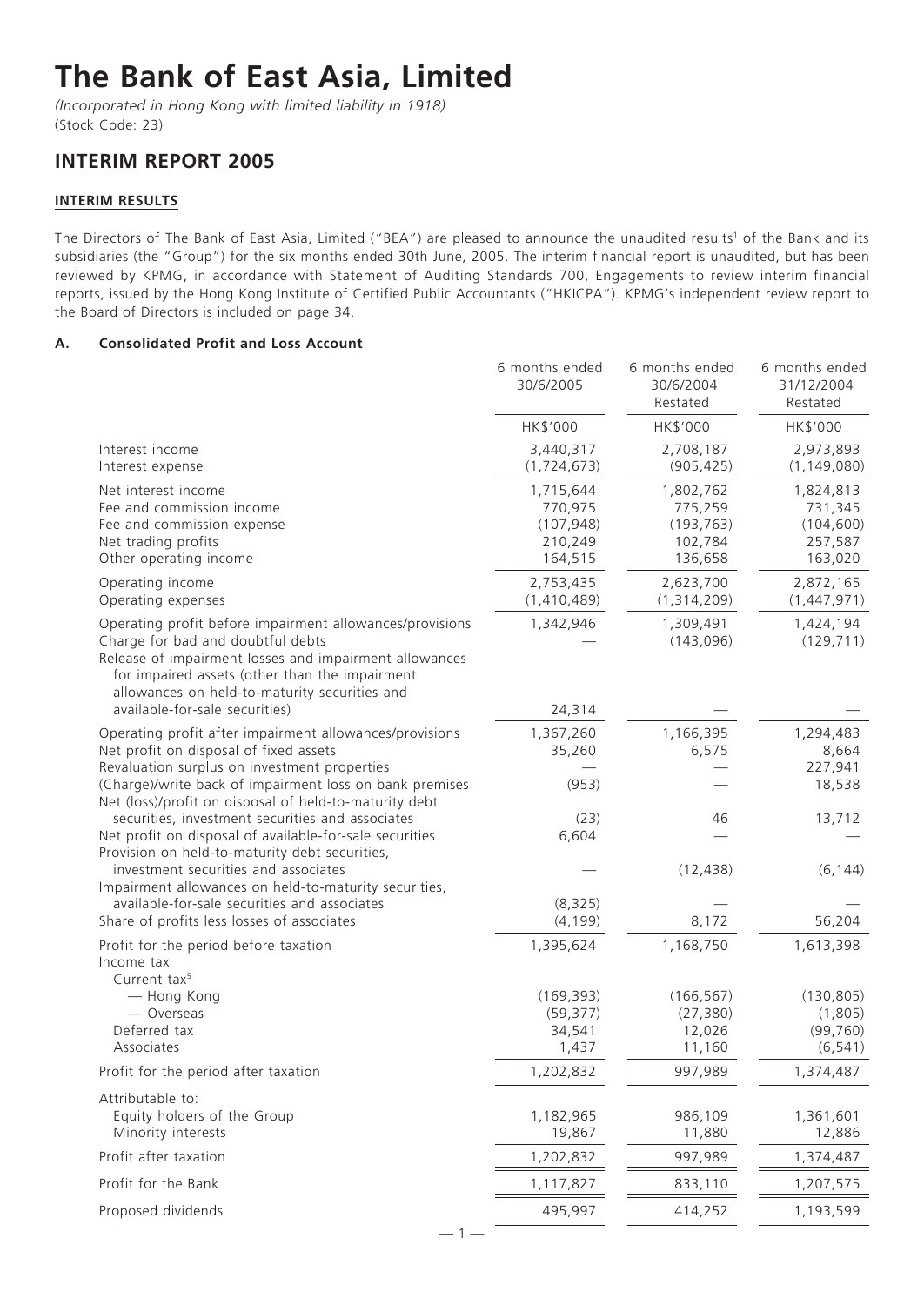|                                   | 6 months ended<br>30/6/2005 | 6 months ended<br>30/6/2004<br>Restated | 6 months ended<br>31/12/2004<br>Restated |
|-----------------------------------|-----------------------------|-----------------------------------------|------------------------------------------|
|                                   | HK\$                        | HK\$                                    | HK\$                                     |
| Per share                         |                             |                                         |                                          |
| $-$ Basic earnings <sup>6</sup>   | 0.79                        | 0.67                                    | 0.92                                     |
| $-$ Diluted earnings <sup>6</sup> | 0.79                        | 0.67                                    | 0.91                                     |
| — Dividends                       | 0.33                        | 0.28                                    | 0.80                                     |

# **B. Consolidated Balance Sheet**

|                                                                                                         | 30/6/2005                | 30/6/2004<br>Restated   | 31/12/2004<br>Restated   |
|---------------------------------------------------------------------------------------------------------|--------------------------|-------------------------|--------------------------|
|                                                                                                         | HK\$'000                 | HK\$'000                | HK\$'000                 |
| <b>ASSETS</b>                                                                                           |                          |                         |                          |
| Cash and short-term funds<br>Placements with banks and other<br>financial institutions maturing between | 33,020,537               | 36,749,106              | 39,877,738               |
| one and twelve months                                                                                   | 5,768,067                | 12,198,154              | 9,832,258                |
| Trade bills                                                                                             | 1,597,825                | 751,361                 | 1,400,138                |
| Certificates of deposit held                                                                            | 2,615,056                | 2,410,042               | 2,446,947                |
| Other investments in securities                                                                         |                          | 9,277,648               | 8,563,367                |
| Securities measured at fair value through profit or loss                                                | 10,963,935               |                         |                          |
| $-$ Trading                                                                                             | 783,951                  |                         |                          |
| - Designated at inception                                                                               | 10,179,984               |                         |                          |
| Advances and other accounts                                                                             | 134,203,693              | 110,089,402             | 122,949,653              |
| Revaluation gain on derivatives                                                                         | 387,046                  |                         |                          |
| Held-to-maturity debt securities                                                                        | 11,533,315               | 15,360,498              | 16,096,084               |
| Investment securities                                                                                   |                          | 242,858                 | 236,373                  |
| Available-for-sale securities                                                                           | 3,643,548                |                         |                          |
| Investments in associates                                                                               | 753,998                  | 692,086                 | 725,963                  |
| Goodwill                                                                                                | 2,455,056                | 2,298,113<br>73,173     | 2,448,156                |
| Deferred tax assets<br>Fixed assets                                                                     | 73,811<br>5,275,474      | 4,104,426               | 95,119<br>5,697,750      |
|                                                                                                         |                          |                         |                          |
| <b>Total Assets</b>                                                                                     | 212,291,361              | 194,246,867             | 210,369,546              |
| EQUITY AND LIABILITIES                                                                                  |                          |                         |                          |
| Deposits and balances of banks                                                                          |                          |                         |                          |
| and other financial institutions                                                                        | 11,561,199               | 7,621,135               | 9,571,657                |
| Deposits from customers                                                                                 | 160,461,840              | 153,727,601             | 163,737,665              |
| - Demand deposits and current accounts                                                                  | 11,883,561               | 10,905,376              | 11,919,118               |
| - Saving deposits                                                                                       | 39,043,427               | 44,535,957              | 48,729,729               |
| - Time, call and notice deposits<br>Certificates of deposit issued                                      | 109,534,852<br>6,519,136 | 98,286,268<br>2,350,228 | 103,088,818<br>4,178,623 |
|                                                                                                         |                          |                         |                          |
| - At fair value through profit or loss                                                                  | 2,823,480                |                         |                          |
| - At amortised cost<br>Current taxation                                                                 | 3,695,656<br>303,372     | 2,350,228<br>312,748    | 4,178,623<br>179,369     |
| Other accounts and provisions                                                                           | 5,311,478                | 4,894,307               | 5,843,048                |
| Revaluation loss on derivatives                                                                         | 389,548                  |                         |                          |
| Deferred tax liabilities                                                                                | 678,241                  | 605,237                 | 729,266                  |
| <b>Total Liabilities</b>                                                                                | 185,224,814              | 169,511,256             | 184,239,628              |
| Loan capital measured at fair value through                                                             |                          |                         |                          |
| profit or loss                                                                                          | 4,360,609                | 4,282,700               | 4,271,124                |
| Share capital                                                                                           | 3,757,553                | 3,698,675               | 3,729,996                |
| Reserves                                                                                                | 18,759,472               | 16,720,030              | 17,963,143               |
| Total equity attributable to equity                                                                     |                          |                         |                          |
| holders of the Group                                                                                    | 22,517,025               | 20,418,705              | 21,693,139               |
| Minority interests                                                                                      | 188,913                  | 34,206                  | 165,655                  |
| <b>Total Equity</b>                                                                                     | 22,705,938               | 20,452,911              | 21,858,794               |
| Total Equity and Liabilities                                                                            | 212,291,361              | 194,246,867             | 210,369,546              |
|                                                                                                         |                          |                         |                          |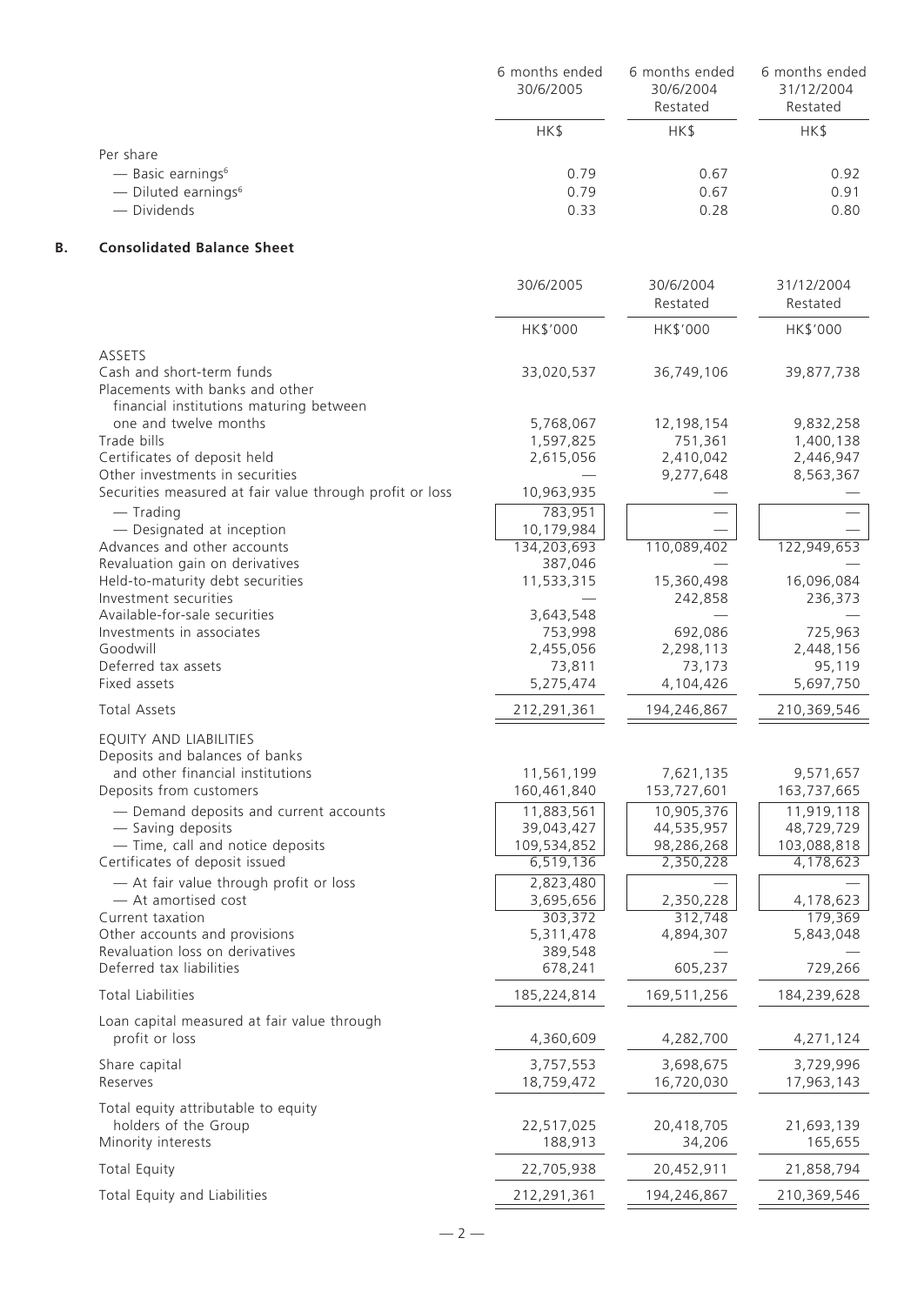|                                                                                                                                       | 6 months ended<br>30/6/2005 | 6 months ended<br>30/6/2004<br>Restated |
|---------------------------------------------------------------------------------------------------------------------------------------|-----------------------------|-----------------------------------------|
|                                                                                                                                       | HK\$'000                    | HK\$'000                                |
| Balance as at 1st January                                                                                                             |                             |                                         |
| - As previously reported                                                                                                              | 21,727,481                  | 20,111,256                              |
| - Minority interests (as previously presented separately from<br>liabilities and equity as at 31st December)                          | 165,655                     | 24,418                                  |
| - Prior period adjustments arising from change in accounting policies                                                                 | (34, 342)                   |                                         |
| - As restated, before opening balance adjustments<br>- Opening balance adjustments arising from change in                             | 21,858,794                  | 20,135,674                              |
| accounting policies                                                                                                                   | 595,788                     |                                         |
| - As restated, after prior period and opening balance adjustments                                                                     | 22,454,582                  | 20,135,674                              |
| Release of net deferred tax liabilities in                                                                                            |                             |                                         |
| revaluation reserve on bank premises                                                                                                  | 2,530                       | 2,497                                   |
| Acquisition/(increase in shareholding) of a subsidiary with minority interests                                                        | 3,409                       | (2,092)                                 |
| Capital reserve on share-based transactions                                                                                           | 17,361                      | 14,222                                  |
| Changes in fair value of available-for-sale securities                                                                                | (9, 548)                    |                                         |
| Exchange and other adjustments                                                                                                        | 895                         | (17, 833)                               |
| Net profit/(loss) not recognised in the profit and loss account                                                                       | 14,647                      | (3,206)                                 |
| Net profit for the period                                                                                                             | 1,202,832                   |                                         |
| - Attributable to equity holders of the Group (as previously reported)<br>- Minority interests (as previously presented separately in |                             | 1,000,331                               |
| the consolidated profit and loss account)                                                                                             |                             | 11,880                                  |
| - Prior period adjustments arising from change in accounting policies                                                                 |                             | (14, 222)                               |
| - As restated                                                                                                                         |                             | 997,989                                 |
| Dividends paid during the period                                                                                                      | (1, 195, 300)               | (910, 707)                              |
| Movements in shareholders' equity arising from capital                                                                                |                             |                                         |
| transactions with equity holders of the Group:                                                                                        |                             |                                         |
| Shares issued under Staff Share Option Schemes<br>Shares issued in lieu of dividends                                                  | 49,459<br>179,760           | 82,108<br>151,122                       |
| Capital fee                                                                                                                           | (42)                        | (69)                                    |
|                                                                                                                                       | 229,177                     | 233,161                                 |
|                                                                                                                                       |                             |                                         |
| Balance as at 30th June                                                                                                               | 22,705,938                  | 20,452,911                              |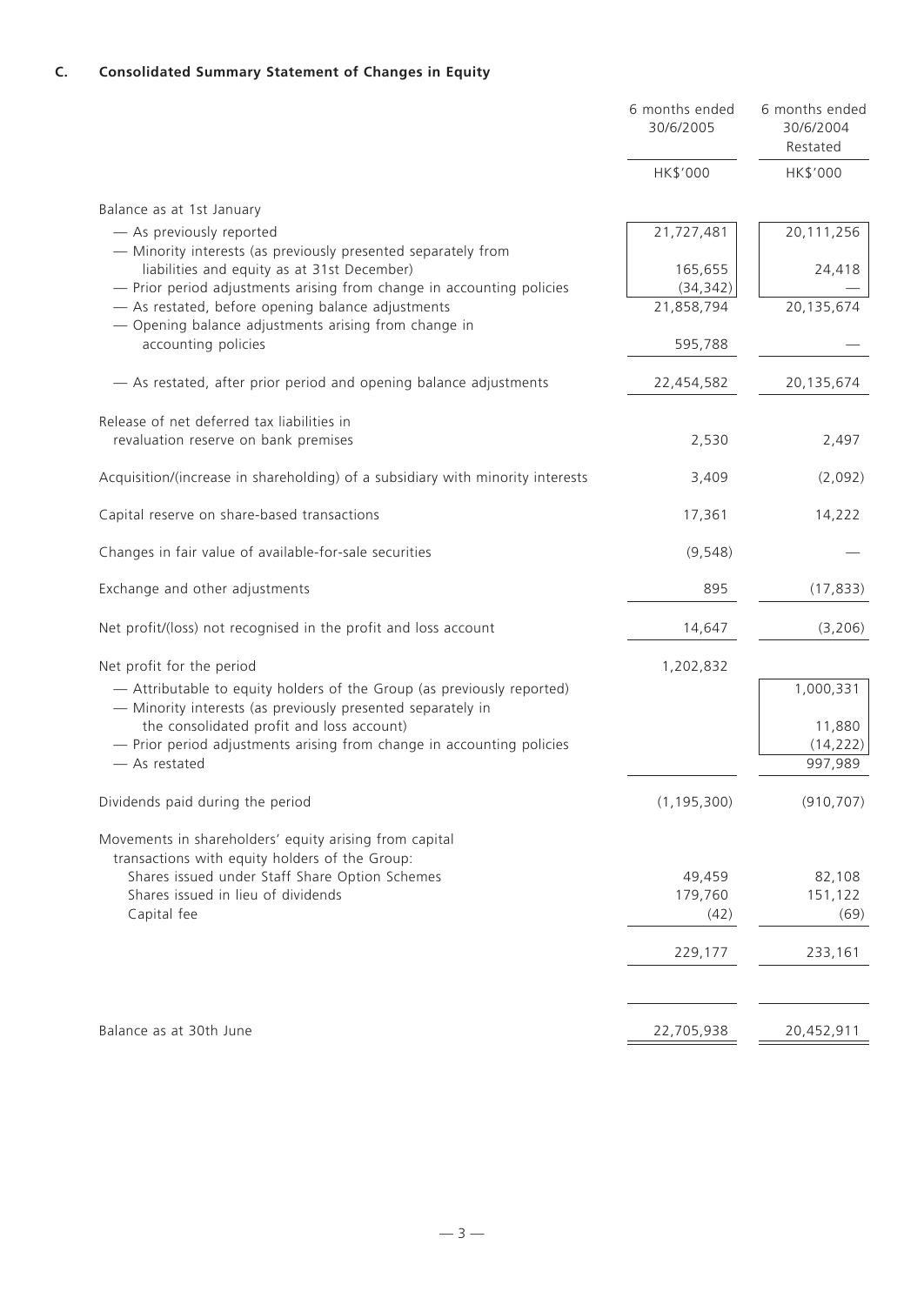#### **D. Condensed Consolidated Cash Flow Statement**

|                                                                                                                                                                            | 6 months ended<br>30/6/2005         | 6 months ended<br>30/6/2004            |
|----------------------------------------------------------------------------------------------------------------------------------------------------------------------------|-------------------------------------|----------------------------------------|
|                                                                                                                                                                            | HK\$'000                            | HK\$'000                               |
| Cash (used in)/generated from operations<br>Tax paid                                                                                                                       | (8,739,522)<br>(100, 749)           | 7,853,158<br>(25, 769)                 |
| Net cash (used in)/generated from operating activities<br>Net cash generated from/(used in) investing activities<br>Net cash generated from/(used in) financing activities | (8,840,271)<br>321,057<br>1,114,381 | 7,827,389<br>(136, 282)<br>(4,063,190) |
| Net (decrease)/increase in cash and cash equivalents<br>CASH AND CASH EQUIVALENTS AT 1ST JANUARY                                                                           | (7,404,833)<br>41,204,335           | 3,627,917<br>33,890,538                |
| CASH AND CASH EQUIVALENTS AT 30TH JUNE                                                                                                                                     | 33,799,502                          | 37,518,455                             |
| Cash flows from operating activities included:<br>Interest received<br>Interest paid                                                                                       | 3,784,245<br>1,425,819              | 2,682,846<br>878,235                   |

*Notes:*

- (1) The financial information set out in this interim report does not constitute the Group's statutory accounts for the year ended 31st December, 2004 but there is no material change as compared to those accounts, except for prior period adjustments made due to changes in accounting policies, nor for the six months ended 30th June, 2005. The statutory accounts for the year ended 31st December, 2004 are available from the Bank's registered office. The auditors have expressed an unqualified opinion on those accounts in their report dated 3rd February, 2005.
- (2) The interim financial report is prepared on a basis consistent with the accounting policies and methods adopted in the 2004 annual accounts except for the changes in accounting policies made thereafter in adopting certain new and revised Hong Kong Financial Reporting Standards ("HKFRS") and Hong Kong Accounting Standards ("HKAS") issued by the HKICPA which are expected to be reflected in the 2005 annual financial statements. Details of those changes in accounting policies are set out in Note 4.
- (3) Summary of the effect of changes in the accounting policies
	- (a) Effect on opening balance of total equity at 1st January, 2005 (as adjusted)

The following table sets out the adjustments that have been made to the opening balances as at 1st January, 2005. These are the aggregate effect of retrospective adjustments to the net assets as at 31st December, 2004 and the opening balance adjustments made as at 1st January, 2005.

|                                                                                                                                                       | Retained<br>profits                       | Capital and<br>other reserves | Total                                     |
|-------------------------------------------------------------------------------------------------------------------------------------------------------|-------------------------------------------|-------------------------------|-------------------------------------------|
| Effect of new policy (increase/(decrease))                                                                                                            | HK\$'000                                  | HK\$'000                      | HK\$'000                                  |
| Prior period adjustments:                                                                                                                             |                                           |                               |                                           |
| <b>HKFRS 2</b><br>Equity settled share-based transactions                                                                                             | (41, 749)                                 | 41,749                        |                                           |
| HK(SIC) Interpretation 21<br>Deferred tax on movements in the value of<br>investment properties                                                       | (34, 342)                                 |                               | (34, 342)                                 |
|                                                                                                                                                       | (76,091)                                  | 41,749                        | (34, 342)                                 |
| Opening balance adjustments:                                                                                                                          |                                           |                               |                                           |
| HKAS 39<br>Available-for-sale securities<br>Securities measured at fair value through profit                                                          | (265, 398)                                | 265,398                       |                                           |
| and loss<br>Derivatives<br>Issued debts                                                                                                               | 100,054<br>(10, 131)<br>(179, 381)        |                               | 100,054<br>(10, 131)<br>(179, 381)        |
| Impairment allowance — individual<br>Impairment allowance - collective<br>Impaired loan interest<br>Deferred tax on impairment allowance - collective | 20,677<br>723,500<br>46.542<br>(105, 473) |                               | 20,677<br>723,500<br>46,542<br>(105, 473) |
|                                                                                                                                                       | 330,390                                   | 265,398                       | 595,788                                   |
| Total effect as at 1st January, 2005                                                                                                                  | 254,299                                   | 307,147                       | 561,446                                   |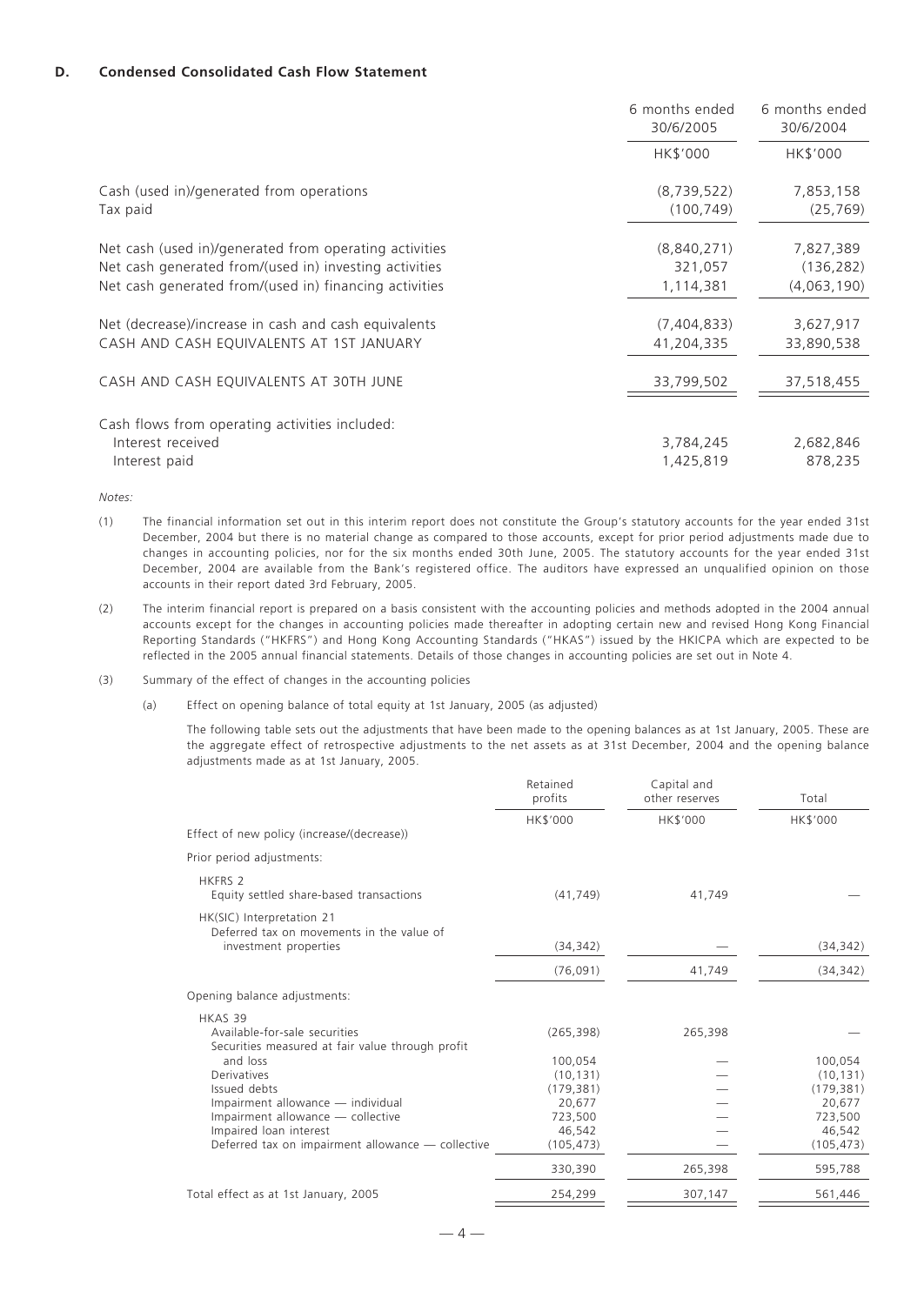#### (b) Effect on profit after taxation for the six months ended 30th June, 2005 (estimated)

In respect of the six month period ended 30th June, 2005, the following table provides estimates of the extent to which the profits for that period are higher or lower than they would have been had the previous policies still been applied in the period, where it is practicable to make such estimates.

|                                                                 | 6 months<br>ended<br>30/6/2005<br>Equity holders<br>of the Group |
|-----------------------------------------------------------------|------------------------------------------------------------------|
|                                                                 | HK\$'000                                                         |
| Effect of new policy (increase/(decrease))                      |                                                                  |
| <b>HKFRS 2</b>                                                  |                                                                  |
| Equity settled share-based transactions                         | (17, 361)                                                        |
| <b>HKFRS 3</b>                                                  |                                                                  |
| Amortisation of goodwill                                        | 76,105                                                           |
| HK(SIC) Interpretation 21                                       |                                                                  |
| Deferred tax on movements in the value of investment properties | 17,573                                                           |
| HKAS 39                                                         |                                                                  |
| Available-for-sale securities                                   | 9,153                                                            |
| Securities measured at fair value through profit or loss        | (27, 171)                                                        |
| <b>Derivatives</b>                                              | 668                                                              |
| Issued debts                                                    | 83,088                                                           |
| Impairment allowance - individual                               | 36,047                                                           |
| Impairment allowance - collective                               | 153,947                                                          |
| Impaired loan interest                                          | 28,713                                                           |
| Deferred tax on impairment allowance - collective               | (14, 620)                                                        |
| Others                                                          | (196)                                                            |
|                                                                 | 269,629                                                          |
| Total effect for the period                                     | 345,946                                                          |
| Effect on earnings per share:                                   |                                                                  |
| — Basic                                                         | HK\$0.23                                                         |
| - Diluted                                                       | HK\$0.23                                                         |
|                                                                 |                                                                  |

(c) Effect on net loss recognised directly in equity for the six months ended 30th June, 2005 (estimated)

In respect of the six month period ended 30th June, 2005, the following table provides estimates of the extent to which the expenses recognised directly in equity are lower than they would have been had the previous policies still been applied in the interim period, where it is practicable to make such estimates.

|                                          | 6 months<br>ended<br>30/6/2005<br>Equity holders<br>of the Group |
|------------------------------------------|------------------------------------------------------------------|
|                                          | HK\$'000                                                         |
| Effect of new policy (decrease)          |                                                                  |
| HKAS 39<br>Available-for-sale securities | (9, 548)                                                         |
| Total effect for the period              | (9, 548)                                                         |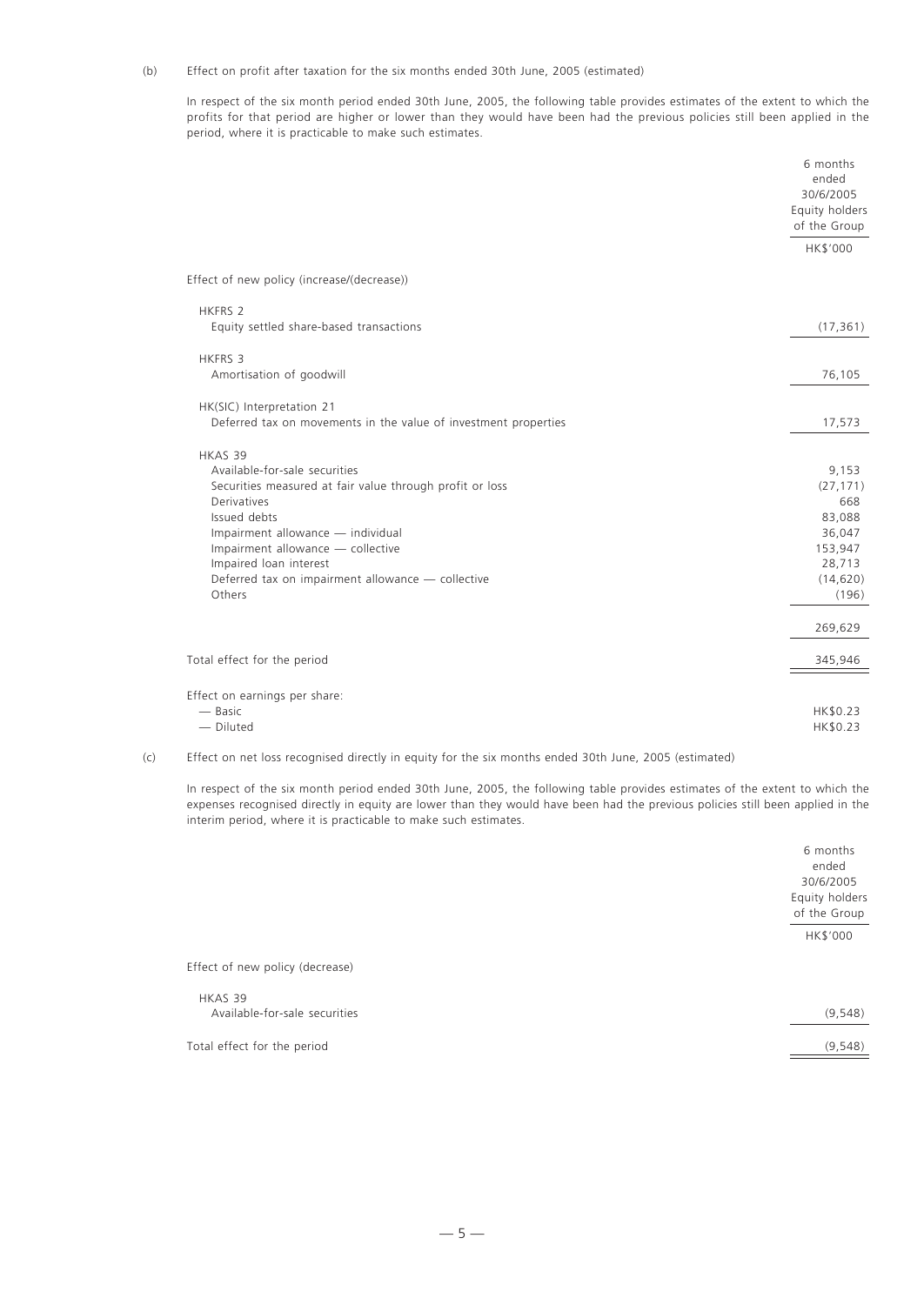#### (4) Changes in accounting policies

#### (a) Staff share option scheme

In prior years, no amounts were recognised when employees (which term includes directors) were granted share options over shares in the Bank. If the employees chose to exercise the options, the nominal amount of share capital and share premium were credited only to the extent of the option's exercise price receivable.

With effect from 1st January, 2005, in order to comply with HKFRS 2 "Share-based Payment", the Group recognises the fair value of such share options as an expense in the profit and loss account. A corresponding increase is recognised in a capital reserve within equity.

Where the employees are required to meet vesting conditions before they become entitled to the options, the Group recognises the fair value of the options granted over the vesting period. Otherwise, the Group recognise the fair value in the period in which the options are granted.

If an employee chooses to exercise options, the related capital reserve is transferred to share capital and share premium, together with the exercise price. If the options lapse unexercised the related capital reserve is transferred directly to retained earnings.

The new accounting policy has been applied retrospectively with comparatives restated in accordance with HKFRS 2, except that the Group has taken advantage of the transitional provisions set out in paragraph 53 of HKFRS 2 under which the new recognition and measurement policies have not been applied to the following grants of options:

- (i) all options granted to employees on or before 7th November, 2002; and
- (ii) all options granted to employees after 7th November, 2002 but which had vested before 1st January, 2005.

No adjustments to the opening balances as at 1st January, 2004 are required as no options existed at that time which were unvested at 1st January, 2005.

The amount charged to the profit and loss account as a result of the change of policy increased staff costs for the six months ended 30th June, 2005 by HK\$17,361,000 (six months ended 30th June, 2004: HK\$14,222,000), with the corresponding amounts credited to the capital reserve.

Details of the staff share option scheme can be found in the Group's annual report for the year ended 31st December, 2004.

(b) Investment properties

In prior years the Group was required to apply the tax rate that would be applicable to the sale of investment properties to determine whether any amounts of deferred tax should be recognised on the revaluation of investment properties. As there would have been no tax payable on the disposal of the Group's investment properties, no deferred tax was provided in prior years.

As from 1st January, 2005, in accordance with HK(SIC) Interpretation 21 "Income Taxes — Recovery of Revalued Nondepreciable Assets", the Group recognises deferred tax on movements in the value of investment properties using tax rates that are applicable to the properties' use, if the Group has no intention to sell them and the properties would have been depreciable had the Group not adopted the fair value model.

HK(SIC) Interpretation 21 has been adopted retrospectively by reducing the opening balance of retained earnings as of 1st January, 2005 by HK\$34,342,000 (1st January, 2004: Nil) and increasing deferred tax liabilities by the same amount.

(c) Financial instruments

In prior years, the accounting policies for certain financial instruments were as follows:

- securities which are intended to be held on a continuing basis, and which are held for an identified long-term purpose were classified as investment securities and stated at cost less provisions for diminution in value;
- other investments in securities are securities which are not classified as held-to-maturity debt securities nor as investment securities, and are stated at fair value with changes in fair value recognised in the profit and loss account; and
- derivative financial instruments entered into by management to hedge risks arising from an underlying asset, liability (or a net position) or a committed future transaction were recognised on equivalent basis to the position or transaction being hedged.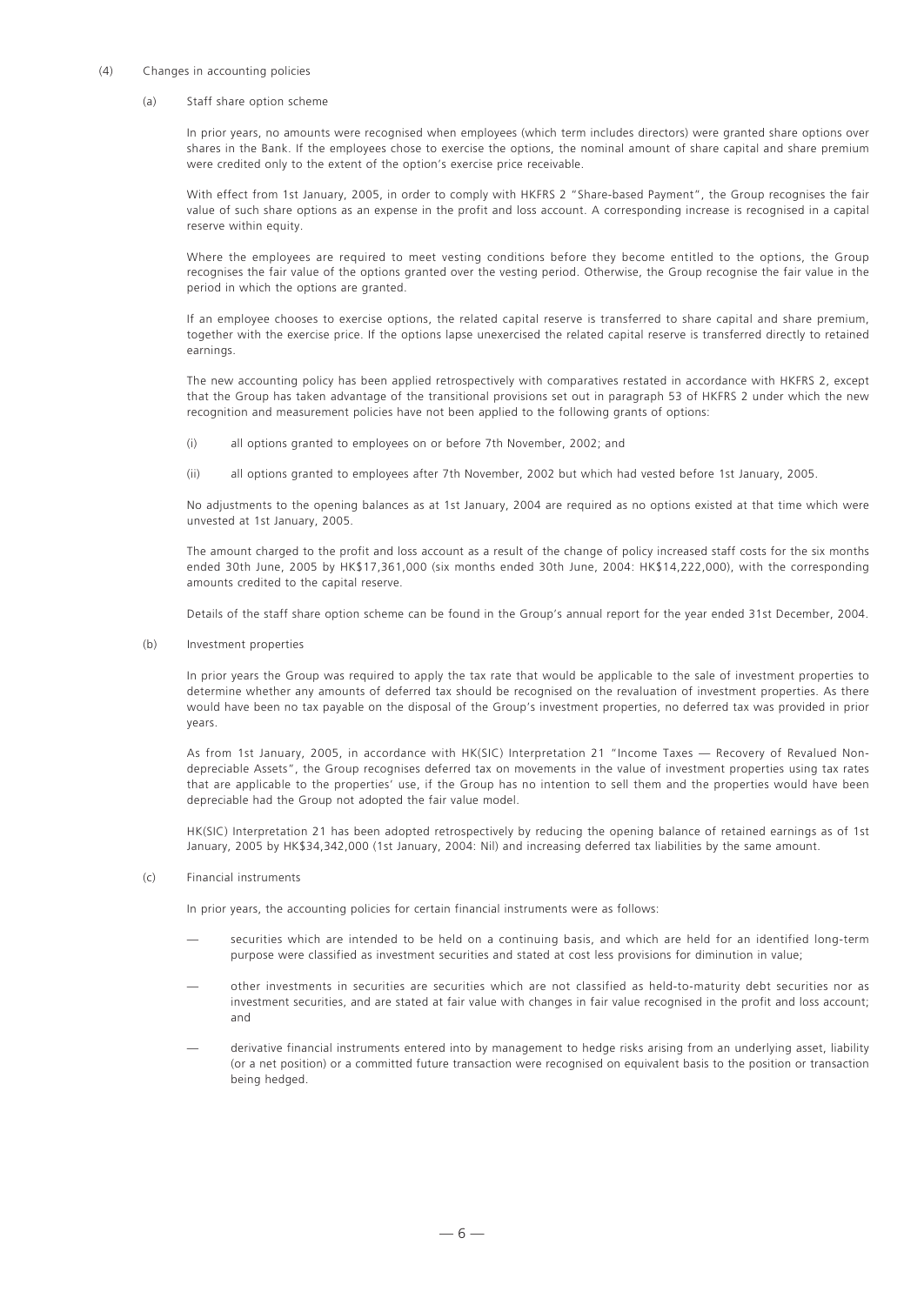#### (i) Classification

From 1st January, 2005, the Group has adopted HKAS 32 "Financial Instruments: Disclosure and Presentation" and HKAS 39 "Financial Instruments: Recognition and Measurement" and classified financial instruments under the following categories:

#### *Financial assets measured at fair value through profit or loss*

This category comprises financial assets held for trading and those that are designated as fair value through profit and loss at inception. A financial asset is classified as held for trading if it is either acquired principally for the purpose of selling it in the short term or is part of a portfolio of identified financial instruments that are managed together and for which there is evidence of a recent pattern of short-term profit-taking or is a derivative that is not a designated and effective hedging instrument.

This category includes equity investments, derivative instruments with a positive fair value, debt securities and investments in investment funds but excludes those financial assets that do not have a quoted market price and whose fair value cannot be reliably measured.

#### *Loans and receivables*

Loans and receivables are non-derivative financial assets with fixed or determinable payments that are not quoted in an active market, other than (1) those that the Group intends to sell immediately or in the near term, which will be classified as held for trading, (2) those that the Group, upon initial recognition, designates as fair value through profit and loss or available for sale, or (3) those where the Group may not recover substantially all of its initial investment, other than because of credit deterioration, which will be classified as available for sale.

This category includes assets which are shown on the balance sheet within cash and short-term funds, placements with banks and other financial institutions, trade bills and advances to customers and other accounts.

#### *Securities classified as loans and receivables*

Securities classified as loans and receivables typically comprise securities issued by the same customers with whom the Group has a lending relationship in its wholesale banking business. Investment decisions for credit substitute securities are subject to the same credit approval processes as loans, and the Group bears the same customer risk as it does for loans extended to those customers. Additionally the yield and maturity terms are generally directly negotiated by the Group with the issuer.

These securities include commercial papers, short term debentures and preference shares issued by the borrower.

#### *Available-for-sale financial assets*

This category comprises non-derivative financial assets that are designated as available-for-sale financial assets or are not classified as loans and receivables, held-to-maturity investments or financial assets at fair value through profit or loss.

This category includes equity investments, debt securities and investment fund units.

#### *Held-to-maturity investments*

This category comprises of non-derivative financial assets with fixed or determinable payments and fixed maturity that the Group has the positive intention and ability to hold to maturity, other than (1) those that the Group, upon initial recognition, designates as at fair value through profit or loss or as available for sale, and (2) those that meet the definition of loans and receivables.

#### *Financial liabilities measured at fair value through profit or loss*

Financial liabilities at fair value through profit or loss are financial liabilities held for trading or those designated at fair value through profit or loss at inception. A financial liability is classified in this category if it is incurred principally for the purpose of being repurchased or is part of a portfolio of identified financial instruments that are managed together and for which there is evidence of a recent pattern of short-term profit-making, or is a derivative that is not a designated and effective hedging instrument.

This category includes derivative liabilities with negative fair values not accounted for as hedging instruments, obligations to deliver financial assets borrowed by a short seller, and financial liabilities that are incurred with an intention to repurchase them in the near term.

#### *Other financial liabilities*

This category comprises all financial liabilities other than those classified as financial liabilities measured at fair value through profit or loss.

This category includes liabilities presented on the balance sheet within deposits and balances of banks and other financial institutions, deposits from customers, certificate of deposits issued and issued debt.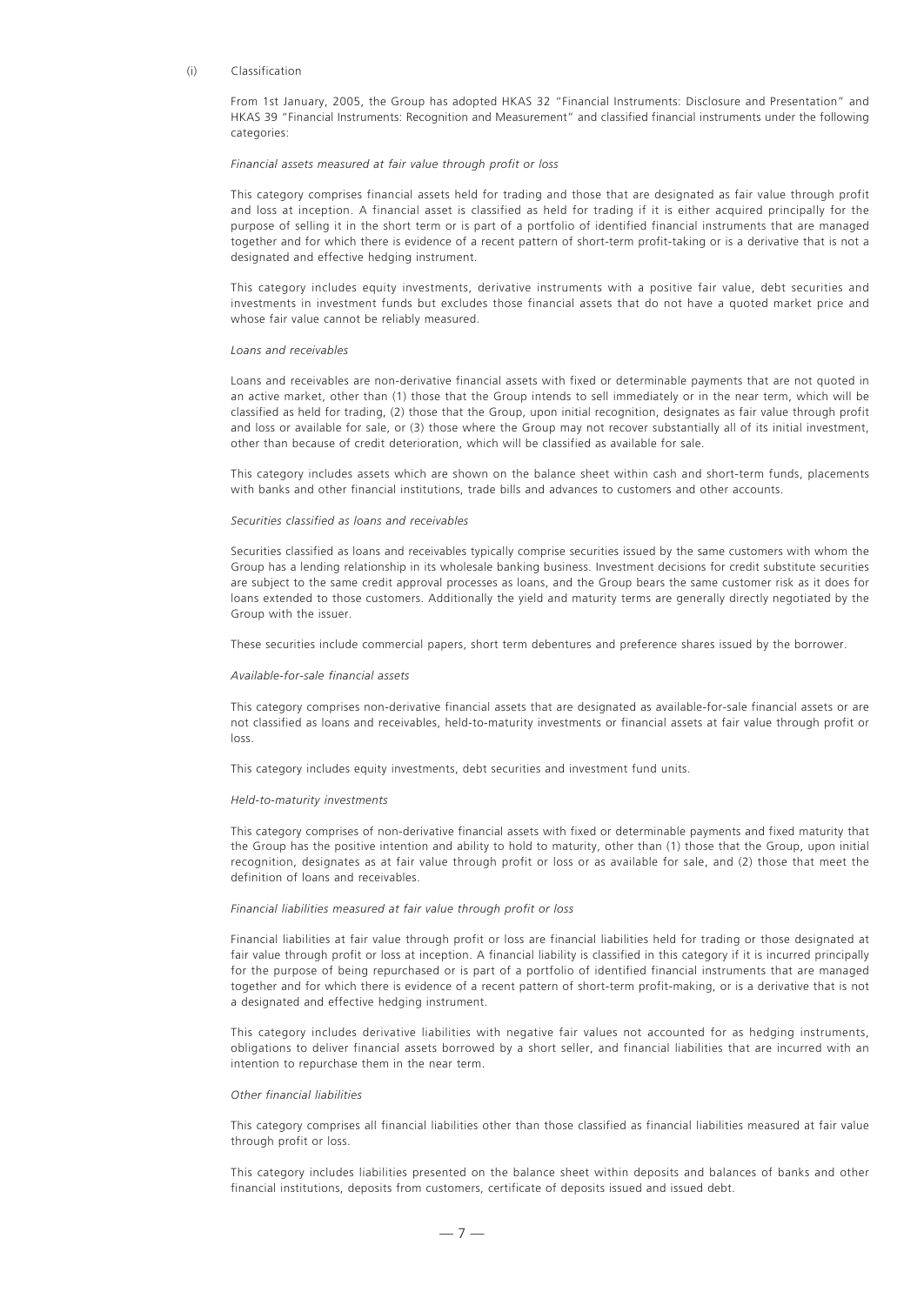#### (ii) Initial recognition and measurement

The Group recognises financial assets and financial liabilities on the date it becomes a party to the contractual provisions of the instrument.

A regular way purchase of financial assets is recognised using trade date accounting. From this date, any gains and losses arising from changes in fair value of the financial assets or financial liabilities are recorded.

Financial liabilities are not recognised unless one of the parties has performed or the contract is a derivative contract not exempted from the scope of HKAS 39.

Financial instruments are measured initially at fair value, which normally will be equal to the transaction price, plus, in case of a financial asset or financial liability not held at fair value through profit or loss, transaction costs that are directly attributable to the acquisition or issue of the financial asset or financial liability. Transaction costs on financial assets and financial liabilities measured at fair value through profit or loss are expensed immediately.

#### (iii) Subsequent measurement

The subsequent measurement of financial instruments depends upon their classification.

#### *Financial assets measured at fair value through profit or loss*

Financial assets under this category are carried at fair value. Unrealised gains and losses arising from changes in the fair value are included in the profit and loss account in the period in which they arise. Upon disposal, the difference between the net sale proceeds and the carrying value is included in the profit and loss account.

#### *Loans and receivables*

Loans and receivables and securities classified as loans and receivables are carried at amortised cost using the effective interest method, less provision for impairment, if any and are accounted for in the profit and loss account.

#### *Available-for-sale financial assets*

Available-for-sale financial assets are carried at fair value. Unrealised gains and losses arising from changes in the fair value are recognised in the investment revaluation reserve.

For monetary securities, exchange differences resulting from changes in amortised cost are recognised in profit and loss account. When the securities are sold, the difference between the net sale proceeds and the carrying value, and the accumulated fair value adjustments in the investment revaluation reserve are treated as gains or losses on disposal and are accounted for in the profit and loss account.

#### *Held-to-maturity investments*

Held-to-maturity investments are carried at amortised cost using the effective interest method less provision for impairment, if any.

#### *Financial liabilities measured at fair value through profit or loss*

Financial liabilities under this category are carried at fair value. Unrealised gains and losses arising from changes in the fair value are included in profit and loss account in the period in which they arise. Upon repurchase, the difference between the net payments and the carrying value is included in the profit and loss account.

#### *Other financial liabilities*

Financial liabilities, other than those measured at fair value through profit or loss, are measured at amortised cost using the effective interest rate.

#### (iv) Fair value measurement principles

The fair value of financial instruments is based on their quoted market prices at the balance sheet date without any deduction for estimated future selling costs. Financial assets are priced at current bid prices, while financial liabilities are priced at current asking prices.

If a quoted market price is not available on a recognised stock exchange or from a broker/dealer for non-exchangetraded financial instruments, the fair value of the instrument is estimated using valuation techniques that provides a reliable estimate of prices which could be obtained in actual market transactions.

Where discounted cash flow techniques are used, estimated future cash flows are based on management's best estimates and the discount rate used is a market rate at the balance sheet date applicable for an instrument with similar terms and conditions. Where other pricing models are used, inputs are based on market data at the balance sheet date.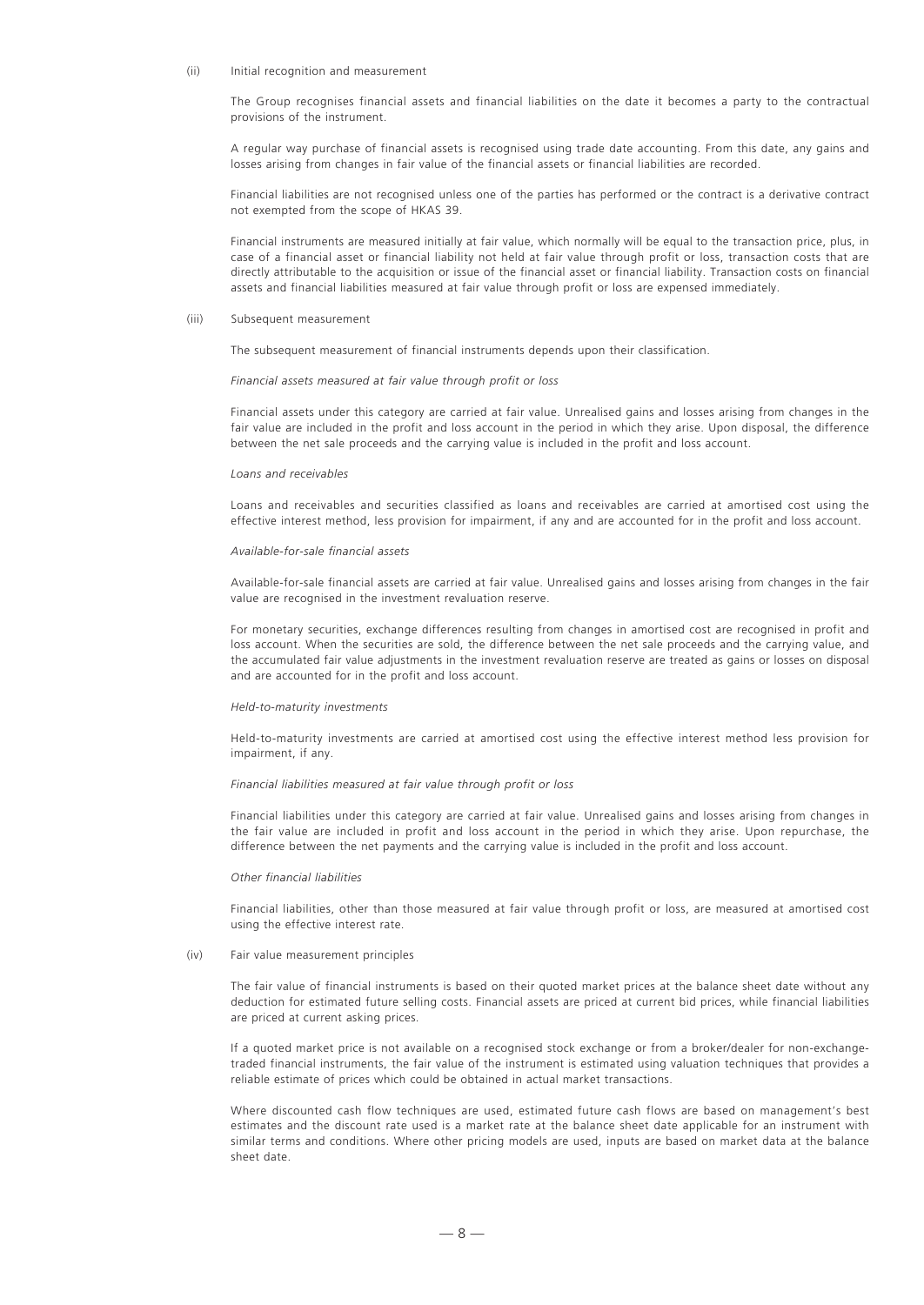The fair value of derivatives that are not exchange-traded is estimated at the amount that the Group would receive or pay to terminate the contract at the balance sheet date taking into account current market conditions and the current creditworthiness of the counterparties.

Specifically, the fair value of a forward contract is determined as the present value of estimated future cash flows, discounted at appropriate market rates on the valuation date; and the fair value of an option contract is determined by applying the Black-Scholes option valuation model.

Investments in other unlisted open-ended investment funds are recorded at the net asset value per share as reported by the managers of such funds.

(v) Impairment and allowances for credit losses

Financial assets that are stated at cost or amortised cost are reviewed at each balance sheet date to determine whether there is objective evidence of impairment. If any such indication exists, an impairment loss is recognised in the profit and loss account as the difference between the asset's carrying amount and the present value of estimated future cash flows discounted at the financial asset's original effective interest rate.

If in a subsequent period the amount of an impairment loss recognised on a financial asset carried at amortised cost or a debt instrument classified as available-for-sale decreases and the decrease can be linked objectively to an event occurring after the write-down, the write-down is reversed through the profit and loss account.

The total allowance and provision for credit losses consists of two components: individual impairment allowances, and collective impairment allowances. The individual impairment allowance component applies to loans and receivables evaluated individually for impairment and is based upon management's best estimate of the present value of the cash flows which are expected to be received. In estimating these cash flows, management makes judgments about the borrower's financial situation and the net realisable value of any underlying collateral or guarantees in favour of the Group. Each impaired asset is assessed on its merits. Collective impairment allowances cover credit losses inherent in portfolios of loans and receivables with similar economic characteristics where there is objective evidence to suggest that they contain impaired loans and receivables but the individual impaired items cannot yet be identified. A component of collective impairment allowances is for country risks. In assessing the need for collective impairment allowances, management considers factors such as credit quality, portfolio size, concentrations, and economic factors. In order to estimate the required allowance, the Group makes assumptions both to define the way the Group models inherent losses and to determine the required input parameters, based on historical experience and current economic conditions.

The accuracy of the allowances and provisions the Group makes depends on how well the Group can estimate future cash flows for individually assessed counterparty allowances and the model assumptions and parameters used in determining collective allowances. While this necessarily involves judgment, the Group believes that the loan loss allowances are reasonable and supportable.

All impaired financial assets are reviewed and analysed periodically. Any subsequent changes to the amounts and timing of the expected future cash flows compared to the prior estimates that can be linked objectively to an event occurring after the write-down, will result in a change in the allowance for impairment losses and will be charged or credited to the profit and loss account.

(vi) Derecognition

The Group derecognises a financial asset when the contractual rights to the cash flows from the financial asset expire or it transfers the financial asset and the transfer qualifies for derecognition in accordance with HKAS 39.

The Group uses the weighted average method to determine realised gains and losses on derecognition.

A financial liability is derecognised when the obligation specified in the contract is discharged, cancelled or expires.

(vii) Revenue recognition

Provided it is probable that the economic benefits will flow to the Group and the revenue and costs, if applicable, can be measured reliably, revenue is recognised in the profit and loss account as follows:

Interest income is recognised using the effective interest method.

Origination or commitment fees received by the Group which result in the creation or acquisition of a financial asset are deferred and recognised as an adjustment to the effective interest rate. If the commitment expires without the Group making a loan, the fee is recognised as revenue on expiry.

For impaired loans, the accrual of interest income based on the original terms of the loan is discontinued, but any increase of the present value of impaired claims due to the passage of time is reported as interest income.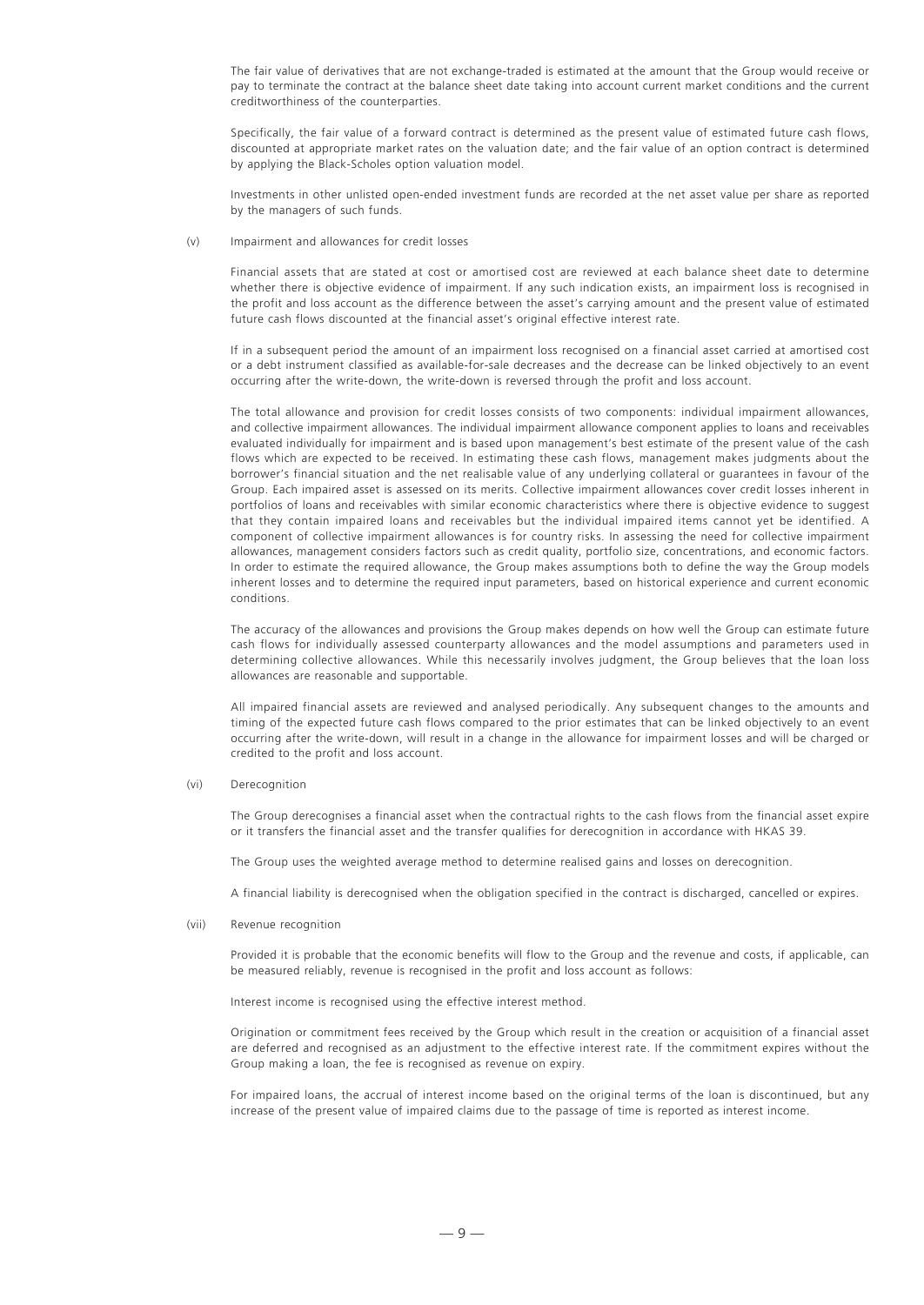#### (d) Derivative financial instruments

The Group uses derivative financial instruments to hedge its exposure to foreign exchange and interest rate risks arising from operational, financing and investment activities. However, derivatives that do not qualify for hedge accounting are accounted for as trading instruments.

Derivative financial instruments are recognised at fair value. The gain or loss on re-measurement to fair value is recognised immediately in profit and loss account.

(e) Hedging

(i) Cash flow hedges

Where a derivative financial instrument is designated as a hedge of the variability in cash flows of a recognised asset or liability, or a highly probable forecast transaction and the hedge is effective, the gain or loss on the derivate financial instrument in relation to the hedged risk is recognised directly in equity.

#### (ii) Fair value hedge

A fair value hedge seeks to offset risks of changes in the fair value of an existing asset or liability that will give rise to a gain or loss being recognised in the profit and loss account or reserves.

The hedging instrument is measured at fair value, with fair value changes recognised in the profit and loss account or reserves. The carrying amount of the hedged item is adjusted by the amount of the changes in fair value of hedging instrument attributable to the risk being hedged. This adjustment is recognised in the profit and loss account or reserves to offset the effect of the gain or loss on the hedging instrument.

#### (f) Amortisation of goodwill

In prior periods, positive goodwill which arose on or after 1st January, 2001 was amortised on a straight line basis over its useful life and was subject to impairment testing when there were indications of impairment.

With effect from 1st January, 2005, in accordance with HKFRS 3 "Business Combinations" and HKAS 36 "Impairment of Assets", the Group no longer amortises positive goodwill. Such goodwill is tested annually for impairment, including in the year of its initial recognition, as well as when there are indications of impairment. Impairment losses are recognised when the carrying amount of the cash generating unit to which the goodwill has been allocated exceeds its recoverable amount.

Also with effect from 1st January, 2005 and in accordance with HKFRS 3, if the fair value of the net assets acquired in a business combination exceeds the consideration paid (i.e. an amount arises which would have been known as negative goodwill under the previous accounting policy), the excess is recognised immediately in the profit and loss account as it arises.

The new policy in respect of positive goodwill has been applied prospectively in accordance with the transitional arrangements under HKFRS 3. As a result, comparative amounts have not been restated, the cumulative amount of amortisation as at 1st January, 2005 has been offset against the cost of the goodwill and no amortisation charge for goodwill has been recognised in the profit and loss account for the six months ended 30th June, 2005. This has increased the Group's profit after tax for the six months ended 30th June, 2005 by HK\$76,105,000.

#### (g) Minority interests

In prior years, minority interests at the balance sheet date were presented in the consolidated balance sheet separately from liabilities and as deduction from net assets. Minority interests in the results of the Group for the year were also separately presented in the profit and loss account as a deduction before arriving at the profit attributable to shareholders.

With effect from 1st January, 2005, in order to comply with HKAS 1 "Presentation of Financial Statements" and HKAS 27 "Consolidated and Separate Financial Statements", minority interests at the balance sheet date are presented in the consolidated balance sheet within equity, separately from the equity attributable to the equity holders of the Group, and minority interests in the results of the Group for the period are presented on the face of the consolidated profit and loss account as an allocation of the total profit for the period between the minority interests and the equity holders of the Group.

The presentation of minority interests in the consolidated balance sheet, profit and loss account and summary statement of changes in equity for the comparative period has been restated accordingly.

(5) The provision for Hong Kong profits tax is calculated at 17.5% of the estimated assessable profits for the six months ended 30th June, 2005. Taxation for overseas subsidiaries is charged at the appropriate current rates of taxation ruling in the relevant countries.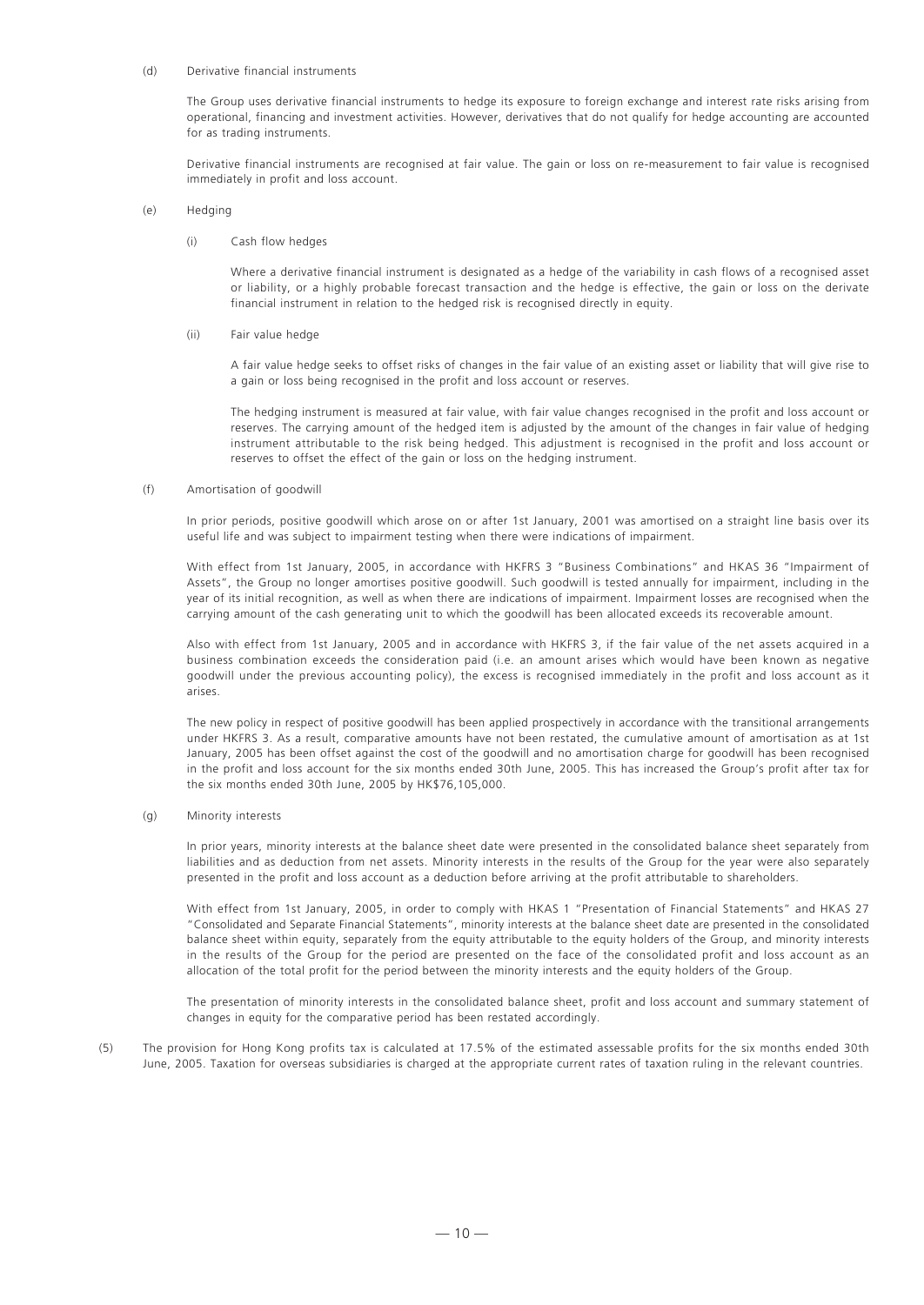- (6) (a) The calculation of basic earnings per share is based on earnings of HK\$1,182,965,000 (six months ended 30th June, 2004: HK\$986,109,000) and on the weighted average of 1,497,491,867 (six months ended 30th June, 2004: 1,472,942,693) ordinary shares outstanding during the six months ended 30th June, 2005.
	- (b) The calculation of diluted earnings per share is based on earnings of HK\$1,182,965,000 (six months ended 30th June, 2004: HK\$986,109,000) and on 1,501,798,518 (six months ended 30th June, 2004: 1,481,210,800) ordinary shares, being weighted average number of ordinary shares outstanding during the six months ended 30th June, 2005, adjusted for the effects of all dilutive potential shares.

# **E. Fee and Commission Income**

Fee and commission income arises from the following services:

|                                  | 6 months ended<br>30/6/2005 | 6 months ended<br>30/6/2004 | 6 months ended<br>31/12/2004 |
|----------------------------------|-----------------------------|-----------------------------|------------------------------|
|                                  | HK\$'000                    | <b>HK\$'000</b>             | <b>HK\$'000</b>              |
| Corporate services               | 225,474                     | 183,554                     | 207,708                      |
| Loans, overdrafts and guarantees | 150,579                     | 221,158                     | 137,680                      |
| Credit cards                     | 107,246                     | 98,476                      | 106,192                      |
| Other retail banking services    | 78,051                      | 56,522                      | 55,092                       |
| Trade finance                    | 51,414                      | 53.415                      | 63,550                       |
| Securities and asset management  | 88,900                      | 101,928                     | 91,046                       |
| Others                           | 69,311                      | 60,206                      | 70,077                       |
| Total fee and commission income  | 770.975                     | 775,259                     | 731,345                      |

# **F. Net Trading Profits**

|                                                                           | 6 months ended<br>30/6/2005 | 6 months ended<br>30/6/2004 | 6 months ended<br>31/12/2004 |
|---------------------------------------------------------------------------|-----------------------------|-----------------------------|------------------------------|
|                                                                           | HK\$'000                    | <b>HK\$'000</b>             | <b>HK\$'000</b>              |
| Profit on dealing in foreign currencies                                   | 152,553                     | 100,817                     | 59,819                       |
| Profit on investments in securities<br>Profit on other dealing activities | 43,352<br>14.344            | (21, 013)<br>22,980         | 173,063<br>24,705            |
| Total net trading profits                                                 | 210,249                     | 102,784                     | 257,587                      |

# **G. Other Operating Income**

|                                        | 6 months ended<br>30/6/2005 | 6 months ended<br>30/6/2004 | 6 months ended<br>31/12/2004 |
|----------------------------------------|-----------------------------|-----------------------------|------------------------------|
|                                        | HK\$'000                    | HK\$'000                    | HK\$'000                     |
| Dividend income from listed equities   | 10,377                      | 17,852                      | 10,481                       |
| Dividend income from unlisted equities | 15,178                      | 8.006                       | 6,621                        |
| Rental income on properties            | 23.096                      | 22,953                      | 23,045                       |
| Rental income on safe deposit box      | 42,830                      | 42,522                      | 42,824                       |
| Insurance revenue                      | 47,598                      | 30,597                      | 57,059                       |
| Others                                 | 25,436                      | 14,728                      | 22,990                       |
| Total other operating income           | 164,515                     | 136,658                     | 163,020                      |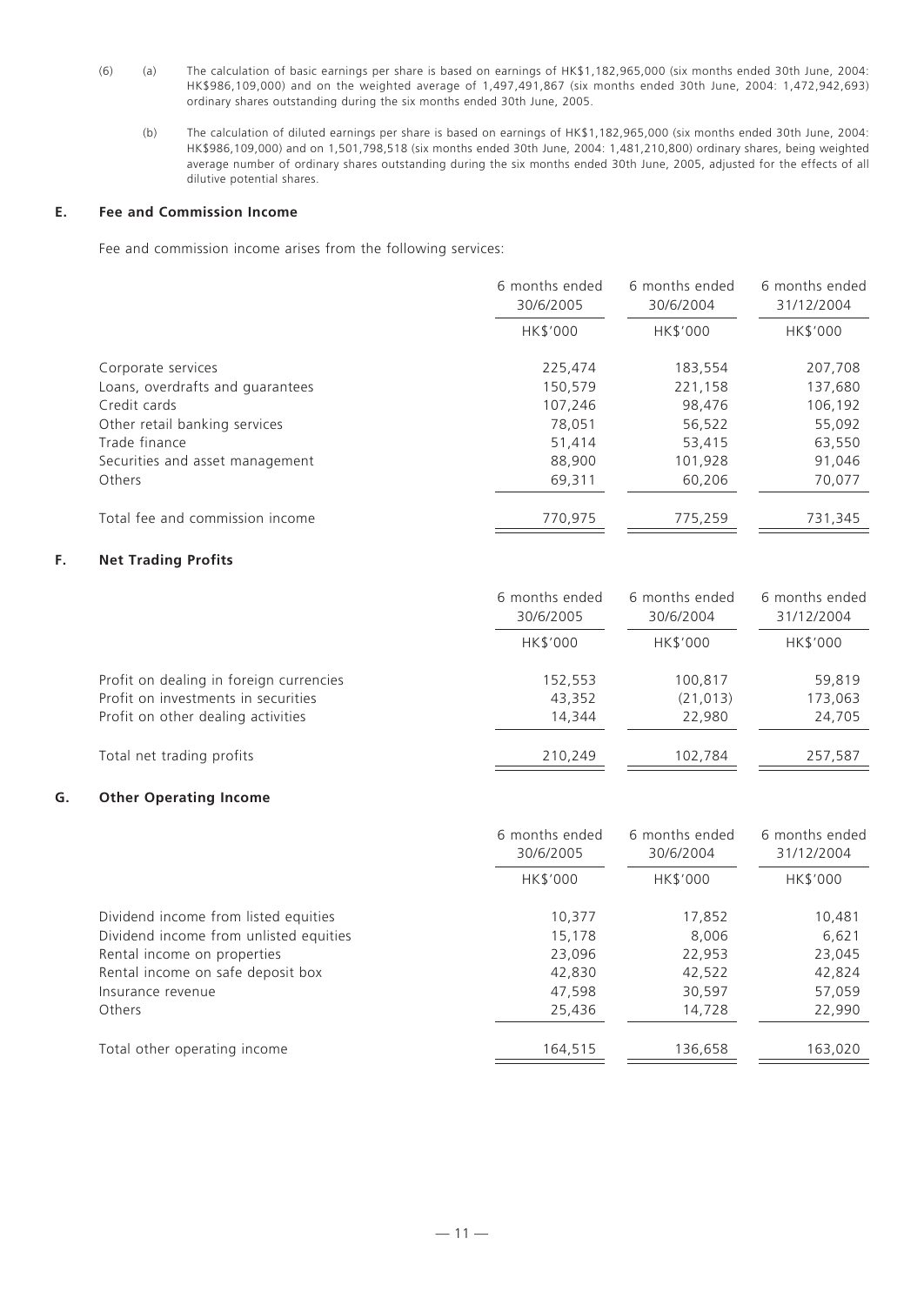# **H. Operating Expenses**

|                                                                                                                                                                                                                                                                                                                                                                   | 6 months ended<br>30/6/2005                                                | 6 months ended<br>30/6/2004<br>Restated                                   | 6 months ended<br>31/12/2004<br>Restated                                   |
|-------------------------------------------------------------------------------------------------------------------------------------------------------------------------------------------------------------------------------------------------------------------------------------------------------------------------------------------------------------------|----------------------------------------------------------------------------|---------------------------------------------------------------------------|----------------------------------------------------------------------------|
|                                                                                                                                                                                                                                                                                                                                                                   | HK\$'000                                                                   | HK\$'000                                                                  | HK\$'000                                                                   |
| Contributions to defined contribution plan<br>Salary and other staff costs                                                                                                                                                                                                                                                                                        | 52,808<br>722,479                                                          | 51,115<br>657,014                                                         | 52,363<br>714,446                                                          |
| Total staff costs                                                                                                                                                                                                                                                                                                                                                 | 775,287                                                                    | 708,129                                                                   | 766,809                                                                    |
| Premises and equipment expenses excluding<br>depreciation                                                                                                                                                                                                                                                                                                         |                                                                            |                                                                           |                                                                            |
| - Rental of premises<br>- Maintenance, repairs and others                                                                                                                                                                                                                                                                                                         | 78,912<br>119,255                                                          | 67,847<br>102,268                                                         | 74,695<br>102,900                                                          |
| Total premises and equipment expenses excluding<br>depreciation                                                                                                                                                                                                                                                                                                   | 198,167                                                                    | 170,115                                                                   | 177,595                                                                    |
| Depreciation on fixed assets<br>Amortisation of goodwill                                                                                                                                                                                                                                                                                                          | 119,795                                                                    | 122,483<br>70,478                                                         | 121,478<br>73,397                                                          |
| Other operating expenses<br>- Communications, stationery and printing<br>- Legal and professional fees<br>- Advertising expenses<br>- Card related expenses<br>- Business promotions and business travel<br>- Stamp duty, overseas and PRC* business taxes,<br>and value added taxes<br>- Insurance expenses<br>- Administration expenses of secretarial business | 85,784<br>57,405<br>37,461<br>35,556<br>23,313<br>22,493<br>6,597<br>5,396 | 75,604<br>39,177<br>31,400<br>20,253<br>22,508<br>4,790<br>6,373<br>3,021 | 83,443<br>49,950<br>56,420<br>20,851<br>27,611<br>16,650<br>7,662<br>4,138 |
| - Debt securities issue expenses<br>- Membership fees<br>- Donations<br>- Bank charges<br>- Bank licence<br>— Others                                                                                                                                                                                                                                              | 3,680<br>2,805<br>2,471<br>2,135<br>776<br>31,368                          | 4,267<br>3,089<br>1,063<br>5,085<br>2,313<br>24,061                       | 3,533<br>2,037<br>980<br>2,211<br>2,342<br>30,864                          |
| Total other operating expenses                                                                                                                                                                                                                                                                                                                                    | 317,240                                                                    | 243,004                                                                   | 308,692                                                                    |
| Total operating expenses                                                                                                                                                                                                                                                                                                                                          | 1,410,489                                                                  | 1,314,209                                                                 | 1,447,971                                                                  |

*\* PRC denotes the People's Republic of China.*

# **I. Cash and Short-term Funds**

|                                  | 30/6/2005  | 31/12/2004 |
|----------------------------------|------------|------------|
|                                  | HK\$'000   | HK\$'000   |
| Cash and balances with banks and |            |            |
| other financial institutions     | 4,335,387  | 3,655,593  |
| Money at call and short notice   | 24,962,822 | 32,251,148 |
| Treasury bills                   | 3,722,328  | 3,970,997  |
|                                  |            |            |
|                                  | 33,020,537 | 39,877,738 |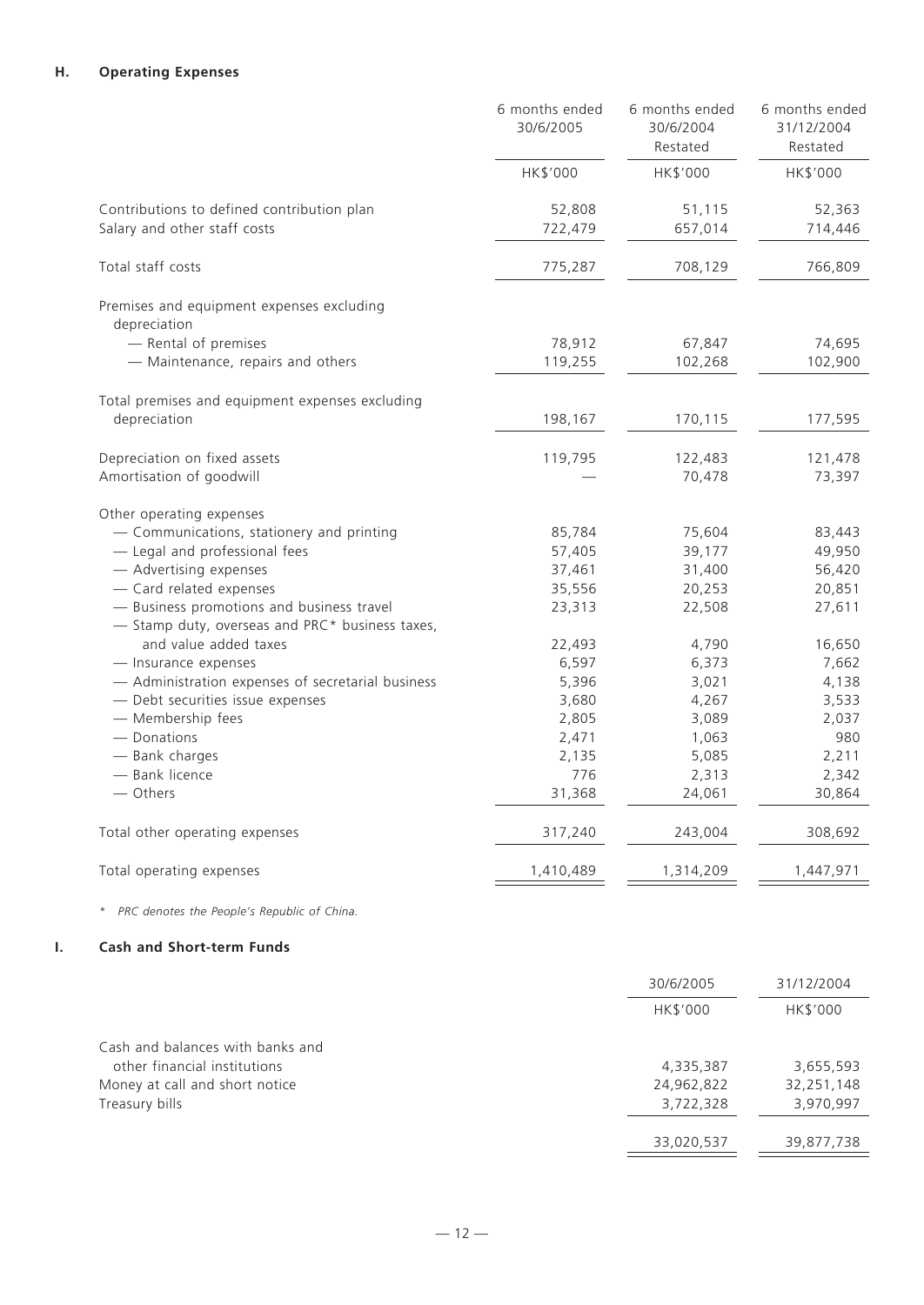# **J. Investments in Securities**

# *Investments in securities 2005*

*(a) Certificates of Deposit Held — Unlisted*

|                                                          | 30/6/2005            |
|----------------------------------------------------------|----------------------|
|                                                          | HK\$'000             |
| - Fair value through profit or loss                      | 48,725               |
| - Loans and receivables, at amortised cost               | 977,201              |
| - Held-to-maturity, at amortised cost                    | 446,156              |
| - Available-for-sale, at fair value                      | 1,142,974            |
|                                                          | 2,615,056            |
| Securities measured at fair value through profit or loss |                      |
| Listed                                                   |                      |
| - in Hong Kong                                           |                      |
| equity securities                                        | 258,774              |
| debt securities                                          | 2,451,299            |
| - outside Hong Kong                                      |                      |
| equity securities<br>debt securities                     | 107,084<br>2,712,863 |
|                                                          |                      |
|                                                          | 5,530,020            |
| Unlisted                                                 |                      |
| - debt securities                                        | 5,433,915            |
|                                                          | 10,963,935           |
|                                                          |                      |
| Equity securities                                        | 365,858              |
| Debt securities                                          | 10,598,077           |
|                                                          |                      |
|                                                          | 10,963,935           |
| Market value of listed securities                        |                      |
| - equity securities                                      | 365,858              |
| $-$ debt securities                                      | 5,164,162            |
|                                                          | 5,530,020            |
| Issued by:                                               |                      |
| - Central governments and central banks                  | 55,854               |
| - Public sector entities                                 | 351,378              |
| - Banks and other financial institutions                 | 1,904,130            |
| - Corporate entities                                     | 8,645,674            |
| - Others                                                 | 6,899                |
|                                                          | 10,963,935           |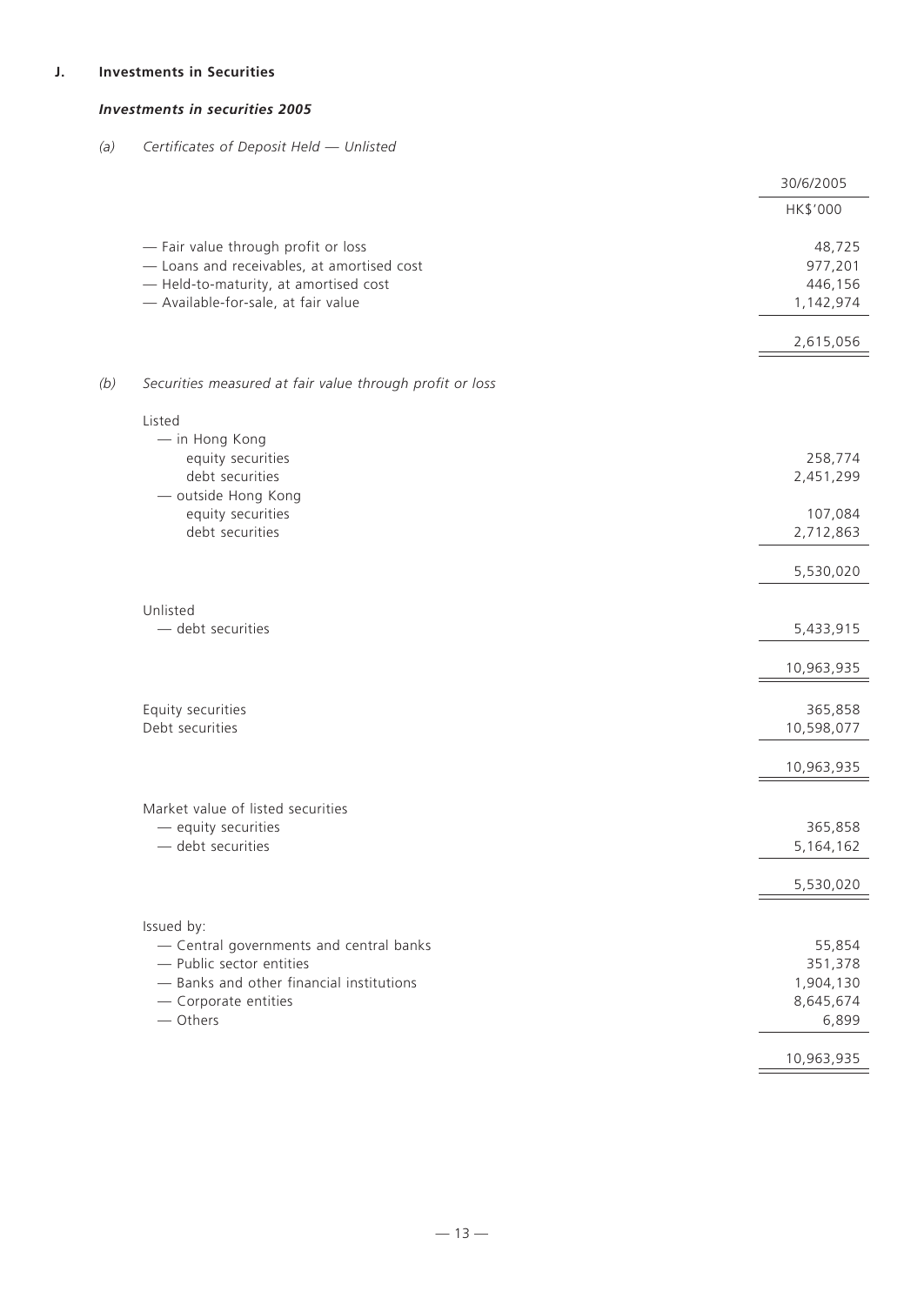|     |                                                                     | 30/6/2005            |
|-----|---------------------------------------------------------------------|----------------------|
|     |                                                                     | HK\$'000             |
|     |                                                                     |                      |
|     | Listed                                                              | 45,188               |
|     | - in Hong Kong<br>- outside Hong Kong                               | 1,617,090            |
|     |                                                                     |                      |
|     |                                                                     | 1,662,278            |
|     | Unlisted                                                            | 9,871,037            |
|     |                                                                     | 11,533,315           |
|     |                                                                     |                      |
|     | Market value of listed securities                                   | 1,688,503            |
|     |                                                                     |                      |
|     | Issued by:                                                          |                      |
|     | - Central governments and central banks<br>- Public sector entities | 7,745,253<br>871,459 |
|     | - Banks and other financial institutions                            | 1,805,515            |
|     | - Corporate entities                                                | 1,111,088            |
|     |                                                                     |                      |
|     |                                                                     | 11,533,315           |
| (d) | Available-for-sale securities                                       |                      |
|     |                                                                     |                      |
|     | Listed                                                              |                      |
|     | - in Hong Kong<br>equity securities                                 | 255,833              |
|     | debt securities                                                     | 7,814                |
|     | - outside Hong Kong                                                 |                      |
|     | equity securities                                                   | 313,888              |
|     | debt securities                                                     | 993,991              |
|     |                                                                     |                      |
|     |                                                                     | 1,571,526            |
|     | Unlisted                                                            |                      |
|     | - equity securities                                                 | 186,502              |
|     | - debt securities                                                   | 1,885,520            |
|     |                                                                     | 2,072,022            |
|     |                                                                     |                      |
|     |                                                                     | 3,643,548            |
|     | Equity securities                                                   | 756,223              |
|     | Debt securities                                                     | 2,887,325            |
|     |                                                                     |                      |
|     |                                                                     | 3,643,548            |
|     | Market value of listed securities                                   |                      |
|     | - equity securities                                                 | 569,721              |
|     | - debt securities                                                   | 1,001,805            |
|     |                                                                     |                      |
|     |                                                                     | 1,571,526            |
|     | Issued by:                                                          |                      |
|     | - Central governments and central banks                             | 235,889              |
|     | - Public sector entities                                            | 463,469              |
|     | - Banks and other financial institutions                            | 1,590,869            |
|     | - Corporate entities                                                | 1,180,381            |
|     | - Others                                                            | 172,940              |
|     |                                                                     | 3,643,548            |
|     |                                                                     |                      |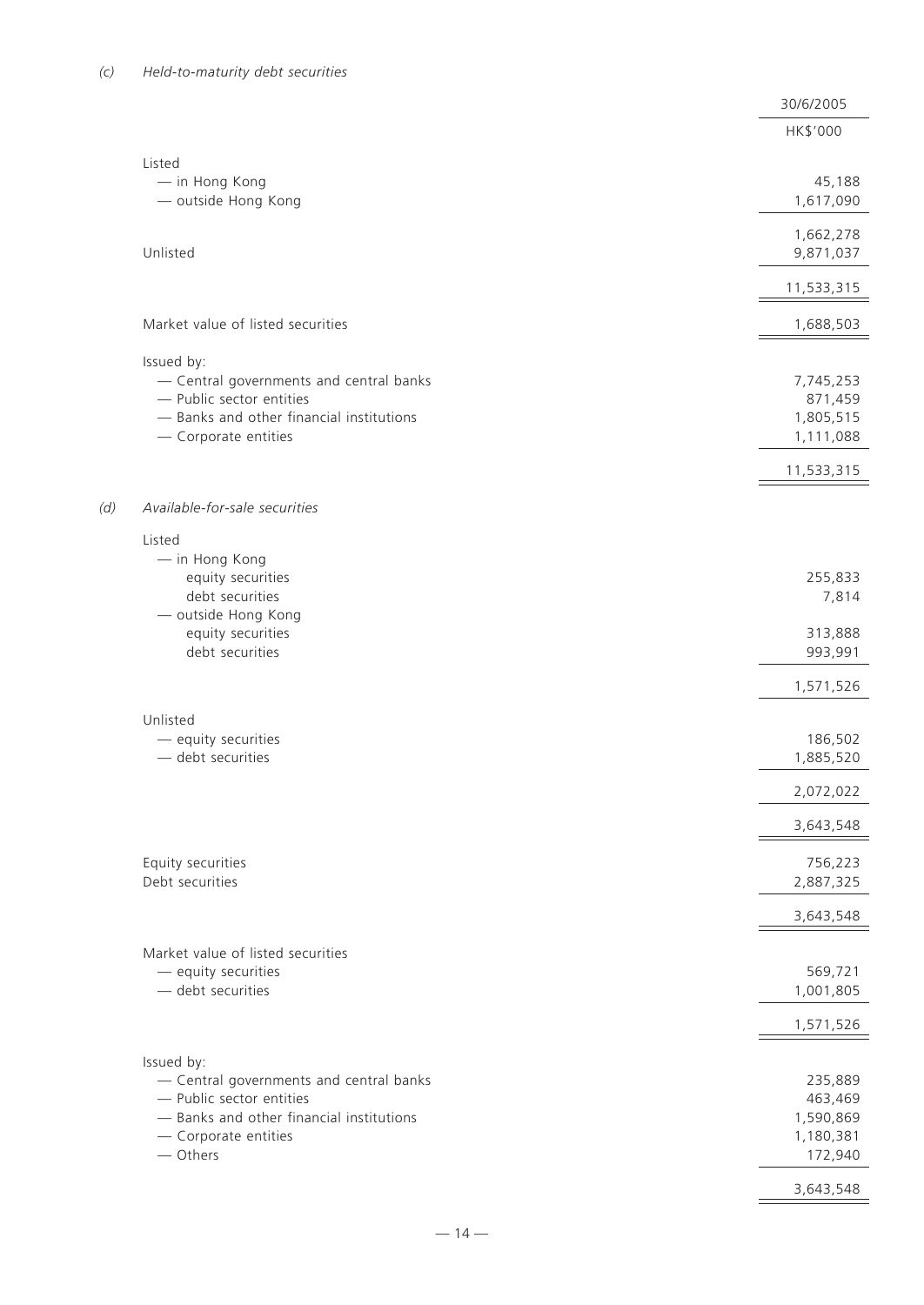|     |                                          | 30/6/2005  |
|-----|------------------------------------------|------------|
|     |                                          | HK\$'000   |
|     | Unlisted                                 |            |
|     | debt securities                          | 284,429    |
|     | Issued by:                               |            |
|     | - Central governments and central banks  | 4,507      |
|     | - Banks and other financial institutions | 38,858     |
|     | - Corporate entities                     | 241,064    |
|     |                                          | 284,429    |
|     | <b>Investments in securities 2004</b>    |            |
| (a) | Certificates of Deposit Held - Unlisted  |            |
|     |                                          | 31/12/2004 |
|     |                                          | HK\$'000   |
|     | - Non-trading, at fair value             | 1,028,179  |
|     | - Held-to-maturity, at amortised cost    | 1,418,768  |
|     |                                          | 2,446,947  |
| (b) | Other investments in securities          |            |
|     | Listed                                   |            |
|     | - in Hong Kong                           |            |
|     | equity securities                        | 410,594    |
|     | debt securities                          | 752,502    |
|     | - outside Hong Kong                      |            |
|     | equity securities                        | 186,195    |
|     | debt securities                          | 2,947,608  |
|     |                                          | 4,296,899  |
|     | Unlisted                                 |            |
|     | - equity securities                      | 315,881    |
|     | - debt securities                        | 3,950,587  |
|     |                                          | 4,266,468  |
|     |                                          | 8,563,367  |
|     | Equity securities                        | 912,670    |
|     | Debt securities                          | 7,650,697  |
|     |                                          | 8,563,367  |
|     | Market value of listed securities        |            |
|     | - equity securities                      | 596,789    |
|     | $-$ debt securities                      | 3,700,110  |
|     |                                          | 4,296,899  |
|     | Issued by:                               |            |
|     | - Central governments and central banks  | 286,836    |
|     | - Public sector entities                 | 704,100    |
|     | - Banks and other financial institutions | 3,291,265  |
|     | - Corporate entities                     | 4,217,514  |
|     | - Others                                 | 63,652     |
|     |                                          | 8,563,367  |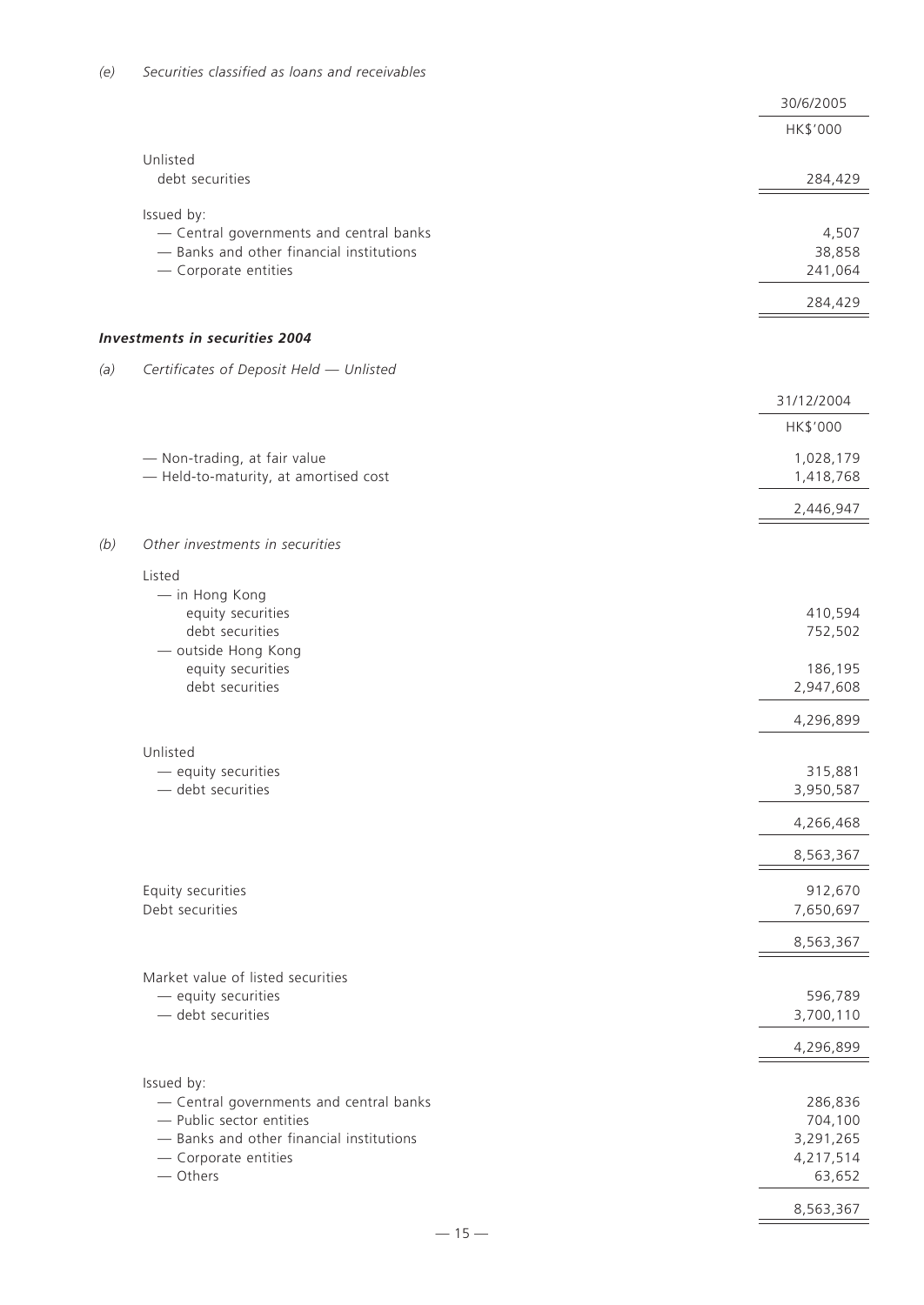*(d) Investment securities*

|                                                                     | 31/12/2004             |
|---------------------------------------------------------------------|------------------------|
|                                                                     | HK\$'000               |
|                                                                     |                        |
| Listed                                                              |                        |
| - in Hong Kong                                                      | 518,281                |
| - outside Hong Kong                                                 | 2,919,372              |
|                                                                     |                        |
|                                                                     | 3,437,653              |
| Unlisted                                                            | 12,658,431             |
|                                                                     |                        |
|                                                                     | 16,096,084             |
|                                                                     |                        |
| Market value of listed securities                                   | 3,450,682              |
|                                                                     |                        |
| Issued by:                                                          |                        |
| - Central governments and central banks<br>- Public sector entities | 7,843,778              |
| - Banks and other financial institutions                            | 1,196,216<br>2,181,169 |
| - Corporate entities                                                | 4,874,921              |
|                                                                     |                        |
|                                                                     | 16,096,084             |
|                                                                     |                        |
| Investment securities                                               |                        |
|                                                                     |                        |
| Listed                                                              |                        |
| - outside Hong Kong                                                 |                        |
| debt securities                                                     | 71,410                 |
|                                                                     |                        |
|                                                                     | 71,410                 |
|                                                                     |                        |
| Unlisted                                                            |                        |
| - equity securities                                                 | 142,285                |
| - debt securities                                                   | 22,678                 |
|                                                                     |                        |
|                                                                     | 164,963                |
|                                                                     | 236,373                |
|                                                                     |                        |
| Equity securities                                                   | 142,285                |
| Debt securities                                                     | 94,088                 |
|                                                                     |                        |
|                                                                     | 236,373                |
|                                                                     |                        |
| Market value of listed securities                                   |                        |
| - debt securities                                                   | 81,943                 |
|                                                                     |                        |
|                                                                     | 81,943                 |
|                                                                     |                        |
| Issued by:                                                          |                        |
| - Corporate entities                                                | 154,414                |
| - Central governments and central banks                             | 14,577                 |
| - Banks and other financial institutions                            | 3,910                  |
| - Others                                                            | 63,472                 |
|                                                                     |                        |
|                                                                     | 236,373                |
|                                                                     |                        |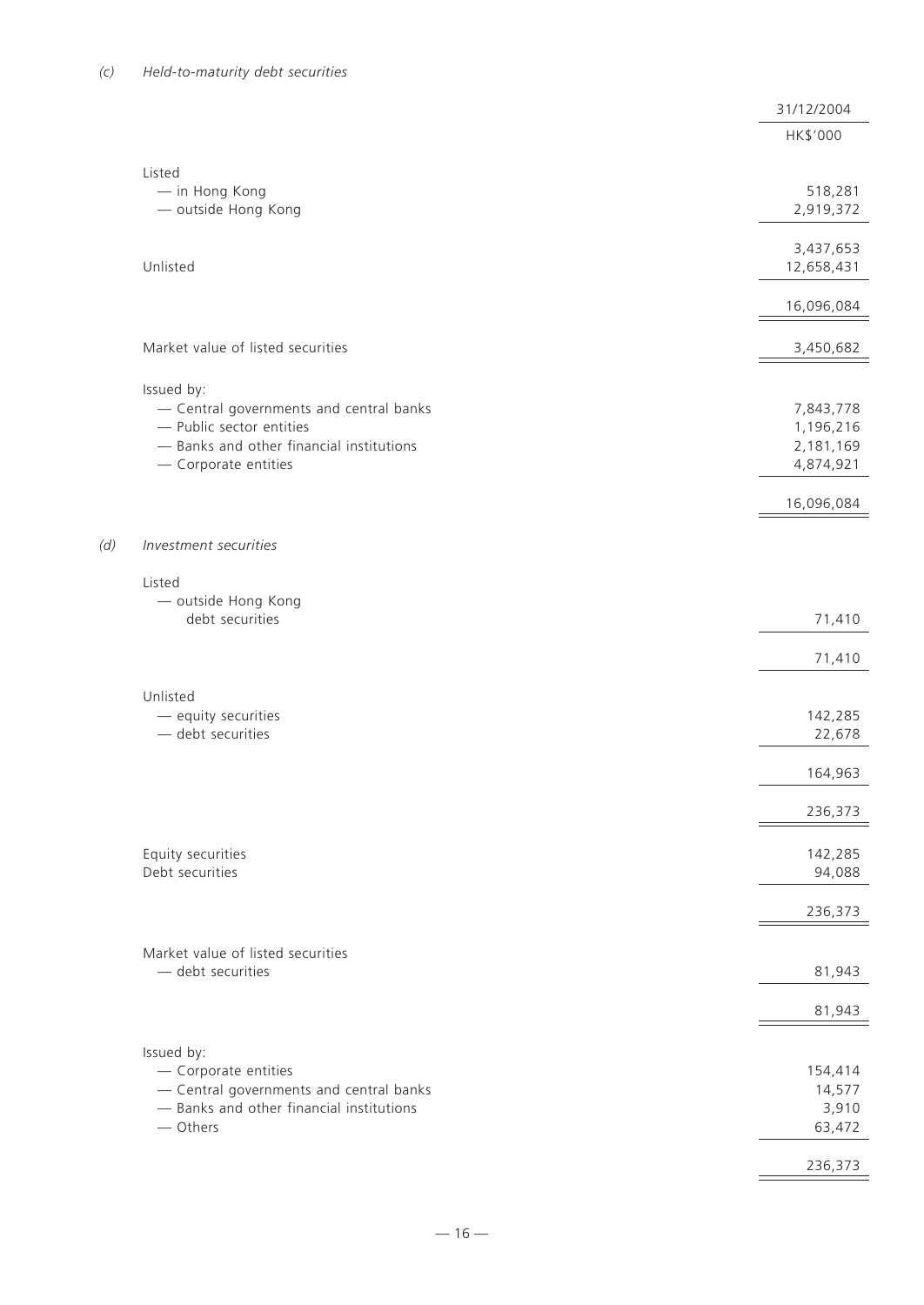# **K. Advances and Other Assets**

## *(a) Advances and other accounts*

|                                                                             | 30/6/2005                | 30/6/2004                | 31/12/2004               |
|-----------------------------------------------------------------------------|--------------------------|--------------------------|--------------------------|
|                                                                             | HK\$'000                 | HK\$'000                 | HK\$'000                 |
| Advances to customers<br>Advances to banks and other financial institutions | 128,418,266<br>2,319,294 | 105,692,926<br>1,776,263 | 117,258,753<br>2,114,655 |
| Notes and bonds                                                             | 284,429                  |                          |                          |
| Accrued interest                                                            | 710,704                  | 987,758                  | 1,054,632                |
| Less: Suspended interest                                                    |                          | (330, 752)               | (319, 779)               |
| Other accounts                                                              | 3,301,415                | 3,062,782                | 4,523,708                |
| Construction in progress                                                    |                          | 602,598                  |                          |
|                                                                             | 135,034,108              | 111,791,575              | 124,631,969              |
| Less: Impairment loss allowances                                            |                          |                          |                          |
| — Individual                                                                | 362,778                  |                          |                          |
| — Collective                                                                | 467,637                  |                          |                          |
| Less: Provisions for bad and doubtful debts                                 |                          |                          |                          |
| — Specific                                                                  |                          | 392,321                  | 342,320                  |
| — General                                                                   |                          | 1,309,852                | 1,339,996                |
|                                                                             | 134,203,693              | 110,089,402              | 122,949,653              |

## *(b) Impaired/Non-performing advances to customers*

Impaired advances to customers are advances which have been classified as "substandard"; "doubtful" and "loss" under the Bank's classification of loan quality.

Non-performing advances to customers were advances on which interest was being placed in suspense or on which interest accrual had ceased.

|                                                                             | 30/6/2005 |                                        |                    | 30/6/2004                              | 31/12/2004         |                                        |
|-----------------------------------------------------------------------------|-----------|----------------------------------------|--------------------|----------------------------------------|--------------------|----------------------------------------|
|                                                                             | HK\$'000  | % of total<br>advances to<br>customers | HK\$'000           | % of total<br>advances to<br>customers | HK\$'000           | % of total<br>advances to<br>customers |
| Gross impaired advances<br>to customers                                     | 1,506,108 | 1.17                                   |                    |                                        |                    |                                        |
| Gross non-performing<br>advances to customers<br>Individual impairment loss |           |                                        | 1,876,091          | 1.78                                   | 1,365,432          | 1.16                                   |
| allowances                                                                  | 238,645   |                                        |                    |                                        |                    |                                        |
| Specific provisions<br>Suspended interest *                                 |           |                                        | 226,239<br>387,495 |                                        | 206,624<br>380,129 |                                        |

*\* Inclusive of interest capitalised*

There were no impaired advances to banks and other financial institutions as at 30th June, 2005 nor advances on which interest is being placed in suspense or on which interest accrual has ceased as at 30th June, 2004 and 31st December, 2004; nor were there any individual impairment loss allowances and specific provisions made for them on these three respective dates.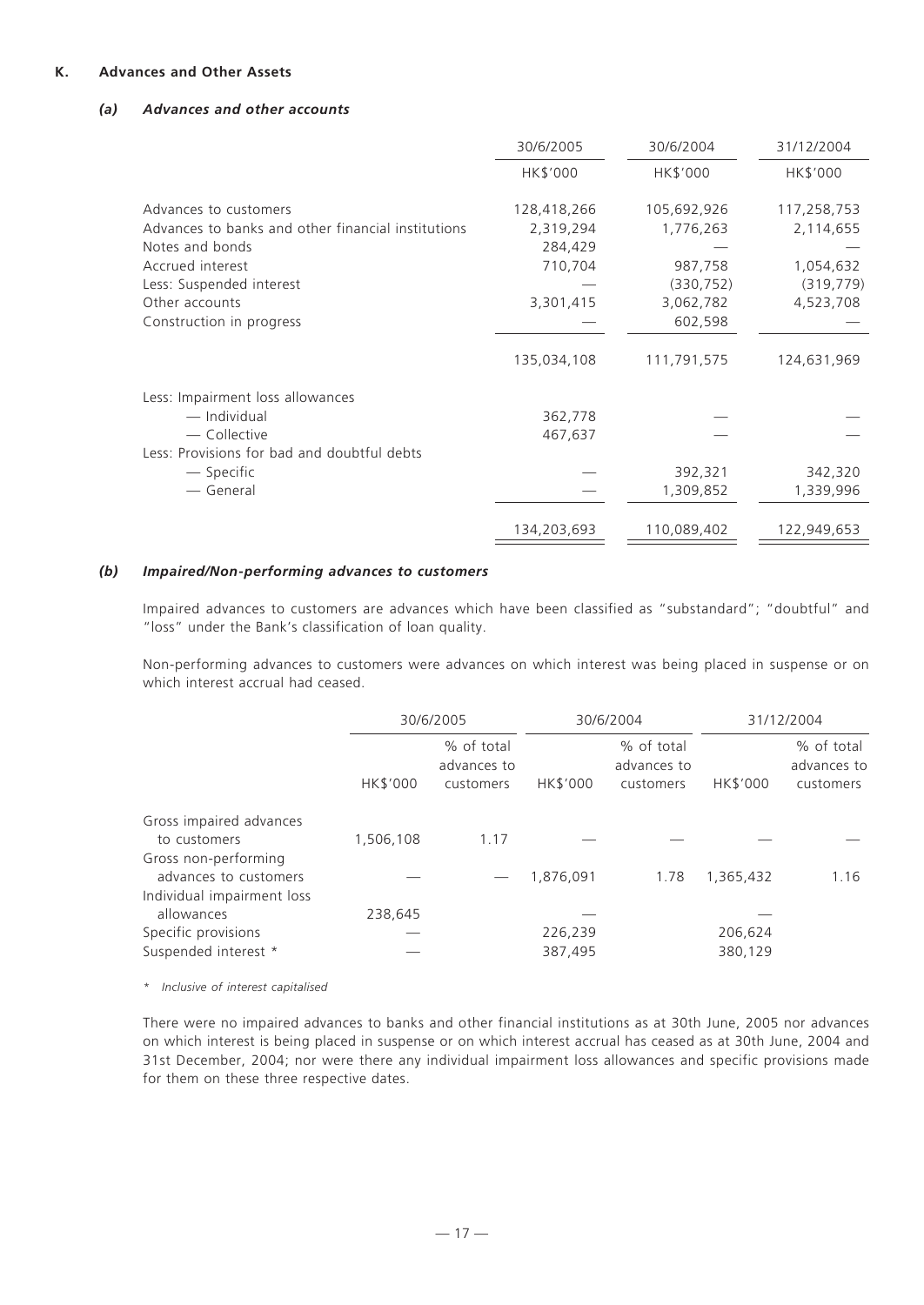## **L. Segment Reporting**

Segment information is presented in respect of the Group's business and geographical segments. Business segment information is chosen as the primary reporting format because this is more relevant to the Group's internal financial reporting.

Personal banking business includes branch operations, personal Internet banking, consumer finance, property loans and credit card business.

Corporate banking business includes corporate lending and loan syndication, asset based lending, commercial lending, community lending, securities lending, trust services, mandatory provident fund business and corporate Internet banking.

Investment banking business includes treasury operations, securities broking and dealing, provision of internet security trading services.

Corporate services include company secretarial services, share registration and business services, and offshore corporate and trust services.

Other businesses include bancassurance, insurance business, property-related business and wealth management business.

Unallocated items mainly comprise the central management unit, bank premises, and any items which cannot be reasonably allocated to specific business segments.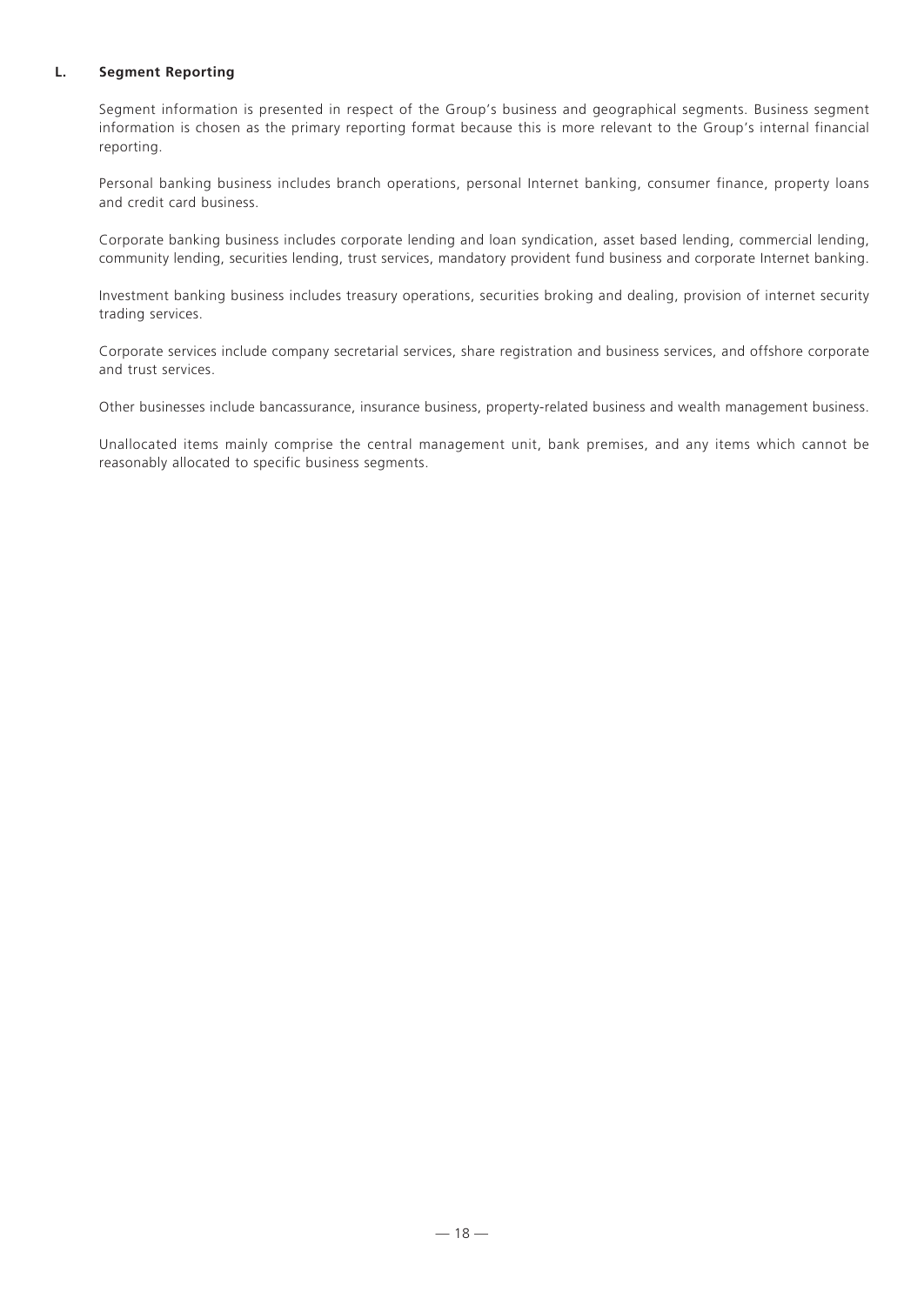|                                                                                                                                             | 6 months ended 30/6/2005 |                      |                       |                       |                                      |                          |                                                      |                         |
|---------------------------------------------------------------------------------------------------------------------------------------------|--------------------------|----------------------|-----------------------|-----------------------|--------------------------------------|--------------------------|------------------------------------------------------|-------------------------|
|                                                                                                                                             | Personal<br>Banking      | Corporate<br>Banking | Investment<br>Banking | Corporate<br>Services | Others                               | Unallocated              | Inter-segment<br>elimination                         | Consolidated            |
|                                                                                                                                             | HK\$'000                 | HK\$'000             | HK\$'000              | HK\$'000              | HK\$'000                             | HK\$'000                 | HK\$'000                                             | HK\$'000                |
| Net interest income<br>Other operating income from                                                                                          | 696,433                  | 818,748              | 315,981               | 50                    | 3,112                                | (118, 680)               |                                                      | 1,715,644               |
| external customers<br>Inter-segment income                                                                                                  | 240,275                  | 154,014              | 280,433               | 227,740               | 90,232                               | 45,097<br>61,329         | (61, 329)                                            | 1,037,791               |
| Total operating income                                                                                                                      | 936,708                  | 972,762              | 596,414               | 227,790               | 93,344                               | (12, 254)                | (61, 329)                                            | 2,753,435               |
| Operating profit/(loss) before<br>impairment allowances<br>Inter-segment transactions<br>Impairment losses and<br>impairment allowances for | 362,261<br>49,569        | 685,145<br>5,725     | 476,675<br>2,174      | 104,893               | 5,586<br>626                         | (291, 614)<br>(58,094)   |                                                      | 1,342,946               |
| impaired assets                                                                                                                             | 37,982                   | (20, 593)            | 1,380                 | (2,790)               | 2,268                                | 6,067                    |                                                      | 24,314                  |
| Contribution from operations<br>Impairment loss on                                                                                          | 449,812                  | 670,277              | 480,229               | 102,103               | 8,480                                | (343, 641)               |                                                      | 1,367,260               |
| bank premises                                                                                                                               |                          |                      |                       |                       |                                      | (953)                    |                                                      | (953)                   |
| Share of profits less losses of<br>associates<br>Other income and expenses                                                                  | 359                      | 11,313<br>3,934      | (5,870)<br>(6, 254)   |                       | (11, 584)<br>592                     | 1,583<br>35,244          |                                                      | (4, 199)<br>33,516      |
| Profit/(loss) before taxation<br>Income tax                                                                                                 | 450,171                  | 685,524              | 468,105               | 102,103               | (2, 512)<br>$\overline{\phantom{m}}$ | (307, 767)<br>(192, 792) | $\overline{\phantom{0}}$<br>$\overline{\phantom{0}}$ | 1,395,624<br>(192, 792) |
| Profit/(loss) for the period<br>after taxation                                                                                              | 450,171                  | 685,524              | 468,105               | 102,103               | (2, 512)                             | (500, 559)               |                                                      | 1,202,832               |
| Attributable to:<br>Equity holders of the Group<br>Minority interests                                                                       | 450,171                  | 685,524              | 468,105               | 82,142<br>19,961      | (2, 418)<br>(94)                     | (500, 559)               |                                                      | 1,182,965<br>19,867     |
| Profit/(loss) attributable to<br>equity holders is after<br>charging:                                                                       |                          |                      |                       |                       |                                      |                          |                                                      |                         |
| Depreciation for the period                                                                                                                 | (41, 169)                | (22, 149)            | (9, 149)              | (3, 767)              | (2,664)                              | (40, 897)                |                                                      | (119, 795)              |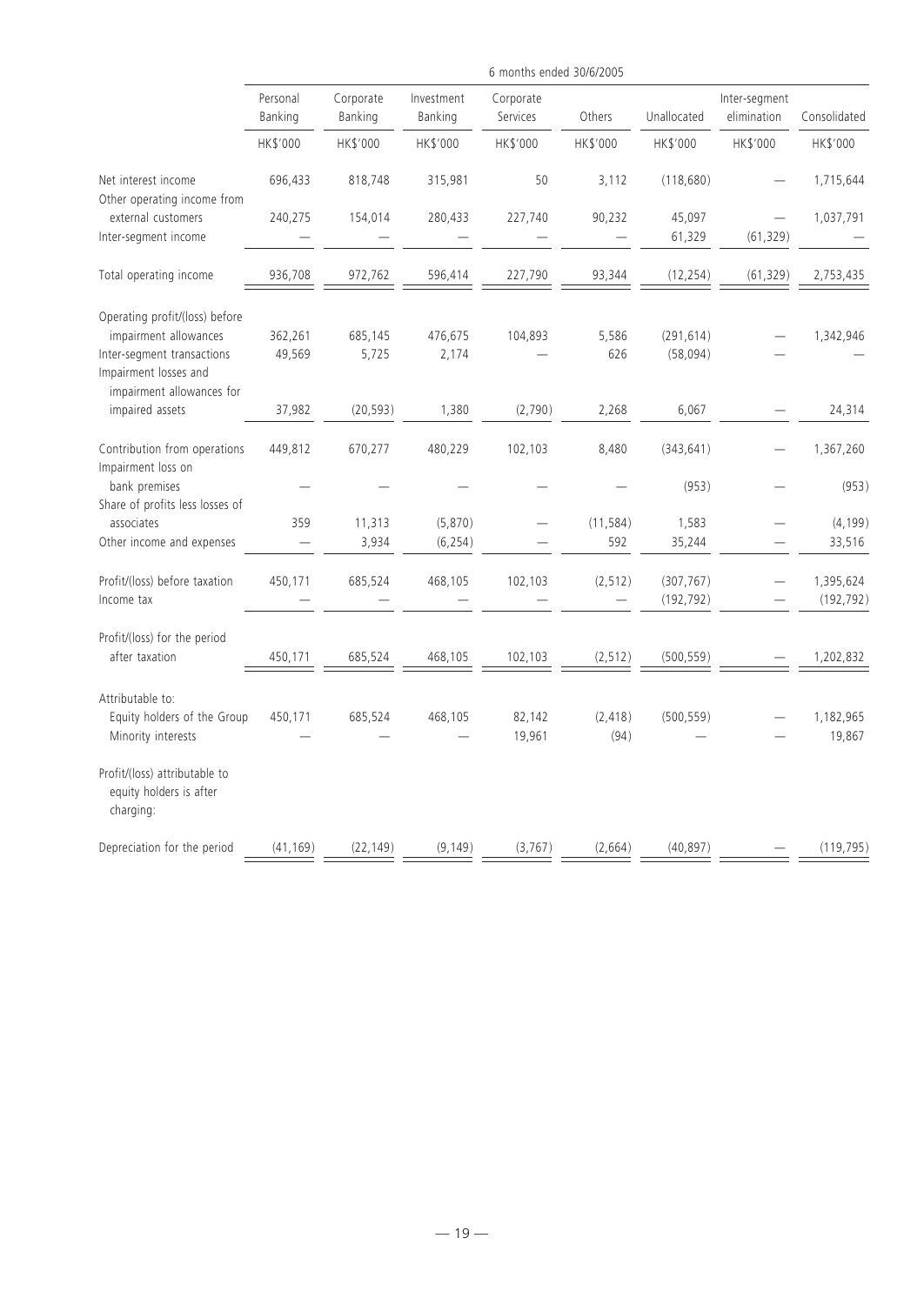|                                                                                                          | 6 months ended 30/6/2004 (Restated) |                      |                       |                       |          |                          |                              |                         |  |
|----------------------------------------------------------------------------------------------------------|-------------------------------------|----------------------|-----------------------|-----------------------|----------|--------------------------|------------------------------|-------------------------|--|
|                                                                                                          | Personal<br>Banking                 | Corporate<br>Banking | Investment<br>Banking | Corporate<br>Services | Others   | Unallocated              | Inter-segment<br>elimination | Consolidated            |  |
|                                                                                                          | HK\$'000                            | HK\$'000             | HK\$'000              | HK\$'000              | HK\$'000 | HK\$'000                 | HK\$'000                     | HK\$'000                |  |
| Net interest income<br>Other operating income from                                                       | 915,921                             | 615,169              | 269,194               | (70)                  | 25,747   | (23, 199)                |                              | 1,802,762               |  |
| external customers<br>Inter-segment income                                                               | 228,462                             | 133,102              | 172,776               | 183,298               | 56,237   | 47,063<br>54,678         | (54, 678)                    | 820,938                 |  |
| Total operating income                                                                                   | 1,144,383                           | 748,271              | 441,970               | 183,228               | 81,984   | 78,542                   | (54, 678)                    | 2,623,700               |  |
| Operating profit/(loss) before<br>provisions<br>Inter-segment transactions<br>(Charge for)/write back of | 601,305<br>46,303                   | 476,241<br>4,080     | 327,938<br>1,995      | 68,162                | 11,016   | (175, 171)<br>(52, 378)  |                              | 1,309,491               |  |
| bad and doubtful debts                                                                                   | (72, 655)                           | (70, 466)            | (612)                 | (2,683)               | (131)    | 3,451                    |                              | (143,096)               |  |
| Contribution from operations<br>Share of profits less losses of                                          | 574,953                             | 409,855              | 329,321               | 65,479                | 10,885   | (224, 098)               |                              | 1,166,395               |  |
| associates<br>Other income and expenses                                                                  | 415                                 | 1,914<br>(15, 643)   | 11,765<br>11,652      |                       | (5,760)  | (162)<br>(1,826)         |                              | 8,172<br>(5, 817)       |  |
| Profit/(loss) before taxation<br>Income tax                                                              | 575,368                             | 396,126              | 352,738               | 65,479                | 5,125    | (226, 086)<br>(170, 761) |                              | 1,168,750<br>(170, 761) |  |
| Profit for the period after<br>taxation                                                                  | 575,368                             | 396,126              | 352,738               | 65,479                | 5,125    | (396, 847)               |                              | 997,989                 |  |
| Attributable to:<br>Equity holders of the Group<br>Minority interests                                    | 575,368                             | 396,126              | 352,738               | 53,773<br>11,706      | 5,125    | (397, 021)<br>174        |                              | 986,109<br>11,880       |  |
| Profit/(loss) attributable to<br>equity holders is after<br>charging:                                    |                                     |                      |                       |                       |          |                          |                              |                         |  |
| Depreciation for the period                                                                              | (44, 906)                           | (23, 744)            | (8, 353)              | (3, 512)              | (3, 559) | (38, 409)                |                              | (122, 483)              |  |
| Amortisation of goodwill                                                                                 | (15, 439)                           | (14, 469)            | (21, 232)             | (18, 456)             | (882)    |                          |                              | (70, 478)               |  |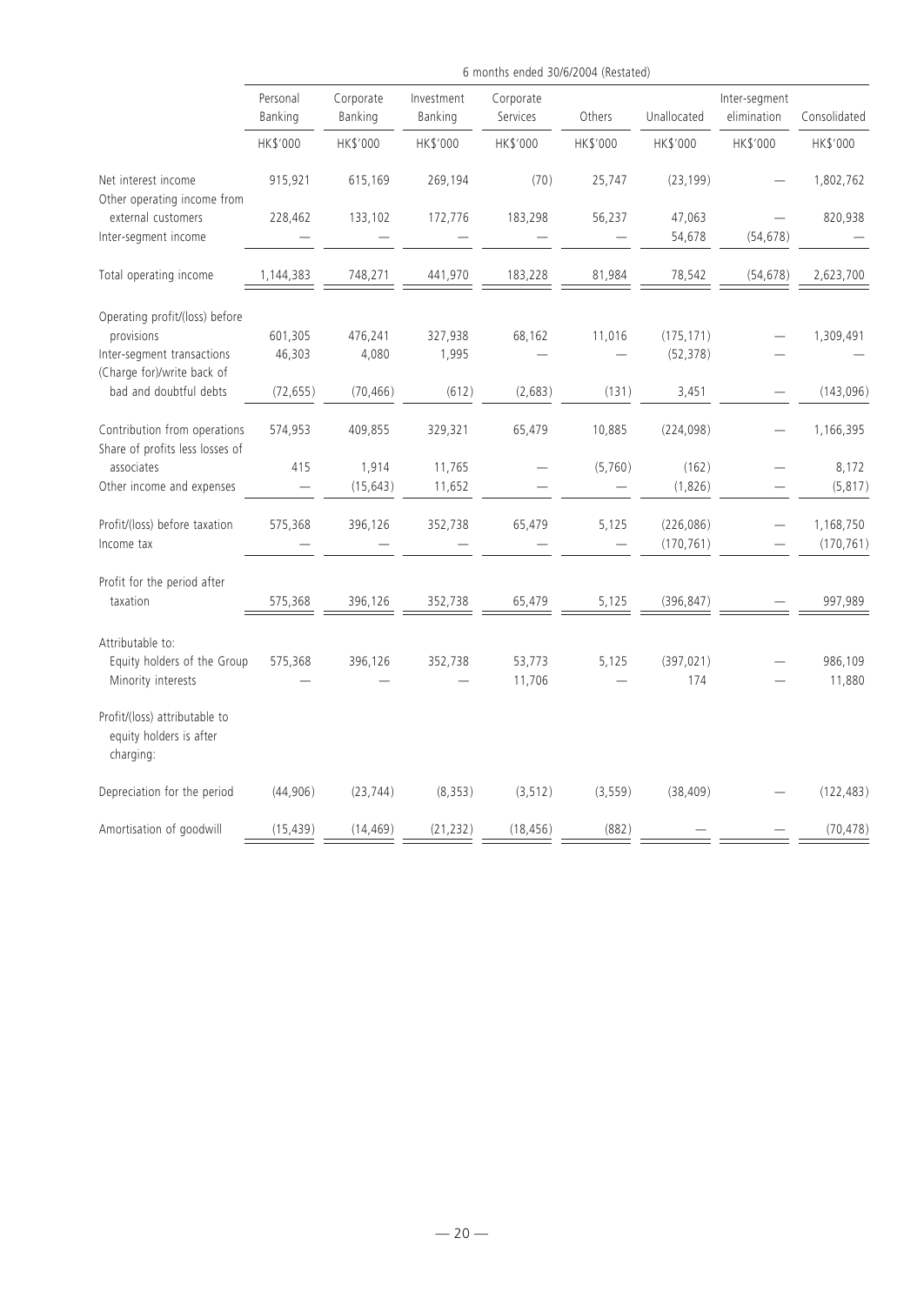|            |                      |                                                                                                    | 30/6/2005                                                                                               |                                                                                                              |                                                          |                                                                |
|------------|----------------------|----------------------------------------------------------------------------------------------------|---------------------------------------------------------------------------------------------------------|--------------------------------------------------------------------------------------------------------------|----------------------------------------------------------|----------------------------------------------------------------|
| Repayable  | 3 months             | 1 year or<br>less but<br>over                                                                      | 5 years or<br>less but<br>over                                                                          | After                                                                                                        |                                                          |                                                                |
| on demand  | or less              | 3 months                                                                                           | 1 year                                                                                                  | 5 years                                                                                                      | Undated                                                  | Total                                                          |
| HK\$'000   | HK\$'000             | HK\$'000                                                                                           | HK\$'000                                                                                                | HK\$'000                                                                                                     | HK\$'000                                                 | HK\$'000                                                       |
|            |                      |                                                                                                    |                                                                                                         |                                                                                                              |                                                          |                                                                |
|            | 3,722,328            |                                                                                                    |                                                                                                         |                                                                                                              |                                                          | 3,722,328                                                      |
|            | 3,924,738            | 1,843,329                                                                                          |                                                                                                         |                                                                                                              |                                                          | 5,768,067                                                      |
|            |                      |                                                                                                    |                                                                                                         |                                                                                                              |                                                          | 2,615,056                                                      |
|            |                      |                                                                                                    |                                                                                                         |                                                                                                              |                                                          | 128,418,266                                                    |
|            |                      |                                                                                                    |                                                                                                         |                                                                                                              |                                                          | 2,319,294                                                      |
|            |                      |                                                                                                    |                                                                                                         |                                                                                                              |                                                          | 11,533,315                                                     |
|            |                      |                                                                                                    |                                                                                                         |                                                                                                              |                                                          | 10,598,077                                                     |
|            |                      |                                                                                                    |                                                                                                         |                                                                                                              |                                                          | 2,887,325                                                      |
|            |                      |                                                                                                    |                                                                                                         |                                                                                                              |                                                          | 284,429                                                        |
| 4,501,170  | 25,999,941           | 22,026,351                                                                                         | 63,346,493                                                                                              | 49,303,266                                                                                                   | 2,968,936                                                | 168, 146, 157                                                  |
|            |                      |                                                                                                    |                                                                                                         |                                                                                                              |                                                          |                                                                |
| 1,086,571  | 5,393,981            | 4,892,514                                                                                          | 188,133                                                                                                 |                                                                                                              |                                                          | 11,561,199                                                     |
| 51,909,525 | 97,322,844           | 6,905,232                                                                                          | 4,324,239                                                                                               |                                                                                                              |                                                          | 160,461,840                                                    |
| 11,883,561 |                      |                                                                                                    |                                                                                                         |                                                                                                              |                                                          | 11,883,561                                                     |
| 39,043,427 |                      |                                                                                                    |                                                                                                         |                                                                                                              |                                                          | 39,043,427                                                     |
|            |                      |                                                                                                    |                                                                                                         | —                                                                                                            |                                                          | 109,534,852                                                    |
|            |                      |                                                                                                    |                                                                                                         |                                                                                                              |                                                          | 6,519,136                                                      |
| 52,996,096 | 103,311,519          | 14,743,893                                                                                         | 7,490,667                                                                                               |                                                                                                              |                                                          | 178,542,175                                                    |
|            | 4,501,170<br>982,537 | 696,084<br>17,273,371<br>62,782<br>20,388<br>157,145<br>116,557<br>26,548<br>97,322,844<br>594,694 | 875,086<br>15,464,169<br>114,286<br>974,539<br>2,045,571<br>663,219<br>46,152<br>6,905,232<br>2,946,147 | 883,350<br>43,716,769<br>652,673<br>9,182,023<br>7,476,408<br>1,228,048<br>207,222<br>4,324,239<br>2,978,295 | 160,536<br>46,263,387<br>1,344,325<br>673,217<br>861,801 | 1,199,400<br>1,489,553<br>12,040<br>245,736<br>17,700<br>4,507 |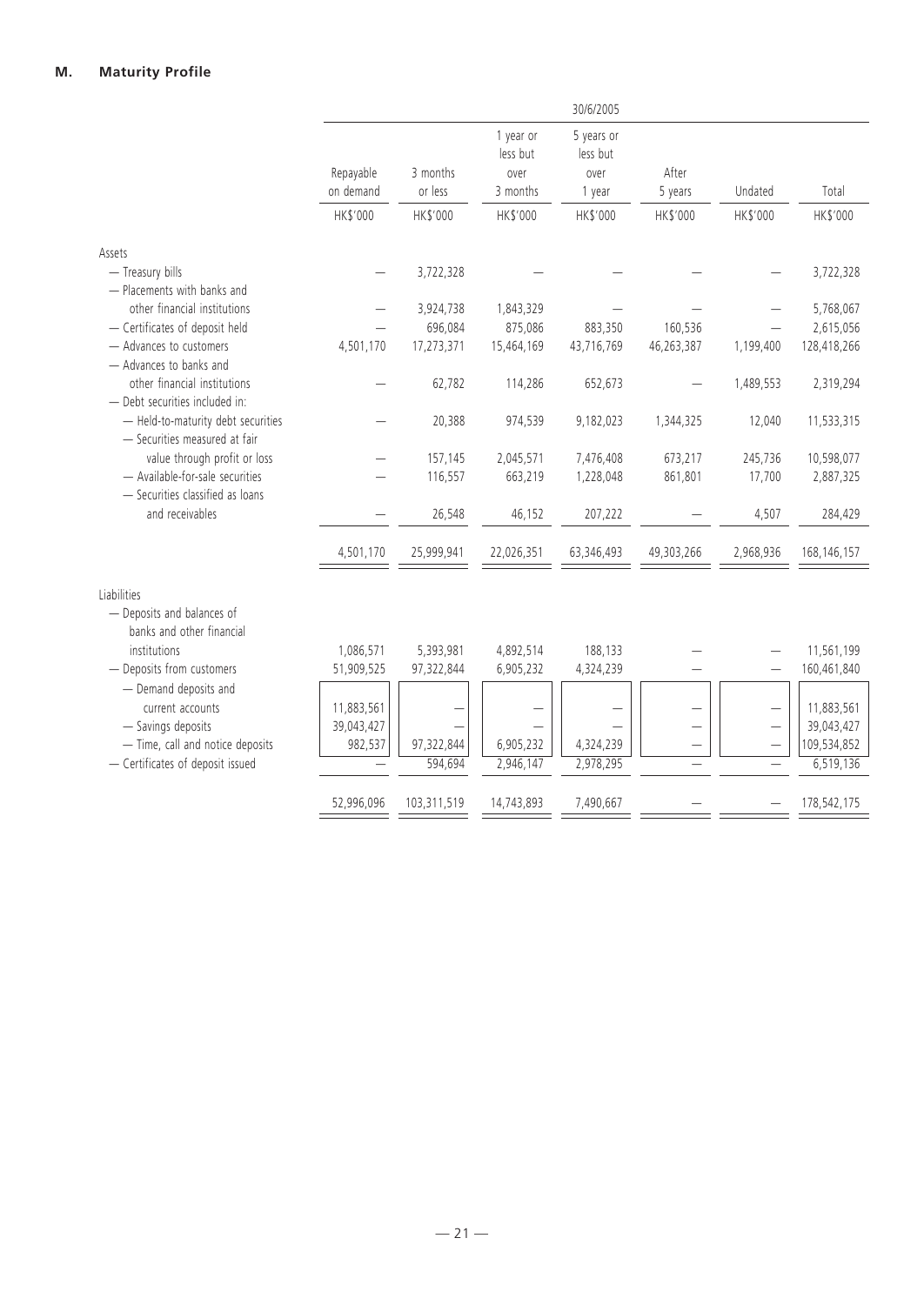|                                                                |                        |                     |                                           | 31/12/2004                               |                          |           |             |
|----------------------------------------------------------------|------------------------|---------------------|-------------------------------------------|------------------------------------------|--------------------------|-----------|-------------|
|                                                                | Repayable<br>on demand | 3 months<br>or less | 1 year or<br>less but<br>over<br>3 months | 5 years or<br>less but<br>over<br>1 year | After<br>5 years         | Undated   | Total       |
|                                                                | HK\$'000               | HK\$'000            | HK\$'000                                  | HK\$'000                                 | HK\$'000                 | HK\$'000  | HK\$'000    |
| Assets                                                         |                        |                     |                                           |                                          |                          |           |             |
| - Treasury bills<br>- Placements with banks and                |                        | 3,784,702           | 186,295                                   |                                          |                          |           | 3,970,997   |
| other financial institutions                                   |                        | 7,238,759           | 2,593,499                                 |                                          |                          |           | 9,832,258   |
| - Certificates of deposit held                                 |                        | 1,038,530           | 258,799                                   | 988,323                                  | 161,295                  |           | 2,446,947   |
| - Advances to customers<br>- Advances to banks and             | 4,964,737              | 15,193,618          | 15,172,290                                | 42,237,184                               | 38,372,449               | 1,318,475 | 117,258,753 |
| other financial institutions<br>- Debt securities included in: |                        | 229,948             | 98,845                                    | 218,144                                  | 2,519                    | 1,565,199 | 2,114,655   |
| - Held-to-maturity debt securities                             |                        | 175,500             | 1,179,776                                 | 12,891,652                               | 1,849,156                |           | 16,096,084  |
| - Investment securities                                        |                        |                     | 71,410                                    |                                          | 4,000                    | 18,678    | 94,088      |
| - Other investments in securities                              |                        | 666,131             | 1,550,987                                 | 3,982,813                                | 1,192,379                | 258,387   | 7,650,697   |
|                                                                | 4,964,737              | 28,327,188          | 21,111,901                                | 60,318,116                               | 41,581,798               | 3,160,739 | 159,464,479 |
| Liabilities                                                    |                        |                     |                                           |                                          |                          |           |             |
| - Deposits and balances of banks                               |                        |                     |                                           |                                          |                          |           |             |
| and other financial institutions                               | 454,443                | 5,676,399           | 3,400,778                                 | 40,037                                   |                          |           | 9,571,657   |
| - Deposits from customers                                      | 62,612,821             | 91,293,158          | 5,912,264                                 | 3,919,422                                |                          |           | 163,737,665 |
| - Demand deposits and<br>current accounts                      | 11,919,118             |                     |                                           |                                          |                          |           | 11,919,118  |
| - Savings deposits                                             | 48,729,729             |                     |                                           |                                          | $\overline{\phantom{0}}$ |           | 48,729,729  |
| - Time, call and notice deposits                               | 1,963,974              | 91,293,158          | 5,912,264                                 | 3,919,422                                |                          |           | 103,088,818 |
| - Certificates of deposit issued                               |                        | 323,334             | 2,000,000                                 | 1,855,289                                |                          |           | 4,178,623   |
|                                                                | 63,067,264             | 97,292,891          | 11,313,042                                | 5,814,748                                |                          |           | 177,487,945 |
|                                                                |                        |                     |                                           |                                          |                          |           |             |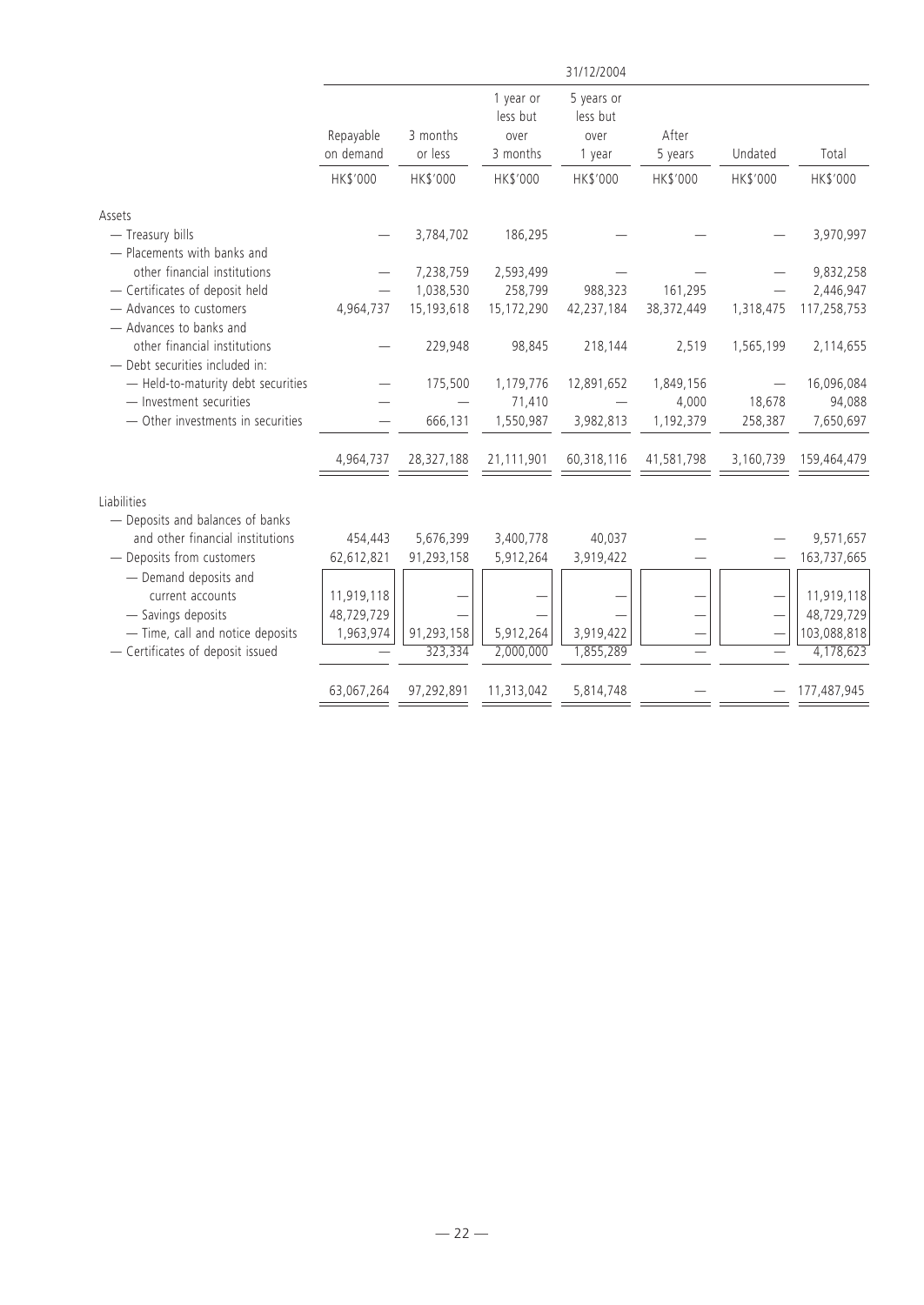# **N. Deferred Tax Assets and Liabilities Recognised**

The components of deferred tax (assets)/liabilities recognised in the consolidated balance sheet and the movements during the period are as follows:

|                                                        | Depreciation<br>allowances in |                        |               |            |            |          |            |
|--------------------------------------------------------|-------------------------------|------------------------|---------------|------------|------------|----------|------------|
|                                                        | excess of<br>related          | Leasing<br>partnership | Revaluation   |            |            |          |            |
| Deferred tax arising from:                             | depreciation                  | transactions           | of properties | Provisions | Tax losses | Others   | Total      |
|                                                        | HK\$'000                      | HK\$'000               | HK\$'000      | HK\$'000   | HK\$'000   | HK\$'000 | HK\$'000   |
| At 1st January, 2005                                   |                               |                        |               |            |            |          |            |
| - As previously reported<br>- Adjustments arising from | 280,869                       | 382,210                | 192,217       | (184, 504) | (72, 640)  | 1,653    | 599,805    |
| change in accounting policies                          | 34,342                        |                        |               | 106,110    | (637)      |          | 139,815    |
| - As restated                                          | 315,211                       | 382,210                | 192,217       | (78, 394)  | (73, 277)  | 1,653    | 739,620    |
| Write off against investment                           |                               | (105, 060)             |               |            |            |          | (105, 060) |
| Charged/(credited)<br>to consolidated                  |                               |                        |               |            |            |          |            |
| profit and loss account                                | (60, 550)                     | (2,653)                |               | 11,083     | 21,281     | (3,702)  | (34, 541)  |
| Credited to reserves                                   |                               |                        | (2,530)       |            |            |          | (2,530)    |
| Exchange and other adjustments                         | (20)                          |                        |               | 50         | 3,177      | 3,734    | 6,941      |
| At 30th June, 2005                                     | 254,641                       | 274,497                | 189,687       | (67, 261)  | (48, 819)  | 1,685    | 604,430    |
| At 1st January, 2004                                   |                               |                        |               |            |            |          |            |
| - As previously reported<br>- Adjustments arising from | 281,859                       | 555,523                | 184,346       | (171, 480) | (67, 324)  | 1,787    | 784,711    |
| change in accounting policies                          |                               |                        | 5,997         |            |            |          | 5,997      |
| - As restated                                          | 281,859                       | 555,523                | 190,343       | (171, 480) | (67, 324)  | 1,787    | 790,708    |
| Write off against investment                           |                               | (243, 308)             |               |            |            |          | (243, 308) |
| Charged/(credited)<br>to consolidated                  |                               |                        |               |            |            |          |            |
| profit and loss account                                | 33,235                        | 69,995                 |               | (12, 957)  | (6, 347)   | 3,808    | 87,734     |
| Credited to reserves                                   |                               |                        | 1,874         |            |            |          | 1,874      |
| Additions through                                      |                               |                        |               |            |            |          |            |
| acquisition of subsidiary                              | 117                           |                        |               |            |            |          | 117        |
| Exchange and other adjustments                         |                               |                        |               | (67)       | 1,031      | (3,942)  | (2,978)    |
| At 31st December, 2004                                 | 315,211                       | 382,210                | 192,217       | (184, 504) | (72, 640)  | 1,653    | 634,147    |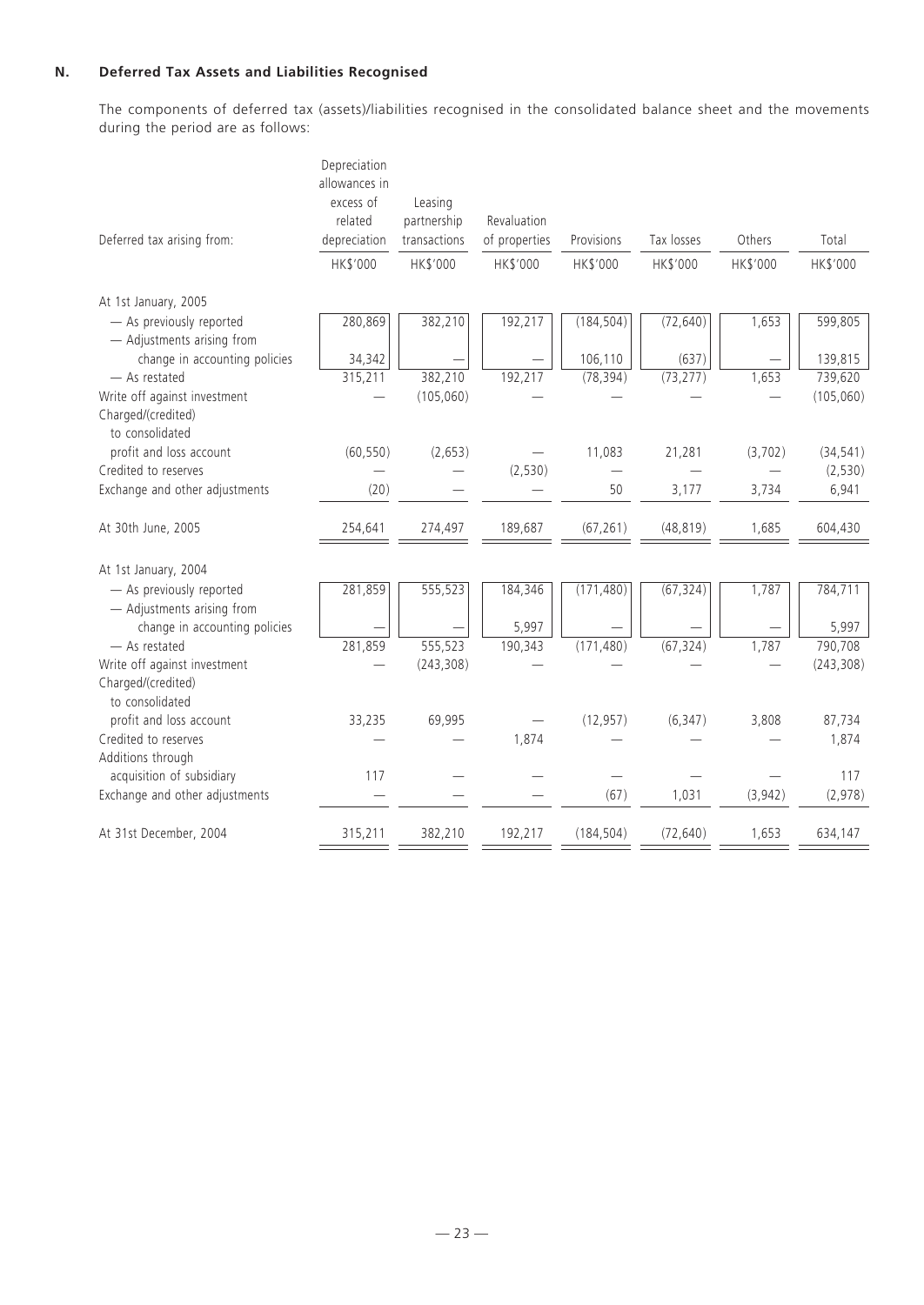## **O. Reserves**

|                                      | 30/6/2005  | 30/6/2004<br>Restated | 31/12/2004<br>Restated |
|--------------------------------------|------------|-----------------------|------------------------|
|                                      | HK\$'000   | HK\$'000              | HK\$'000               |
| Share premium                        | 653,049    | 572,304               | 631,188                |
| General reserve                      | 12,286,962 | 11,898,218            | 12,045,266             |
| Revaluation reserve on bank premises | 948,099    | 985,249               | 1,007,505              |
| Investment reserve                   | 255,914    |                       |                        |
| Exchange revaluation reserve         | 29,852     | 7,103                 | 49,813                 |
| Other reserves                       | 167,282    | 103,775               | 129,595                |
| Retained profits*                    | 4,418,314  | 3,153,381             | 4,099,776              |
| Total                                | 18,759,472 | 16,720,030            | 17,963,143             |
| Proposed dividends, not provided for | 495,997    | 414,252               | 1,193,599              |

*\* The Group complies with Hong Kong Monetary Authority's requirement to maintain minimum impairment allowances in excess of those required under Hong Kong Accounting Standards. As at 30th June, 2005, HK\$362,000,000 was included in the retained profits in this respect which was distributable to equity holders of the Group subject to consultation with the Hong Kong Monetary Authority.*

## **P. Consolidated Cash Flow Statement**

# *(a) Purchase of subsidiaries*

|                                                                                              | 30/6/2005               | 30/6/2004 |
|----------------------------------------------------------------------------------------------|-------------------------|-----------|
|                                                                                              | HK\$'000                | HK\$'000  |
| Advances and other accounts less provisions<br>Fixed assets<br>Other accounts and provisions | 1,196<br>1,626<br>(879) |           |
| Goodwill arising on consolidation                                                            | 1,943<br>13,600         |           |
| Total purchase price<br>Less: Cash and cash equivalents acquired                             | 15,543                  |           |
| Cash flow on acquisition net of cash acquired                                                | 15,543                  |           |

# *(b) Cash and cash equivalents*

# *(i) Components of cash and cash equivalents in the consolidated cash flow statement*

|                                                               | 30/6/2005       | 30/6/2004       |
|---------------------------------------------------------------|-----------------|-----------------|
|                                                               | <b>HK\$'000</b> | <b>HK\$'000</b> |
| Cash and balances with banks and other financial institutions | 4,335,388       | 3.460.662       |
| Money at call and short notice                                | 22,289,986      | 26,819,337      |
| Placements with banks and other financial institutions        |                 |                 |
| with original maturity within three months                    | 2,925,801       | 4,125,288       |
| Treasury bills with original maturity within three months     | 3,664,690       | 2,459,839       |
| Certificates of deposit held with original maturity           |                 |                 |
| within three months                                           | 583,637         | 653,329         |
|                                                               |                 |                 |
|                                                               | 33,799,502      | 37,518,455      |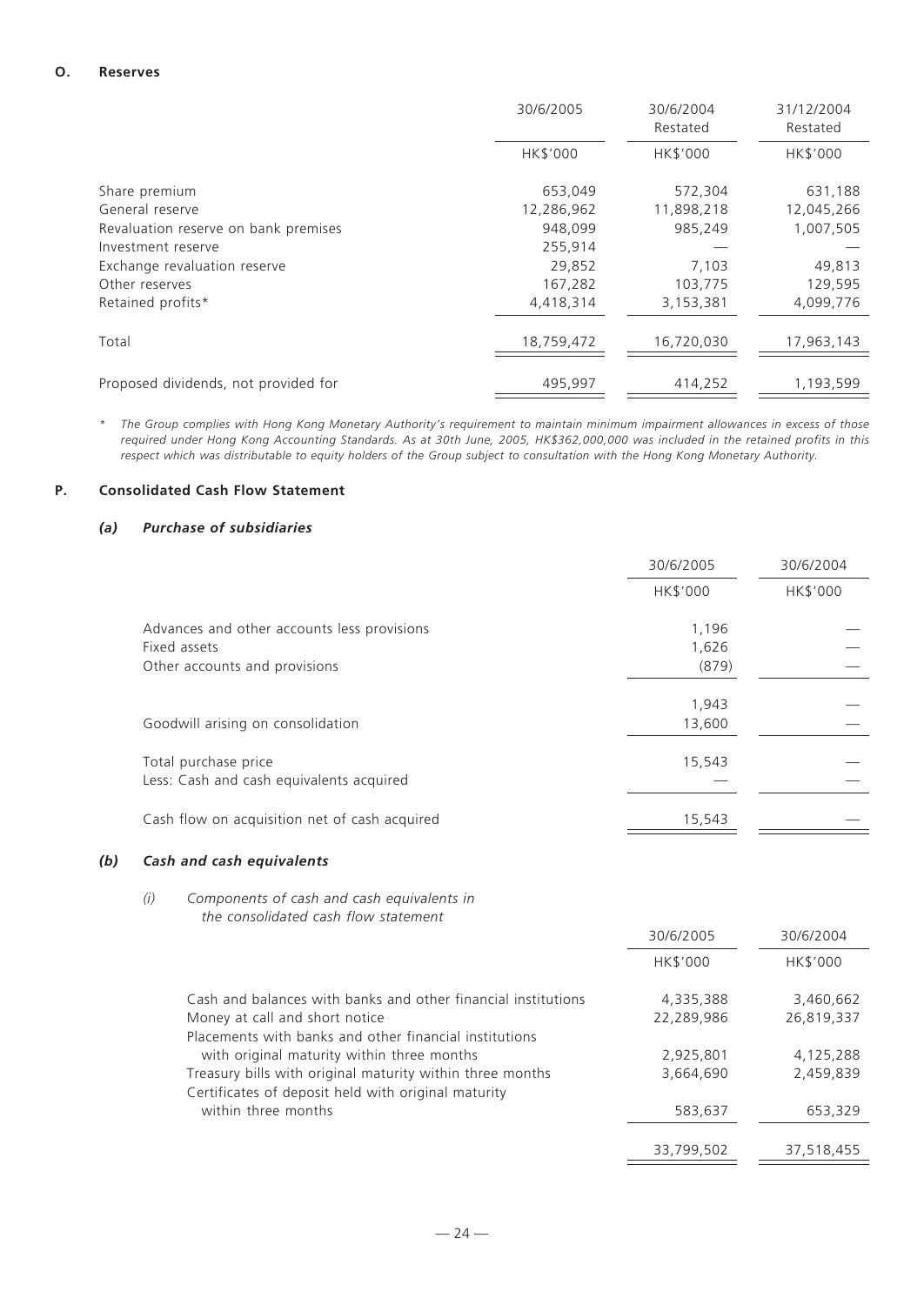|                                                                                                     | 30/6/2005       | 30/6/2004       |
|-----------------------------------------------------------------------------------------------------|-----------------|-----------------|
|                                                                                                     | <b>HK\$'000</b> | <b>HK\$'000</b> |
| Cash and short-term funds<br>Placements with banks and other financial institutions                 | 33,020,537      | 36,749,106      |
| maturing between one and twelve months                                                              | 5,768,067       | 12,198,154      |
| Certificates of deposit held                                                                        | 2,615,056       | 2,410,042       |
| Amount shown in the consolidated balance sheet<br>Less: Amounts with an original maturity of beyond | 41,403,660      | 51,357,302      |
| three months                                                                                        | (7,604,158)     | (13,838,847)    |
|                                                                                                     | 33,799,502      | 37,518,455      |

# **Q. Off-balance Sheet Exposures**

# *(a) Contingent liabilities and commitments*

The following is a summary of each significant class of off-balance sheet exposures:

|                                                      | 30/6/2005  | 30/6/2004       | 31/12/2004 |
|------------------------------------------------------|------------|-----------------|------------|
|                                                      | HK\$'000   | <b>HK\$'000</b> | HK\$'000   |
| Contractual amounts of contingent liabilities        |            |                 |            |
| and commitments                                      |            |                 |            |
| - Direct credit substitutes                          | 5,104,542  | 4,600,597       | 5,375,979  |
| - Transaction-related contingencies                  | 621,610    | 433,008         | 486,028    |
| - Trade-related contingencies                        | 2,207,948  | 2,590,214       | 2,501,087  |
| - Other commitments with an original<br>maturity of: |            |                 |            |
| Under 1 year or which are unconditionally            |            |                 |            |
| cancellable                                          | 28,340,478 | 26,458,527      | 27,786,426 |
| 1 year and over                                      | 9,842,342  | 6,639,302       | 8,136,611  |
| — Others                                             |            | 250,447         |            |
| Total                                                | 46,116,920 | 40,972,095      | 44,286,131 |
| - Aggregate credit risk weighted amount              | 9,388,216  | 7,636,483       | 8,822,965  |
| Notional amounts of derivatives                      |            |                 |            |
| - Exchange rate contracts                            | 26,602,854 | 51,839,401      | 16,381,808 |
| - Interest rate contracts                            |            |                 |            |
|                                                      | 26,428,854 | 16,354,705      | 16,327,689 |
| - Equity contracts                                   | 243,139    | 801,426         | 933,975    |
| Total                                                | 53,274,847 | 68,995,532      | 33,643,472 |
| - Aggregate replacement costs                        | 595,099    | 1,616,771       | 1,264,313  |
| - Aggregate credit risk weighted amount              | 257,749    | 570,110         | 399,317    |

The replacement costs and credit risk weighted amounts of the off-balance sheet exposures do not take into account the effects of bilateral netting arrangements.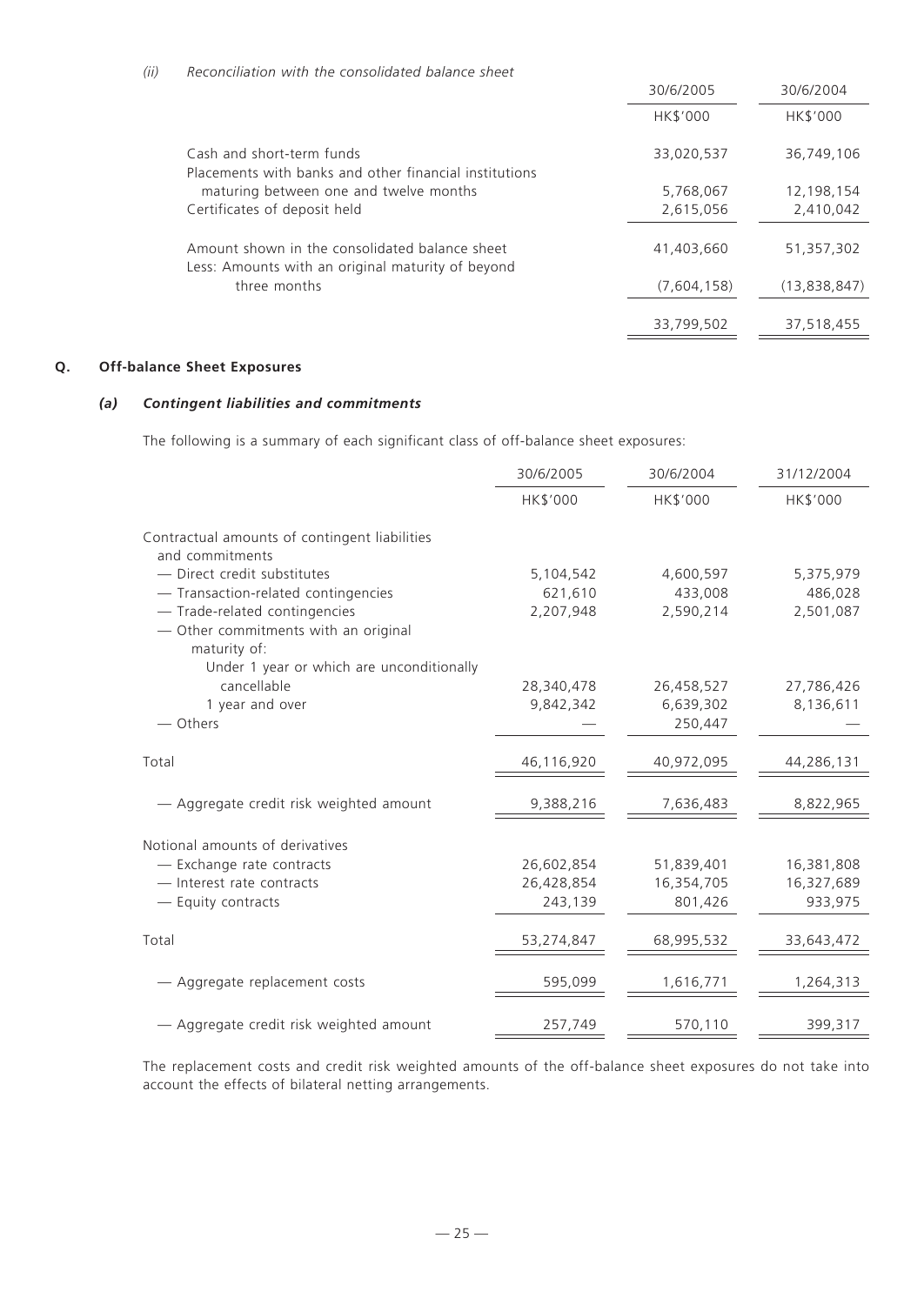# *(b) Obligations under mortgage loans sold*

Included in the captions set out below are balances which are established as reserve funds for mortgage loan purchasers pursuant to the terms of mortgage sale agreements. The reserve funds are available to the purchasers to cover any losses or cash flow shortfalls that result from both credit risk and basis risk with respect to the loans sold and to protect the purchasers in the event that they have to appoint a substitute servicer.

These reserve funds are either set up in the name of the Bank and are charged in favour of the purchaser as security for the Bank's obligations to the purchaser or, in the name of the loan purchaser who retains absolute ownership, title, right and interest in the reserve funds, pursuant to the terms of the mortgage sale agreements.

|                                                                         | 30/6/2005 | 30/6/2004        | 31/12/2004       |
|-------------------------------------------------------------------------|-----------|------------------|------------------|
|                                                                         | HK\$'000  | HK\$'000         | HK\$'000         |
| Held-to-maturity debt securities<br>Accrued interest and other accounts | 17,789    | 28,356<br>70,933 | 23,473<br>74,663 |
|                                                                         | 17,789    | 99,289           | 98,136           |

## **R. Statement of Compliance**

The Interim Report has fully complied with the guideline set out in the Supervisory Policy Manual "Interim Financial Disclosure by Locally Incorporated Authorized Institutions" issued by the Hong Kong Monetary Authority and the HKAS 34 "Interim Financial Reporting" issued by the HKICPA in October, 2004.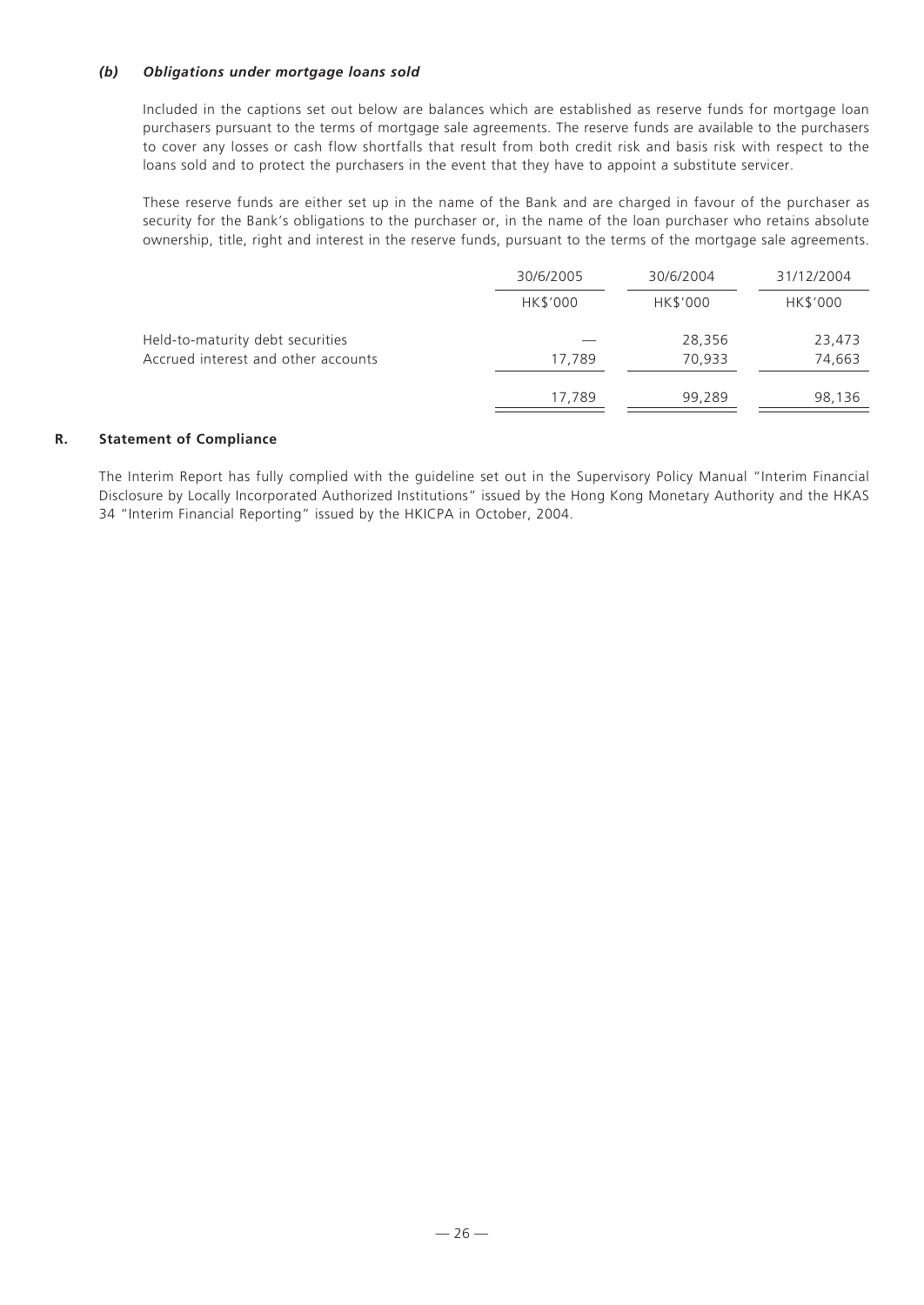#### **SUPPLEMENTARY FINANCIAL INFORMATION**

# **1. Capital Adequacy Ratio and Capital Base**

## *(a) Capital adequacy ratio*

|                                   | 30/6/2005 | 30/6/2004 | 31/12/2004 |
|-----------------------------------|-----------|-----------|------------|
|                                   | %         | $\%$      | $\%$       |
| Unadjusted capital adequacy ratio | 15.6      | 177       | 16.2       |
| Adjusted capital adequacy ratio   | 15.5      | 175       | 16.1       |

The unadjusted capital adequacy ratio is computed on the consolidated basis which comprises the positions of the Bank and its subsidiaries as required by the Hong Kong Monetary Authority for its regulatory purposes, and is in accordance with the Third Schedule to the Hong Kong Banking Ordinance.

The adjusted capital adequacy ratio which takes into account market risks as at the balance sheet date is computed in accordance with the Guideline "Maintenance of Adequate Capital Against Market Risks" issued by the Hong Kong Monetary Authority and on the same consolidated basis as for the unadjusted capital adequacy ratio.

## *(b) Capital base after deductions*

|                                        | 30/6/2005   | 30/6/2004<br>Restated | 31/12/2004<br>Restated |
|----------------------------------------|-------------|-----------------------|------------------------|
|                                        | HK\$'000    | HK\$'000              | HK\$'000               |
| Core capital                           |             |                       |                        |
| Paid up ordinary share capital         | 3,757,553   | 3,698,675             | 3,729,996              |
| Share premium                          | 653,049     | 572,304               | 631,188                |
| Reserves                               | 15,874,701  | 14,748,225            | 14,963,036             |
| Minority interests                     | 188,913     | 34,206                | 165,655                |
| Deduct: Goodwill                       | (2,455,056) | (2, 298, 113)         | (2, 448, 156)          |
| Total core capital                     | 18,019,160  | 16,755,297            | 17,041,719             |
| Eligible supplementary capital         |             |                       |                        |
| Reserves on revaluation of land and    |             |                       |                        |
| interests in land (at 70%)             | 782,615     | 689,675               | 822,725                |
| General provisions for doubtful debts  |             | 1,308,520             | 1,336,044              |
| Collective impairment allowances for   |             |                       |                        |
| impaired assets and regulatory reserve | 828,250     |                       |                        |
| Term subordinated debt                 | 4,360,609   | 4,282,700             | 4,271,124              |
| Total eligible supplementary capital   | 5,971,474   | 6,280,895             | 6,429,893              |
| Total capital base before deductions   | 23,990,634  | 23,036,192            | 23,471,612             |
| Deductions from total capital base     | (874, 050)  | (934, 071)            | (969, 261)             |
| Total capital base after deductions    | 23,116,584  | 22,102,121            | 22,502,351             |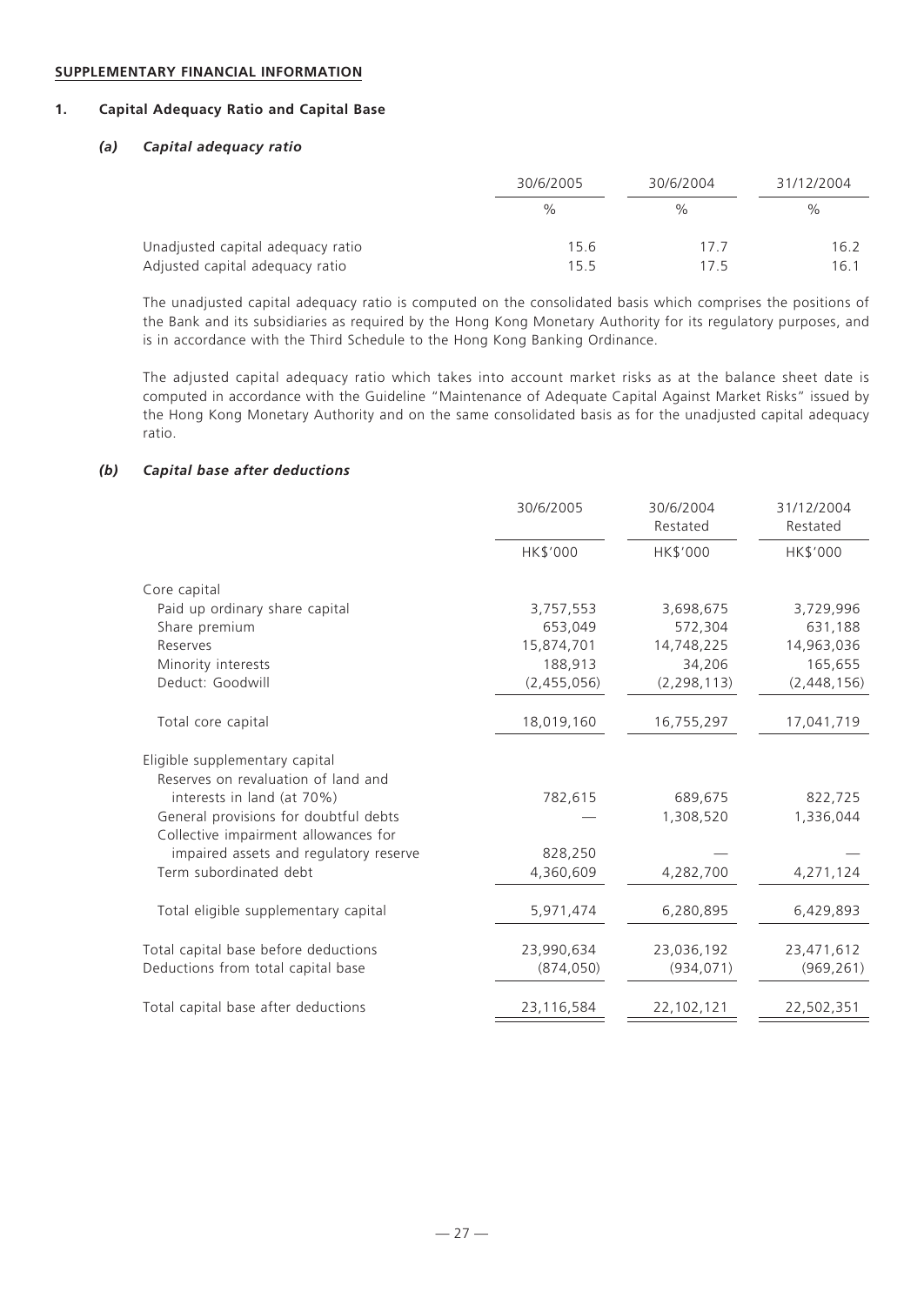# **2. Liquidity Ratio**

|                                        | 6 months ended<br>30/6/2005 | 6 months ended<br>30/6/2004 | The year ended<br>31/12/2004 |  |
|----------------------------------------|-----------------------------|-----------------------------|------------------------------|--|
|                                        | $\%$                        | $\frac{0}{0}$               | $\%$                         |  |
| Average liquidity ratio for the period | 39.5                        | 439                         | 44.4                         |  |

The average liquidity ratio for the period is the simple average of each calendar month's average liquidity ratio, which is computed on the consolidated basis as required by the Hong Kong Monetary Authority for its regulatory purposes, and is in accordance with the Fourth Schedule to the Hong Kong Banking Ordinance.

## **3. Segmental Information**

#### *(a) Advances to customers*

#### *(i) By industry sectors*

The analysis of gross advances to customers by industry sector is based on the categories and definitions used by the Hong Kong Monetary Authority.

|                                                                                                           | 30/6/2005   | 30/6/2004   | 31/12/2004  |  |
|-----------------------------------------------------------------------------------------------------------|-------------|-------------|-------------|--|
|                                                                                                           | HK\$'000    | HK\$'000    | HK\$'000    |  |
| Loans for use in Hong Kong                                                                                |             |             |             |  |
| Industrial, commercial and financial                                                                      |             |             |             |  |
| - Property development                                                                                    | 4,779,394   | 3,899,140   | 4,398,093   |  |
| - Property investment                                                                                     | 16,433,678  | 13,169,065  | 14,536,729  |  |
| - Financial concerns                                                                                      | 1,485,892   | 1,263,813   | 1,507,153   |  |
| - Stockbrokers                                                                                            | 176,836     | 236,667     | 277,903     |  |
| - Wholesale and retail trade                                                                              | 1,683,867   | 1,628,150   | 1,569,771   |  |
| - Manufacturing                                                                                           | 1,859,708   | 1,296,981   | 1,822,971   |  |
| - Transport and transport equipment                                                                       | 4,198,215   | 4,771,187   | 4,507,233   |  |
| — Others                                                                                                  | 5,742,204   | 4,833,360   | 6,032,368   |  |
| - Sub-total                                                                                               | 36,359,794  | 31,098,363  | 34,652,221  |  |
| Individuals                                                                                               |             |             |             |  |
| - Loans for the purchase of flats in the<br>Home Ownership Scheme,<br>Private Sector Participation Scheme |             |             |             |  |
| and Tenants Purchase Scheme<br>- Loans for the purchase of other                                          | 1,422,812   | 1,678,114   | 1,522,173   |  |
| residential properties                                                                                    | 37,991,408  | 33,444,295  | 34,928,247  |  |
| - Credit card advances                                                                                    | 1,371,012   | 1,254,594   | 1,649,200   |  |
| - Others                                                                                                  | 3,600,915   | 3,061,263   | 3,230,750   |  |
| - Sub-total                                                                                               | 44,386,147  | 39,438,266  | 41,330,370  |  |
| Total loans for use in Hong Kong                                                                          | 80,745,941  | 70,536,629  | 75,982,591  |  |
| Trade finance                                                                                             | 4,175,030   | 3,688,881   | 4,092,162   |  |
| Loans for use outside Hong Kong                                                                           | 43,497,295  | 31,467,416  | 37,184,000  |  |
| Total advances to customers                                                                               | 128,418,266 | 105,692,926 | 117,258,753 |  |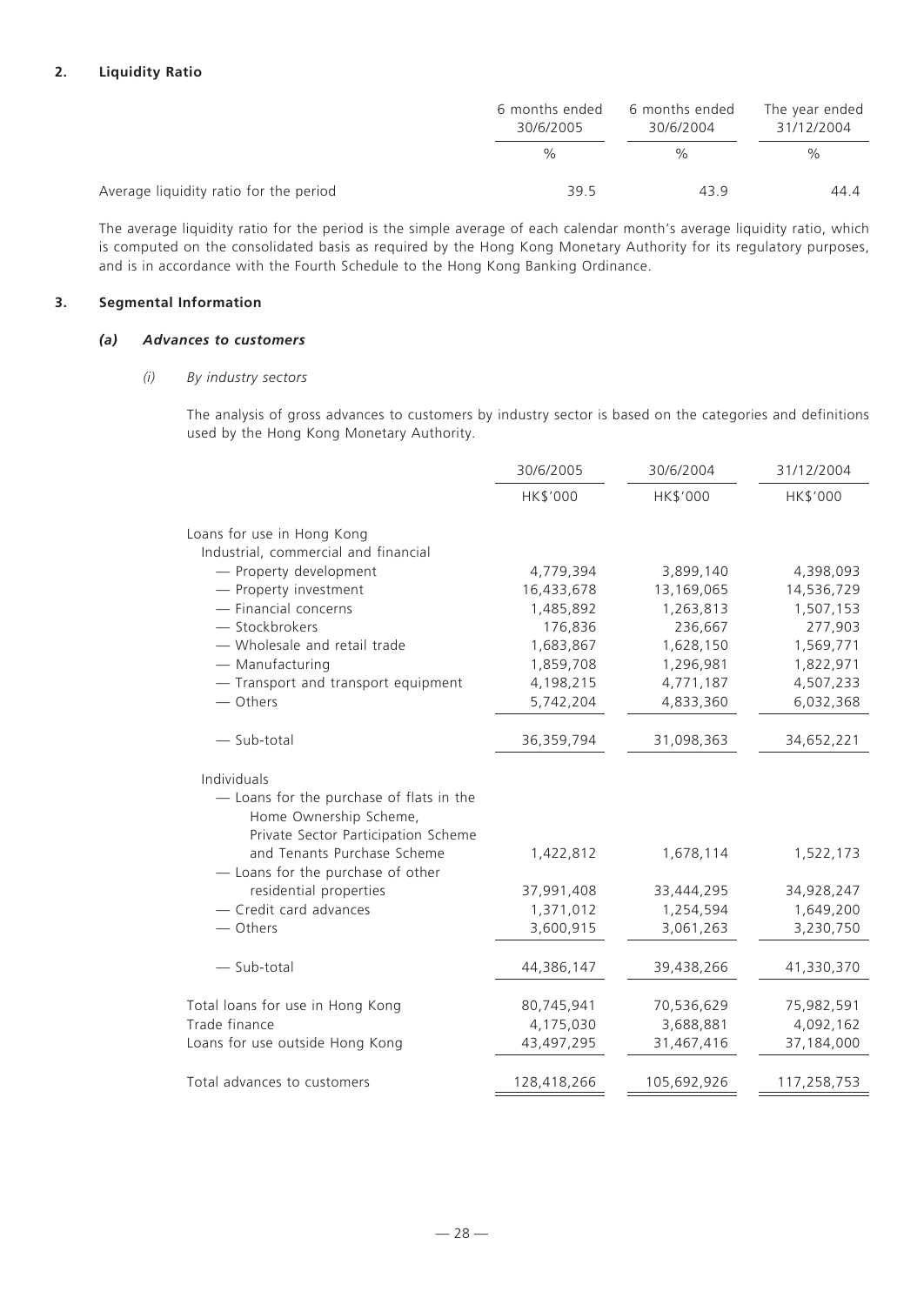## *(ii) By geographical areas*

The information concerning the breakdown of the gross amount of advances to customers by countries or geographical areas is derived according to the location of the counterparties after taking into account any transfer of risk. In general, such transfer of risk takes place if the claims are guaranteed by a party in a country which is different from that of the counterparty or if the claims are on an overseas branch of a bank whose head office is located in another country.

|                                                                            |                                                     | 30/6/2005                                                |
|----------------------------------------------------------------------------|-----------------------------------------------------|----------------------------------------------------------|
|                                                                            | Total advances<br>to customers                      | Advances<br>overdue for over<br>three months             |
|                                                                            | HK\$'000                                            | HK\$'000                                                 |
| Hong Kong<br>People's Republic of China<br>Other Asian Countries<br>Others | 93,820,480<br>15,253,965<br>7,129,398<br>12,214,423 | 466,632<br>120,557<br>115,168<br>40,141                  |
| Total                                                                      | 128,418,266                                         | 742,498                                                  |
|                                                                            |                                                     | 30/6/2004                                                |
|                                                                            | Total advances<br>to customers                      | Advances<br>overdue for over<br>three months             |
|                                                                            | HK\$'000                                            | HK\$'000                                                 |
| Hong Kong<br>People's Republic of China<br>Other Asian Countries<br>Others | 82,589,385<br>7,287,547<br>5,465,585<br>10,350,409  | 749,347<br>250,078<br>151,034<br>77,815                  |
| Total                                                                      | 105,692,926                                         | 1,228,274                                                |
|                                                                            |                                                     | 31/12/2004                                               |
|                                                                            | Total advances<br>to customers<br>HK\$'000          | Advances<br>overdue for over<br>three months<br>HK\$'000 |
| Hong Kong<br>People's Republic of China<br>Other Asian Countries<br>Others | 88,598,608<br>10,911,094<br>6,354,111<br>11,394,940 | 575,894<br>77,426<br>103,688<br>83,377                   |
| Total                                                                      | 117,258,753                                         | 840,385                                                  |
|                                                                            |                                                     |                                                          |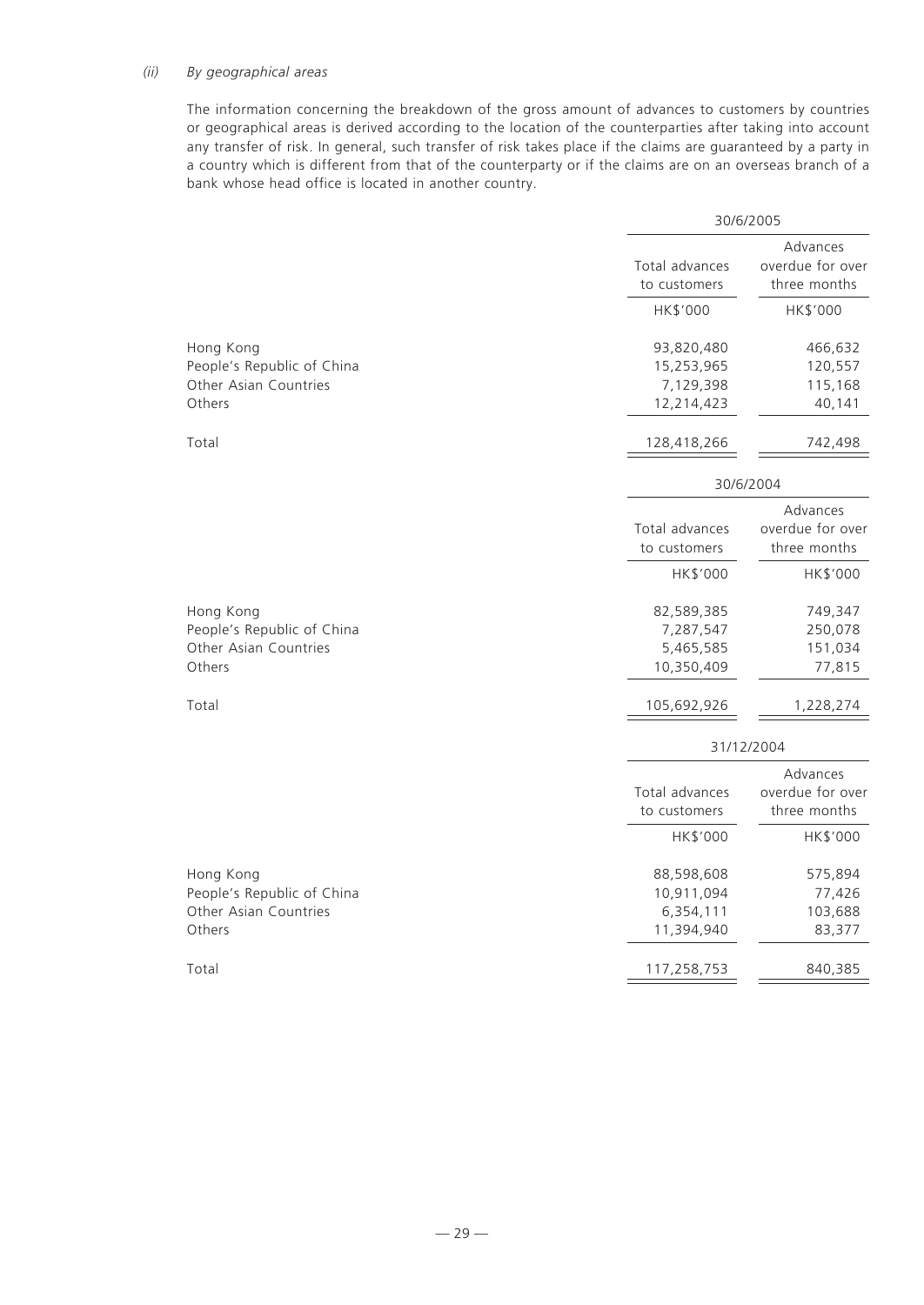# *(b) Cross-border claims*

The information on cross-border claims discloses exposures to foreign counterparties on which the ultimate risk lies, and is derived according to the location of the counterparties after taking into account any transfer of risk. In general, such transfer of risk takes place if the claims are guaranteed by a party in a country which is different from that of the counterparty or if the claims are on an overseas branch of a bank whose head office is located in another country. Only regions constituting 10% or more of the aggregate cross-border claims are disclosed.

|                                                          | 30/6/2005                                    |                              |            |            |  |  |  |  |
|----------------------------------------------------------|----------------------------------------------|------------------------------|------------|------------|--|--|--|--|
|                                                          | Banks and<br>other financial<br>institutions | Public<br>sector<br>entities | Others     | Total      |  |  |  |  |
|                                                          | HK\$'000                                     | HK\$'000                     | HK\$'000   | HK\$'000   |  |  |  |  |
| People's Republic of China<br>Asian countries, excluding | 11,073,787                                   | 1,048,312                    | 11,425,950 | 23,548,049 |  |  |  |  |
| People's Republic of China                               | 9,213,301                                    | 1,282,925                    | 8,010,298  | 18,506,524 |  |  |  |  |
| North America                                            | 4,450,453                                    | 7,796,515                    | 5,346,038  | 17,593,006 |  |  |  |  |
| Western Europe                                           | 15,632,976                                   |                              | 2,618,197  | 18,251,173 |  |  |  |  |
|                                                          |                                              | 30/6/2004                    |            |            |  |  |  |  |
|                                                          | Banks and<br>other financial                 | Public<br>sector             |            |            |  |  |  |  |
|                                                          | institutions                                 | entities                     | Others     | Total      |  |  |  |  |
|                                                          | HK\$'000                                     | HK\$'000                     | HK\$'000   | HK\$'000   |  |  |  |  |
| People's Republic of China<br>Asian countries, excluding | 7,852,881                                    | 1,222,989                    | 5,695,548  | 14,771,418 |  |  |  |  |
| People's Republic of China                               | 11,153,832                                   | 1,269,974                    | 6,827,439  | 19,251,245 |  |  |  |  |
| North America                                            | 3,842,104                                    | 7,945,136                    | 5,196,675  | 16,983,915 |  |  |  |  |
| Western Europe                                           | 27,346,735                                   | 255                          | 1,962,213  | 29,309,203 |  |  |  |  |
|                                                          | 31/12/2004                                   |                              |            |            |  |  |  |  |
|                                                          | Banks and<br>other financial                 | Public<br>sector             |            |            |  |  |  |  |
|                                                          | institutions                                 | entities                     | Others     | Total      |  |  |  |  |
|                                                          | HK\$'000                                     | HK\$'000                     | HK\$'000   | HK\$'000   |  |  |  |  |
| People's Republic of China<br>Asian countries, excluding | 9,413,577                                    | 1,458,707                    | 7,962,500  | 18,834,784 |  |  |  |  |
| People's Republic of China                               | 10,764,517                                   | 1,413,490                    | 7,519,486  | 19,697,493 |  |  |  |  |
| North America                                            | 5,129,033                                    | 7,886,401                    | 5,182,553  | 18,197,987 |  |  |  |  |
| Western Europe                                           | 26,577,806                                   | 255                          | 2,016,679  | 28,594,740 |  |  |  |  |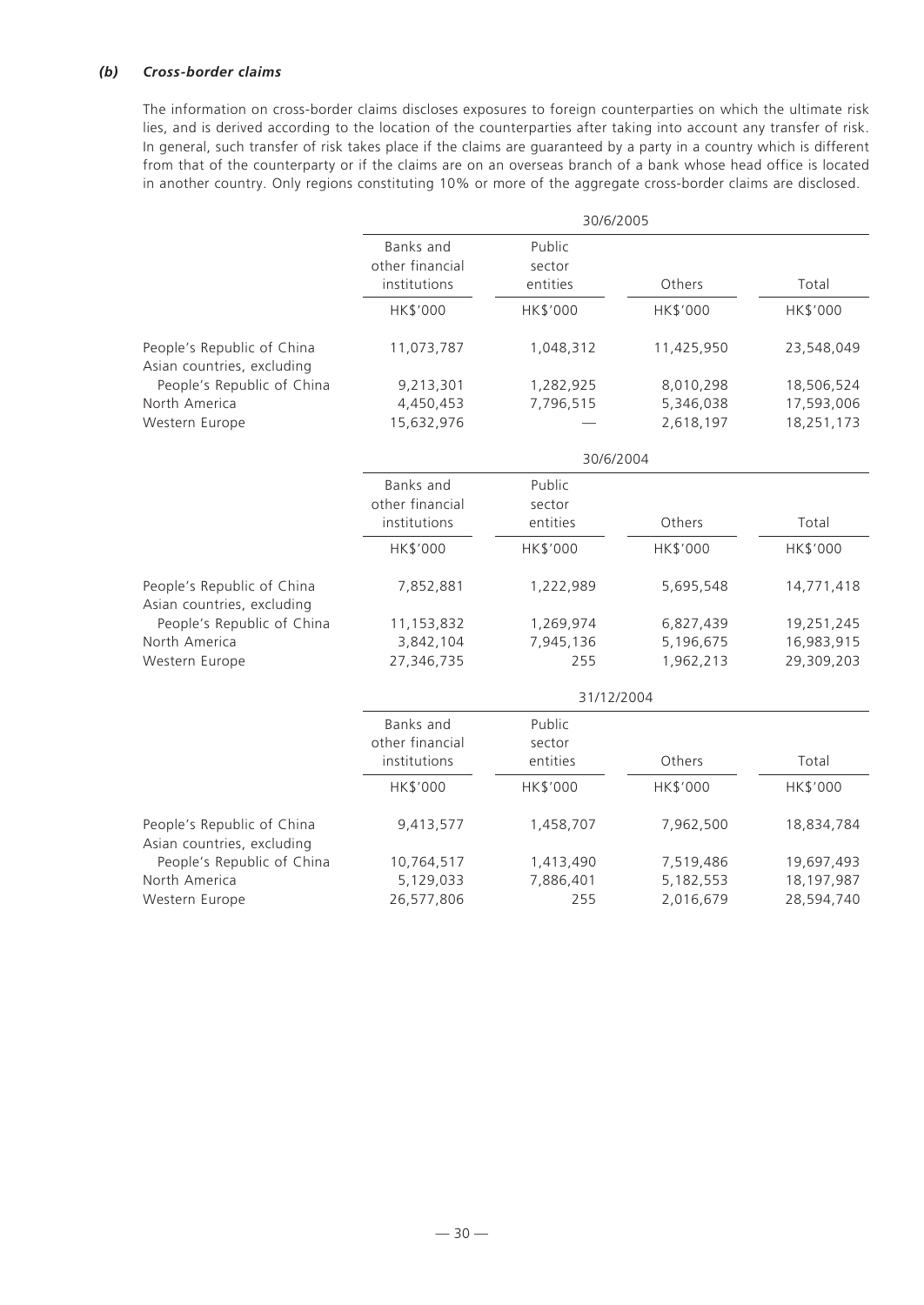# **4. Overdue, Rescheduled and Repossessed Assets**

# *(a) Overdue and rescheduled advances*

|                                                                        | 30/6/2005          |                                        | 30/6/2004            |                                        | 31/12/2004         |                                        |
|------------------------------------------------------------------------|--------------------|----------------------------------------|----------------------|----------------------------------------|--------------------|----------------------------------------|
|                                                                        | HK\$'000           | % of total<br>advances to<br>customers | HK\$'000             | % of total<br>advances to<br>customers | HK\$'000           | % of total<br>advances to<br>customers |
| Advances to customers<br>overdue for<br>-6 months or less              |                    |                                        |                      |                                        |                    |                                        |
| but over 3 months<br>$-1$ year or less                                 | 293,895            | 0.2                                    | 350,991              | 0.4                                    | 242,893            | 0.2                                    |
| but over 6 months                                                      | 124,510            | 0.1                                    | 236,118              | 0.2                                    | 194,645            | 0.2                                    |
| - Over 1 year                                                          | 324,093            | 0.3                                    | 641,165              | 0.6                                    | 402,847            | 0.3                                    |
| Rescheduled advances<br>to customers                                   | 742,498<br>426,652 | 0.6<br>0.3                             | 1,228,274<br>897,890 | 1.2<br>0.8                             | 840,385<br>472,335 | 0.7<br>0.4                             |
| Total overdue and<br>rescheduled advances                              | 1,169,150          | 0.9                                    | 2,126,164            | 2.0                                    | 1,312,720          | 1.1                                    |
| Secured overdue advances                                               | 496,880            | 0.4                                    | 1,077,170            | 1.0                                    | 660,700            | 0.6                                    |
| Unsecured overdue advances                                             | 245,618            | 0.2                                    | 151,104              | 0.2                                    | 179,685            | 0.1                                    |
| Market value of securities<br>held against secured<br>overdue advances | 695,523            |                                        | 1,650,331            |                                        | 1,122,161          |                                        |

There were no advances to banks and other financial institutions which were overdue for over 3 months as at 30th June, 2005, 30th June, 2004 and 31st December, 2004; nor were there any rescheduled advances to banks and other financial institutions on these three dates.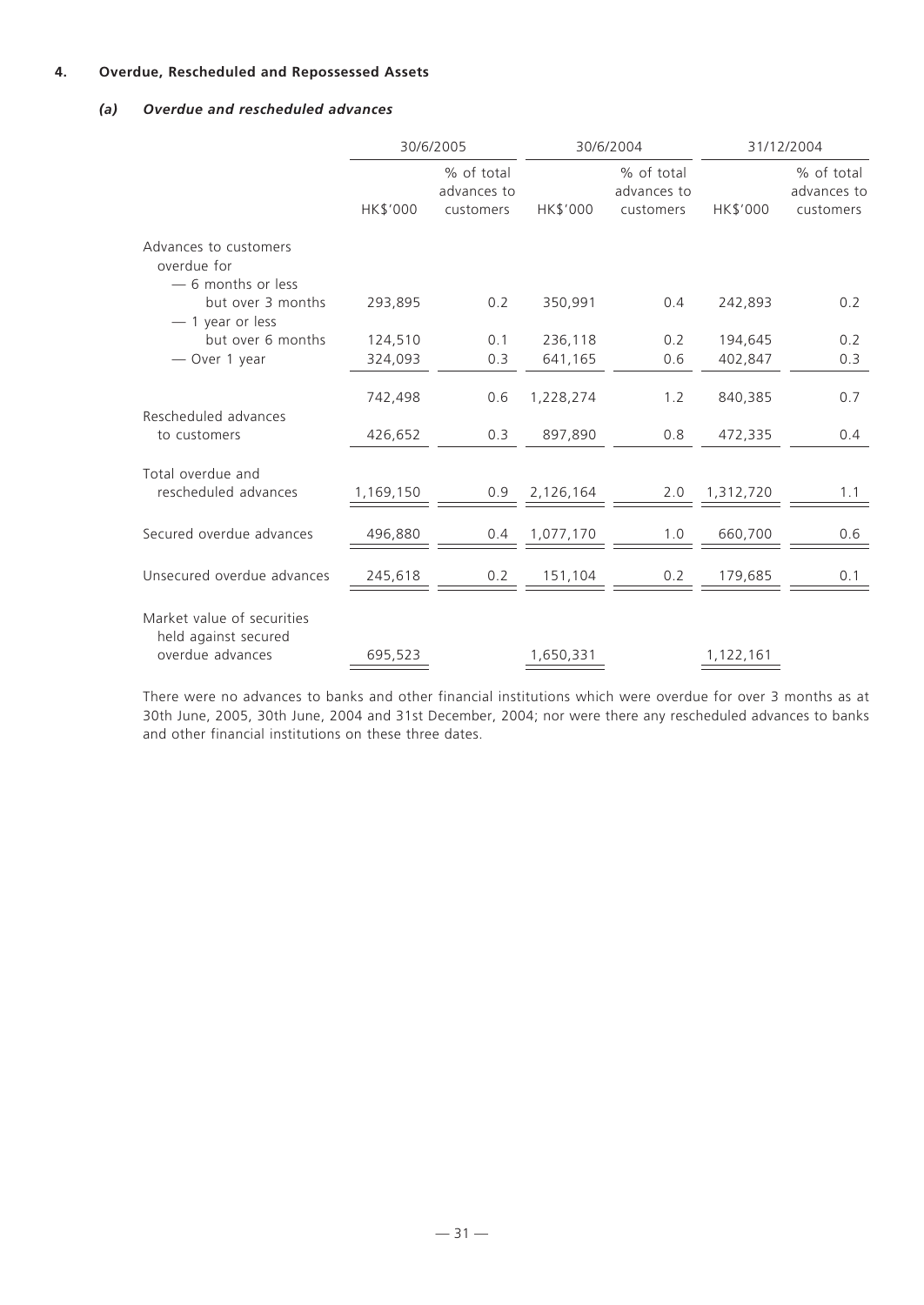*(c) Repossessed assets*

|                                                                                                                         |               | 30/06/2005            |                      |  |
|-------------------------------------------------------------------------------------------------------------------------|---------------|-----------------------|----------------------|--|
|                                                                                                                         |               | Accrued<br>interest   | Other<br>assets*     |  |
|                                                                                                                         |               | HK\$'000              | HK\$'000             |  |
| Other assets overdue for<br>- 6 months or less but over 3 months<br>- 1 year or less but over 6 months<br>- Over 1 year |               | 1,582<br>1,220<br>154 | 477<br>19,292        |  |
| Rescheduled assets                                                                                                      |               | 2,956                 | 19,769               |  |
| Total other overdue and rescheduled assets                                                                              |               | 2,956                 | 19,769               |  |
|                                                                                                                         |               | 30/06/2004            |                      |  |
|                                                                                                                         |               | Accrued<br>interest   | Other<br>assets*     |  |
|                                                                                                                         |               | HK\$'000              | HK\$'000             |  |
| Other assets overdue for<br>- 6 months or less but over 3 months<br>- 1 year or less but over 6 months<br>- Over 1 year |               | 1,469<br>979<br>254   | 41<br>408<br>17,626  |  |
|                                                                                                                         |               | 2,702                 | 18,075               |  |
| Rescheduled assets                                                                                                      |               |                       |                      |  |
| Total other overdue and rescheduled assets                                                                              |               | 2,702                 | 18,075               |  |
|                                                                                                                         |               | 31/12/2004            |                      |  |
|                                                                                                                         |               | Accrued<br>interest   | Other<br>assets*     |  |
|                                                                                                                         |               | HK\$'000              | HK\$'000             |  |
| Other assets overdue for<br>- 6 months or less but over 3 months<br>- 1 year or less but over 6 months<br>- Over 1 year |               | 1,653<br>1,065<br>407 | 305<br>614<br>19,462 |  |
| Rescheduled assets                                                                                                      |               | 3,125                 | 20,381               |  |
| Total other overdue and rescheduled assets                                                                              |               | 3,125                 | 20,381               |  |
| Other assets refer to trade bills and receivables.                                                                      |               |                       |                      |  |
| <b>Repossessed assets</b>                                                                                               |               |                       |                      |  |
|                                                                                                                         | 30/6/2005     | 30/6/2004             | 31/12/2004           |  |
|                                                                                                                         | HK\$'000      | HK\$'000              | HK\$'000             |  |
| Repossessed properties<br>Repossessed vehicles & machines                                                               | 81,279<br>935 | 189,338<br>1,215      | 107,745<br>340       |  |
| Total repossessed assets                                                                                                | 82,214        | 190,553               | 108,085              |  |

The amount represents the estimated market value of the repossessed assets as at 30th June, 2005, 30th June, 2004 and 31st December, 2004.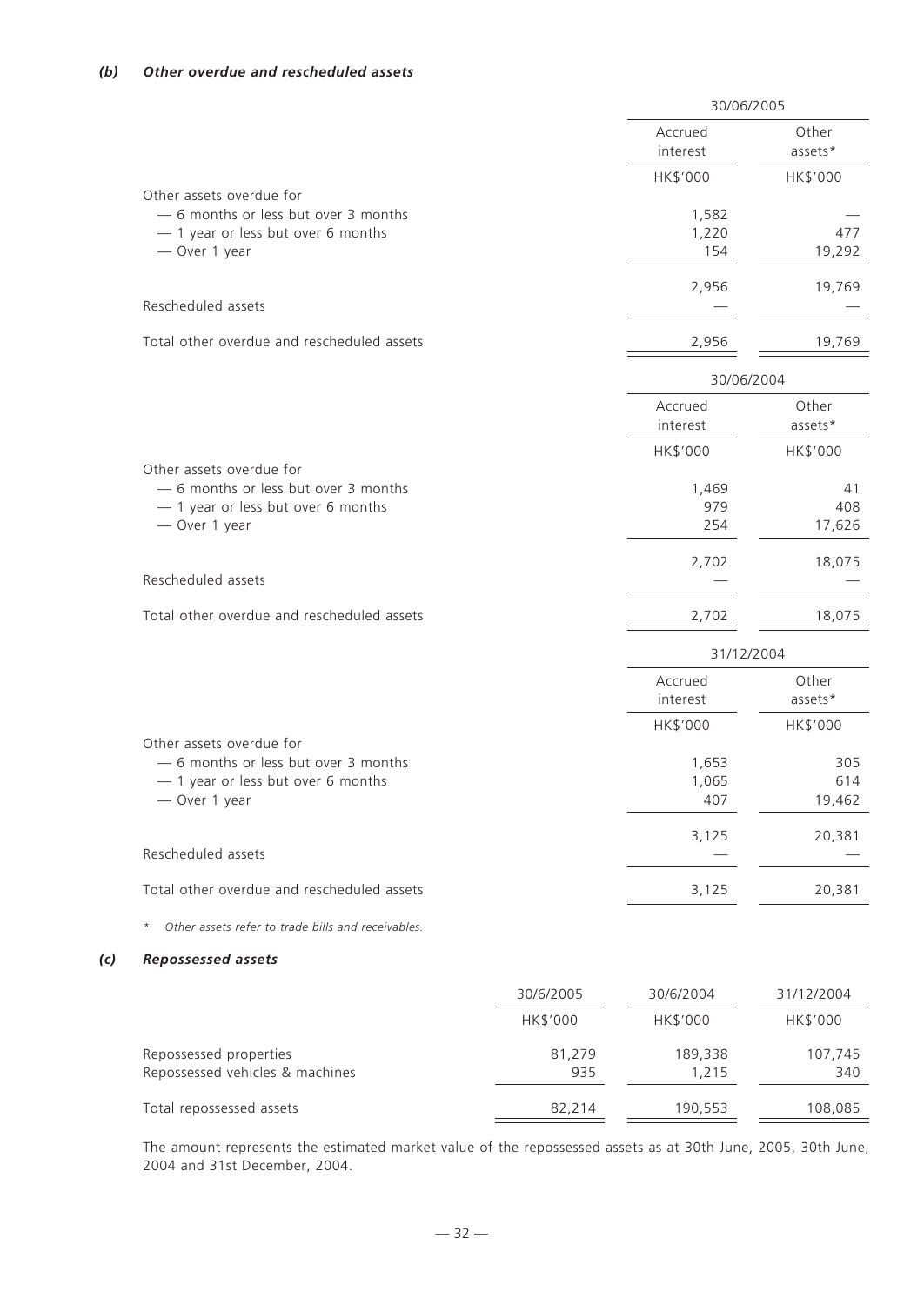## **5. Currency Concentrations**

The net positions or net structural positions in foreign currencies are disclosed when each currency constitutes 10% or more of the respective total net position or total net structural position in all foreign currencies.

|                           | 30/6/2005<br>HK\$ Million |          |          |                            |            |          |            |           |
|---------------------------|---------------------------|----------|----------|----------------------------|------------|----------|------------|-----------|
|                           | <b>USD</b>                | CAD      | GBP      | CNY                        | JPY *      | SGD      | Others     | Total     |
| Spot assets               | 56,256                    | 4,333    | 4,646    | 10,305                     | 859        | 5,184    | 12,321     | 93,904    |
| Spot liabilities          | (55, 290)                 | (4, 433) | (6, 527) | (9, 427)                   | (806)      | (4, 510) | (17, 395)  | (98, 388) |
| Forward purchases         | 31,644                    | 623      | 2,757    |                            | 603        | 473      | 9,286      | 45,386    |
| Forward sales             | (33, 446)                 | (436)    | (817)    |                            | (655)      | (899)    | (4,085)    | (40, 338) |
| Net options position      | 83                        | (23)     | 5        |                            |            |          | (125)      | (60)      |
| Net long/(short) position | (753)                     | 64       | 64       | 878                        |            | 248      | $\sqrt{2}$ | 504       |
|                           |                           |          |          | 30/6/2004<br>HK\$ Million  |            |          |            |           |
|                           | <b>USD</b>                | CAD      | GBP*     | CNY                        | <b>JPY</b> | SGD*     | Others     | Total     |
| Spot assets               | 55,938                    | 2,751    | 4,241    | 4,834                      | 1,158      | 4,841    | 8,347      | 82,110    |
| Spot liabilities          | (49, 898)                 | (4, 748) | (6, 119) | (4,618)                    | (560)      | (4,688)  | (17, 477)  | (88, 108) |
| Forward purchases         | 31,773                    | 2,411    | 2,253    |                            | 1,448      | 572      | 23,711     | 62,168    |
| Forward sales             | (38, 409)                 | (314)    | (364)    | —                          | (2,001)    | (717)    | (14, 570)  | (56, 375) |
| Net options position      | 5                         | 11       | (6)      |                            | 1          |          | (9)        | 2         |
| Net long/(short) position | (591)                     | 111      | 5        | 216                        | 46         | 8        | 2          | (203)     |
|                           |                           |          |          | 31/12/2004<br>HK\$ Million |            |          |            |           |
|                           | <b>USD</b>                | CAD      | GBP      | CNY                        | JPY*       | SGD*     | Others     | Total     |
| Spot assets               | 49,928                    | 4,375    | 4,270    | 7,581                      | 926        | 5,194    | 15,466     | 87,740    |
| Spot liabilities          | (52, 103)                 | (4, 458) | (6,690)  | (7, 364)                   | (920)      | (4, 815) | (16, 857)  | (93, 207) |
| Forward purchases         | 18,257                    | 484      | 2,727    |                            | 821        | 706      | 4,275      | 27,270    |
| Forward sales             | (15, 863)                 | (289)    | (370)    |                            | (816)      | (1, 116) | (2,880)    | (21, 334) |
| Net options position      | 16                        | (1)      | (1)      |                            |            |          | 3          | 17        |
| Net long/(short) position | 235                       | 111      | (64)     | 217                        | 11         | (31)     |            | 486       |

*\* The currency constitutes less than 10% of the total net position in all foreign currencies and is presented for comparative purpose only.*

|                         |            |        | 30/6/2005<br>HK\$ Million  |        |       |
|-------------------------|------------|--------|----------------------------|--------|-------|
|                         | <b>USD</b> | $CAD*$ | <b>CNY</b>                 | Others | Total |
| Net structural position | 1,607      | 240    | 751                        | 387    | 2,985 |
|                         |            |        | 30/6/2004<br>HK\$ Million  |        |       |
|                         | <b>USD</b> | CAD    | <b>CNY</b>                 | Others | Total |
| Net structural position | 1,457      | 220    |                            | 377    | 2,054 |
|                         |            |        | 31/12/2004<br>HK\$ Million |        |       |
|                         | <b>USD</b> | $CAD*$ | <b>CNY</b>                 | Others | Total |
| Net structural position | 1,452      | 245    | 564                        | 394    | 2,655 |

*\* The currency constitutes less than 10% of the total net structural position in all foreign currencies and is presented for comparative purpose only.*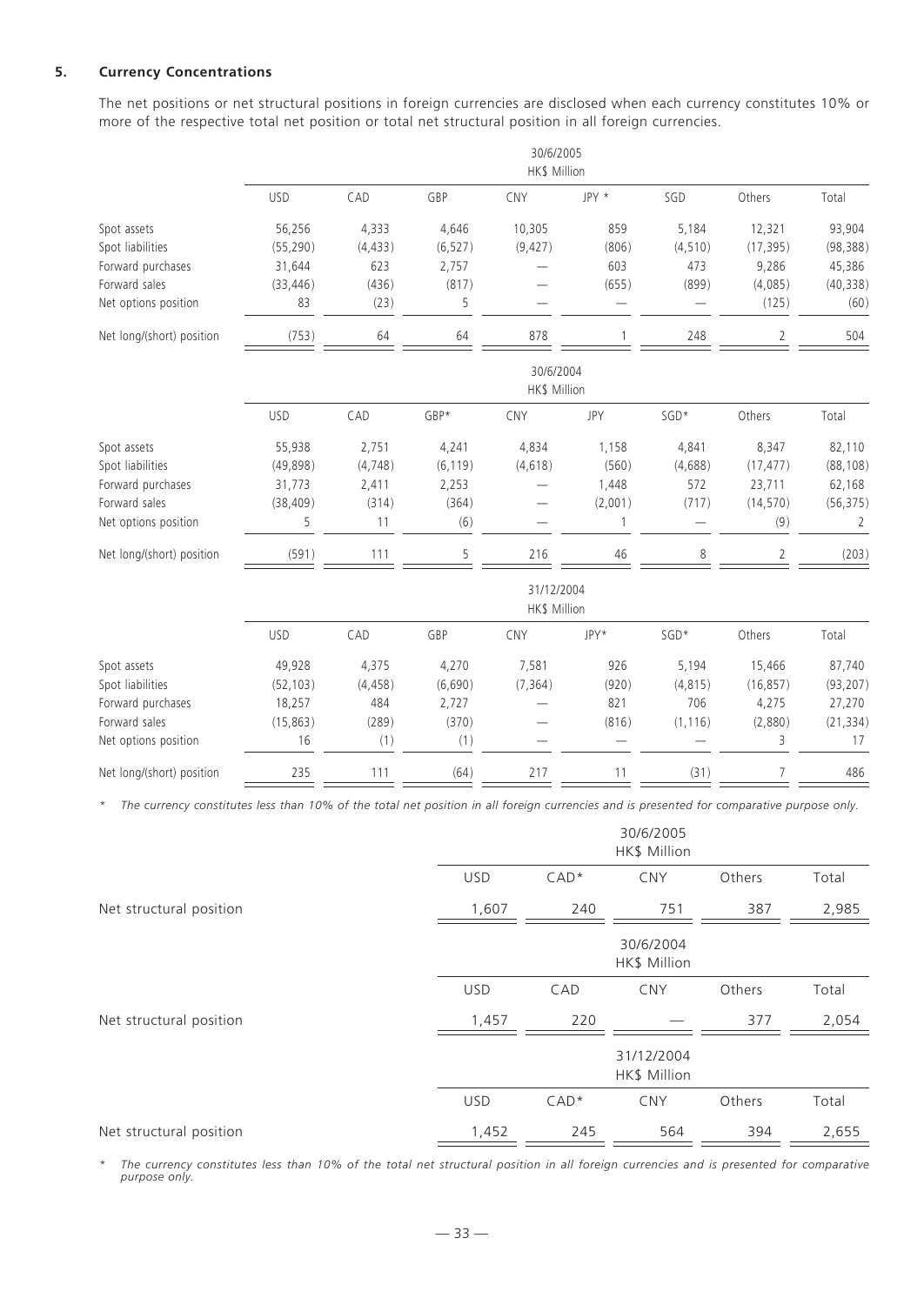

## **TO THE BOARD OF DIRECTORS OF THE BANK OF EAST ASIA, LIMITED**

# **INTRODUCTION**

We have been instructed by the Group to review the interim financial report set out on pages 1 to 26.

#### **RESPECTIVE RESPONSIBILITIES OF DIRECTORS AND AUDITORS**

The Rules Governing the Listing of Securities on The Stock Exchange of Hong Kong Limited require the preparation of an interim financial report to be in compliance with the relevant provisions thereof and Hong Kong Accounting Standard 34, Interim financial reporting issued by the Hong Kong Institute of Certified Public Accountants. The interim financial report is the responsibility of, and has been approved by, the Directors.

It is our responsibility to form an independent conclusion, based on our review, on the interim financial report and to report our conclusion solely to you, as a body, in accordance with our agreed terms of engagement, and for no other purpose. We do not assume responsibility towards or accept liability to any other person for the contents of this report.

#### **REVIEW WORK PERFORMED**

We conducted our review in accordance with Statement of Auditing Standards 700, Engagements to review interim financial reports issued by the Hong Kong Institute of Certified Public Accountants. A review consists principally of making enquires of group management and applying analytical procedures to the interim financial report and based thereon, assessing whether the accounting policies and presentation have been consistently applied unless otherwise disclosed. A review excludes audit procedures such as tests of controls and verification of assets, liabilities and transactions. It is substantially less in scope than an audit and therefore provides a lower level of assurance than an audit. Accordingly, we do not express an audit opinion on the interim financial report.

#### **REVIEW CONCLUSION**

On the basis of our review, which does not constitute an audit, we are not aware of any material modifications that should be made to the interim financial report for the six months ended 30th June, 2005.

**KPMG** *Certified Public Accountants* Hong Kong, 3rd August, 2005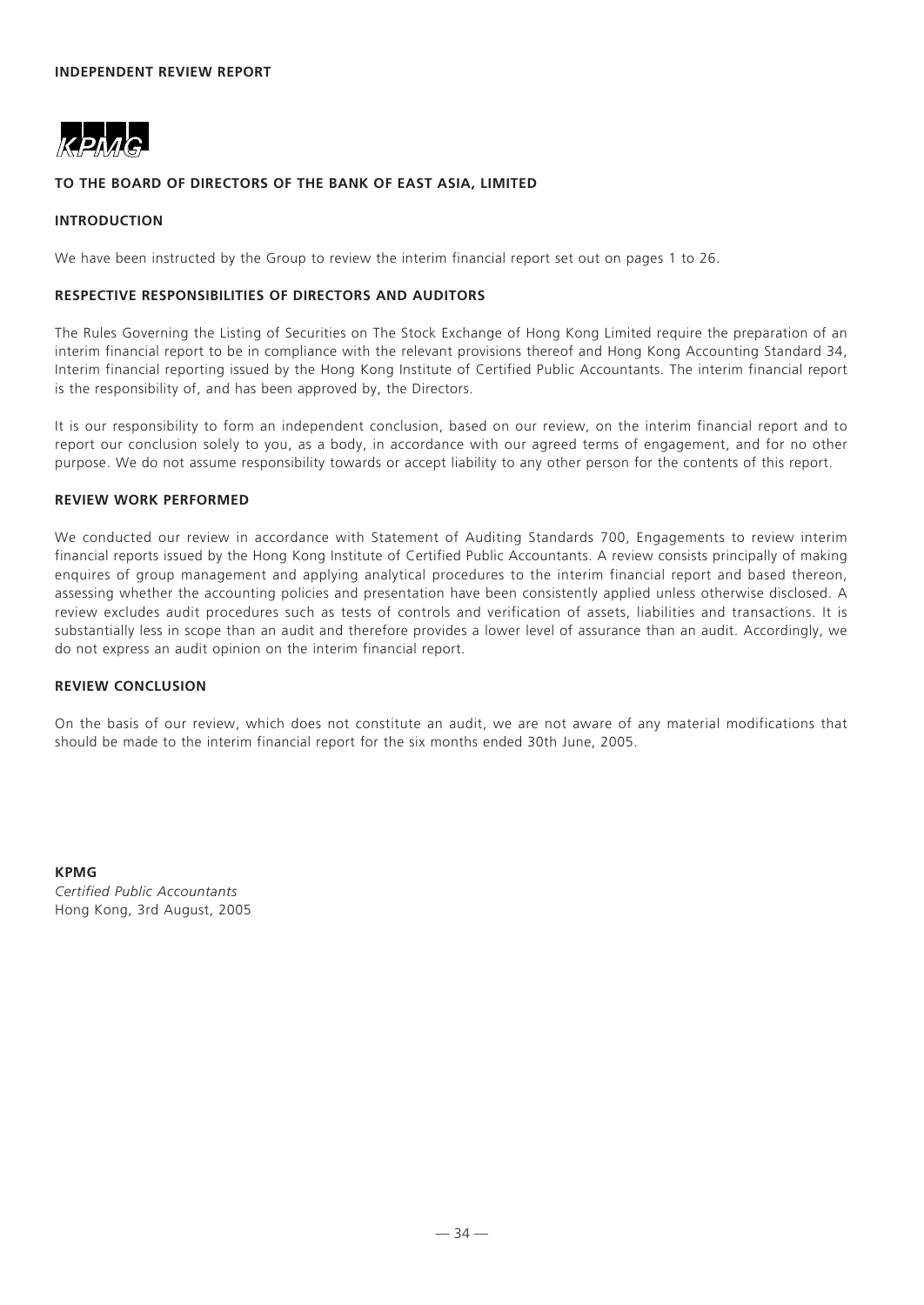#### **INTERIM DIVIDEND**

The Directors are pleased to declare an interim dividend of HK\$0.33 (2004: HK\$0.28) per share for the six months ended 30th June, 2005. The interim dividend will be paid in cash with an option to receive new, fully paid shares in lieu of cash, to shareholders whose names appear on the Register of Members at the close of business on Wednesday, 24th August, 2005. Details of the scrip dividend and the election form will be sent to shareholders on or about Wednesday, 24th August, 2005. The scrip dividend scheme is conditional upon the Listing Committee of The Stock Exchange of Hong Kong Limited granting the listing of and permission to deal in the new shares to be issued under the scrip dividend scheme. The dividend warrants and the share certificates for the scrip dividend will be sent to shareholders by ordinary mail on or about Friday, 16th September, 2005.

#### **CLOSURE OF REGISTER OF MEMBERS**

The Register of Members will be closed from Monday, 22nd August, 2005 to Wednesday, 24th August, 2005. In order to qualify for the above interim dividend, all transfer documents should be lodged for registration with Standard Registrars Limited, G/F., Bank of East Asia Harbour View Centre, 56 Gloucester Road, Wanchai, Hong Kong, by 4:00 p.m. on Friday, 19th August, 2005.

#### **FINANCIAL REVIEW**

#### **FINANCIAL PERFORMANCE**

The Hong Kong economy continued to improve in the first half of 2005. GDP grew solidly; domestic consumption held firm; and the unemployment rate fell. One important consequence of the upturn in economic prospects was a sharp decline in the number of negative equity cases. However, the improving economy did little to mute the fierce competition in the Hong Kong banking industry. In fact, the industry was subject to additional pressures as interest rate movements further squeezed net interest margins during the period.

The BEA Group's reported earnings for the first half of 2005 reflect certain accounting standard changes that have been implemented recently. The Hong Kong Institute of Certified Public Accountants ("HKICPA") announced a number of new or revised Hong Kong Accounting Standards ("HKAS") and Hong Kong Financial Reporting Standards ("HKFRS") last year. In preparing the financial statements for the first half of 2005, all applicable HKAS and HKFRS have been adopted. Prior period adjustments have been made to the financial statements for 2004, depending on the individual requirements of the HKAS and HKFRS concerned. The effects of adopting these HKAS and HKFRS on the preparation and presentation of financial statements are summarised in Note 3.

In the first six months of 2005, the BEA Group achieved a profit after tax of HK\$1,203 million, representing an increase of HK\$205 million, or 20.5%, over earnings of HK\$998 million for the corresponding period in 2004. Basic earnings per share were HK\$0.79. The adoption of HKAS 39 had a mild impact on the recognition of interest income and expense. Total operating income increased by 4.9% to HK\$2,753 million.

Total operating expenses increased by 7.3% over the corresponding figure in 2004 to HK\$1,410 million, due to continuing expansion of the Group's activities. The cost to income ratio rose from 50.1% in 2004 to 51.2% in 2005.

Operating profit before impairment allowances (previously referred to as the charge for bad and doubtful debts) for the first six months was HK\$1,343 million, an increase of HK\$34 million, or 2.6%, compared to the corresponding period in 2004.

As a result of an improvement in asset quality and the new approaches to assessing loan impairment due to the adoption of HKAS 39, the loan impairment allowance (previously referred to as the charge for bad and doubtful debts) fell by HK\$167 million.

The decrease in loan impairment allowance resulted in an increase in operating profit after impairment allowances of 17.2% to HK\$1,367 million.

During the period, BEA closed one transaction of disposal of a vacant bank premises upon the relocation of operations departments to Millennium City 5 in Kwun Tong. As a result, BEA recorded a profit on disposal of fixed assets of HK\$35 million, an increase of HK\$28 million as compared to the same period in 2004.

In the first six months of 2005, BEA shared pre-tax losses less profits from associates of HK\$4 million.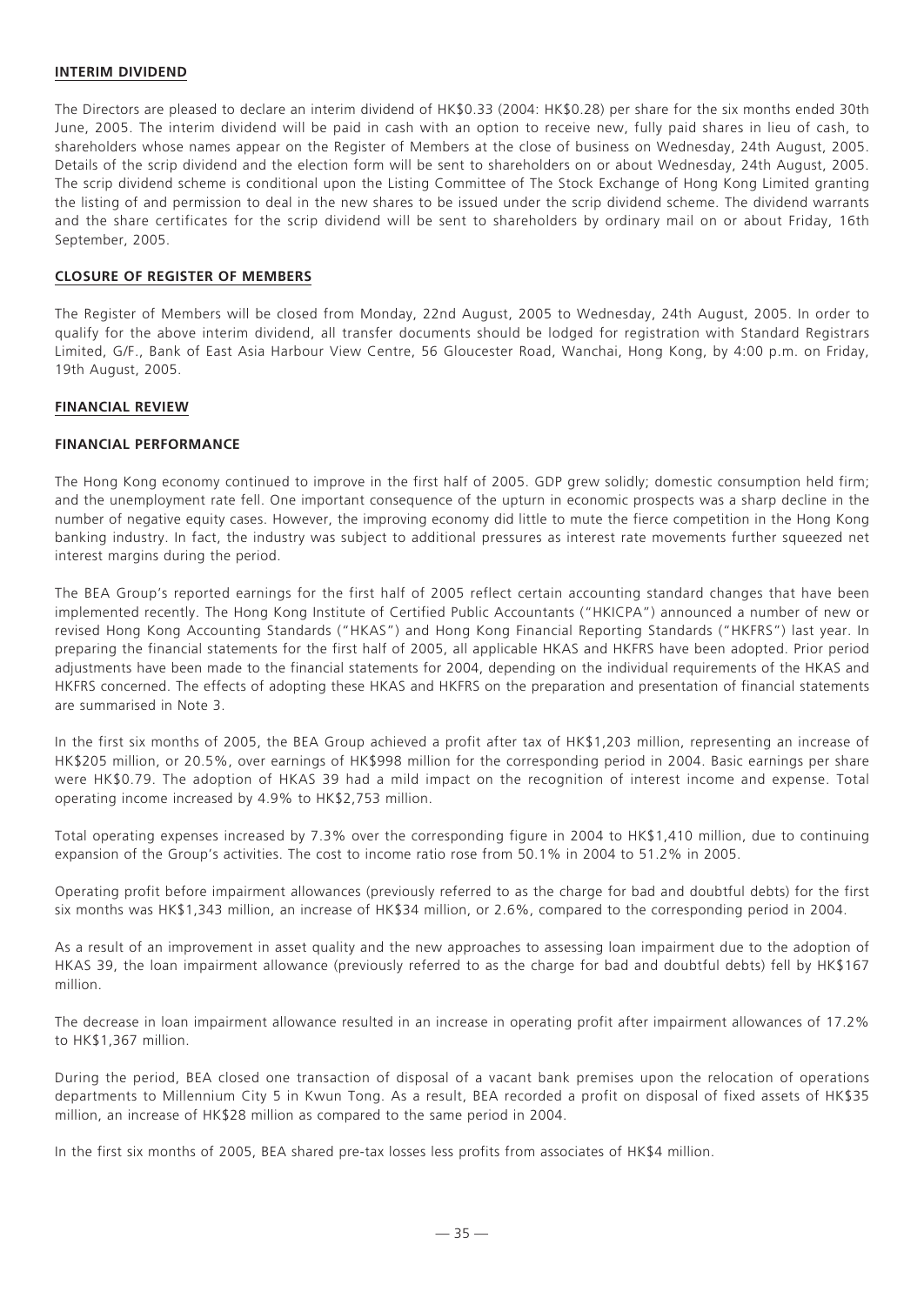After taking into account income taxes, profit after taxation was HK\$1,203 million, an increase of 20.5% over the HK\$998 million recorded in the corresponding period in 2004, while profit attributable to equity holders of the Group was HK\$1,183 million, an increase of 20.0%.

## **Financial Position**

As at 30th June, 2005, total consolidated assets of the BEA Group were HK\$212,291 million, representing an increase of 0.9% from HK\$210,370 million at the end of 2004. The held-to-maturity investments decreased by 28.3% to HK\$11,533 million as a result of a change in classification of financial assets after adoption of HKAS 39. Advances to customers increased by 9.5% to HK\$128,418 million.

Total deposits decreased by 0.6% to HK\$166,981 million, while customer deposits decreased by HK\$3,276 million, or 2.0%, to HK\$160,462 million. Demand deposits and current accounts decreased by a combined HK\$35 million, or 0.3%, to HK\$11,884 million when compared with the balance at year-end 2004. Saving accounts decreased to HK\$39,043 million as at 30th June, 2005, a decrease of 19.9%. Time deposits as at 30th June, 2005 stood at HK\$109,535 million, an increase of 6.3%, when compared with the balance at year-end 2004.

Loan capital as at 30th June, 2005 stood at HK\$4,361 million, an increase of 2.1% when compared with the balance at yearend 2004. Total equity increased by 3.9% from HK\$21,859 million at the end of December 2004, to HK\$22,706 million at the end of June 2005.

In the first half of 2005, BEA issued floating rate certificates of deposit with a face value of HK\$1,500 million, and fixed rate certificates of deposits with a face value totalling HK\$500 million and TW\$7,525 million. The Bank redeemed certificates of deposit amounting to TW\$6,020 million upon maturity, and repurchased a quantity of its own certificates of deposit amounting to HK\$45 million equivalent.

At the end of June 2005, the face value of the outstanding portfolio of certificates of deposit was HK\$6,602 million, with the carrying amount equal to HK\$6,519 million.

After taking into account all debt instruments issued, the loan-to-deposit ratio was 76.9%, being 7.1% higher than the 69.8% reported at the end of 2004.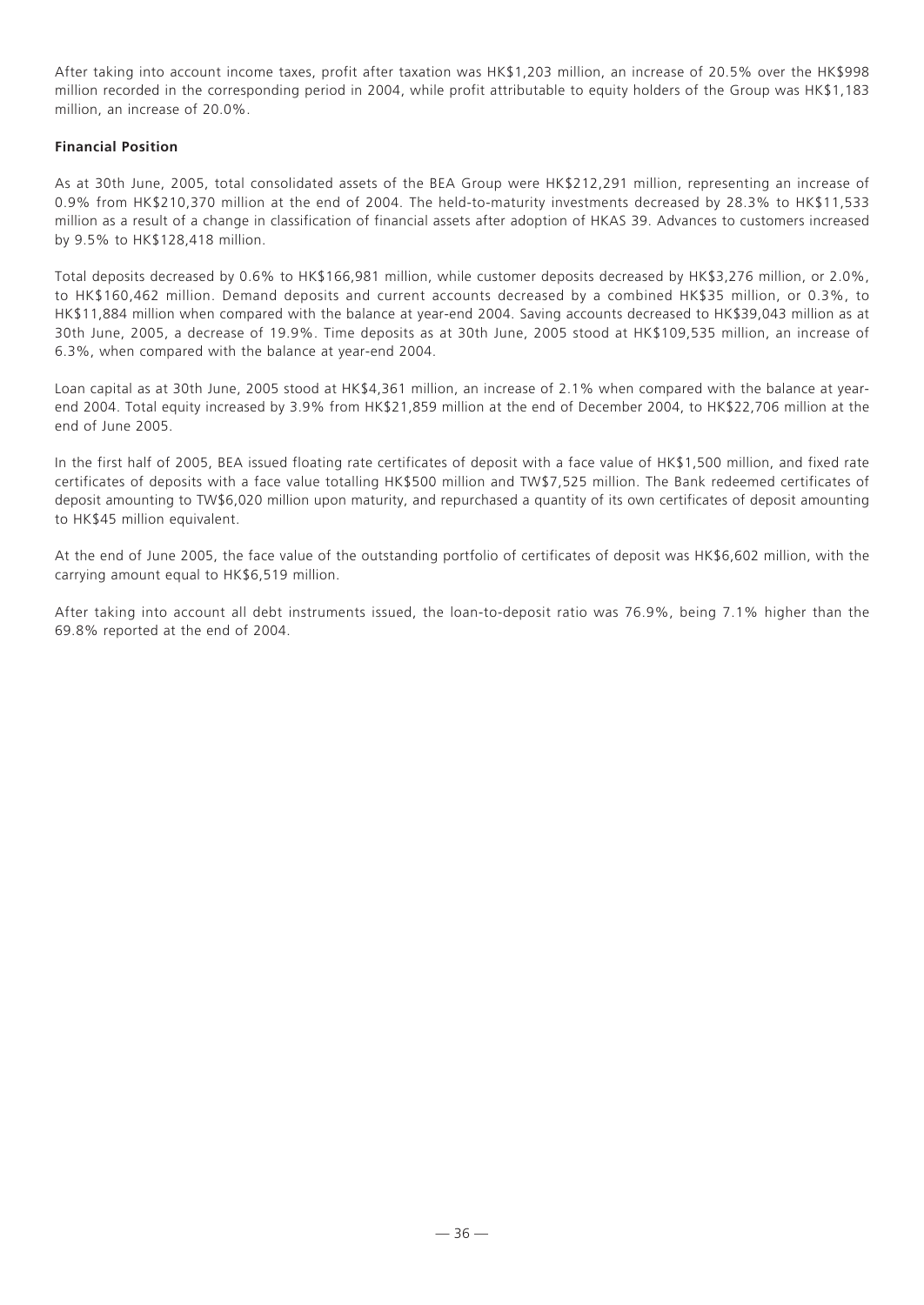|                                             | <b>Total</b> |                   |       | <b>Year of Maturity</b> |      |       |  |
|---------------------------------------------|--------------|-------------------|-------|-------------------------|------|-------|--|
|                                             | Currency     | <b>Face Value</b> | 2005  | 2006                    | 2007 | 2008  |  |
| <b>Floating Rate</b>                        |              |                   |       |                         |      |       |  |
| <b>Certificates of Deposit</b>              |              |                   |       |                         |      |       |  |
| Issued in 2004                              | <b>HKD</b>   | 1,500             | 1,500 |                         |      |       |  |
| Issued in 2005                              | <b>HKD</b>   | 1,500             |       |                         |      | 1,500 |  |
| <b>Fixed Rate</b>                           |              |                   |       |                         |      |       |  |
| <b>Certificates of Deposit</b>              |              |                   |       |                         |      |       |  |
| Issued in 2004                              | <b>HKD</b>   | 500               | 500   |                         |      |       |  |
| Issued in 2005                              | <b>HKD</b>   | 500               |       |                         |      | 500   |  |
| Issued in 2005                              | <b>TWD</b>   | 2,825             | 2,825 |                         |      |       |  |
| <b>Discounted</b>                           |              |                   |       |                         |      |       |  |
| <b>Certificates of Deposit</b>              |              |                   |       |                         |      |       |  |
| Issued in 2002                              | <b>HKD</b>   | 314               |       | 314                     |      |       |  |
| Issued in 2002                              | <b>USD</b>   | 87                |       |                         | 87   |       |  |
| Issued in 2003                              | <b>AUD</b>   | 51                |       | 51                      |      |       |  |
| Issued in 2003                              | <b>NZD</b>   | 44                |       | 44                      |      |       |  |
| <b>Step Up</b>                              |              |                   |       |                         |      |       |  |
| <b>Certificates of Deposit</b>              |              |                   |       |                         |      |       |  |
| Issued in 2003                              | <b>USD</b>   | 49                |       |                         |      | 49    |  |
| <b>Total Debts issued in HKD equivalent</b> |              | 6,602             | 2,696 | 852                     | 676  | 2,378 |  |

## **Risk Management**

Risk management is an essential element of banking. The Group has in place a comprehensive risk management system to identify, measure, monitor and control the various types of risk that the Group faces and, where appropriate, to allocate capital against those risks. The risk management policies of the Group are reviewed regularly by the Management and related specialised committees, and recommendations are made by the Risk Management Committee for the approval of the Board of Directors. The internal auditors also perform regular audits on business units to check compliance with policies and procedures. The Group has also established an Investment Committee to plan the Group's investment strategies, and monitor the performance and compliance of investment activities.

# *(a) Credit Risk Management*

Credit risk arises from the possibility that a customer or counterparty in a transaction may default. Such risk may arise from both lending and treasury activities. The Board of Directors has delegated authority to the Credit Committee to oversee management of the Group's credit risk, independent of the business units. The Credit Committee reports to the Board of Directors via the Risk Management Committee, which deals with all risk management related issues of the Bank Group.

The Credit Committee is responsible for all credit risk related issues for the Bank Group, including formulation of credit policies, credit approval and monitoring of asset quality.

In evaluating the credit risk associated with an individual customer or counterparty, financial strength and repayment ability are always the primary considerations. Credit risk may be mitigated by obtaining collateral from the customer or counterparty. Concentration risk is monitored by adopting appropriate risk control measures, such as setting limits on large exposures.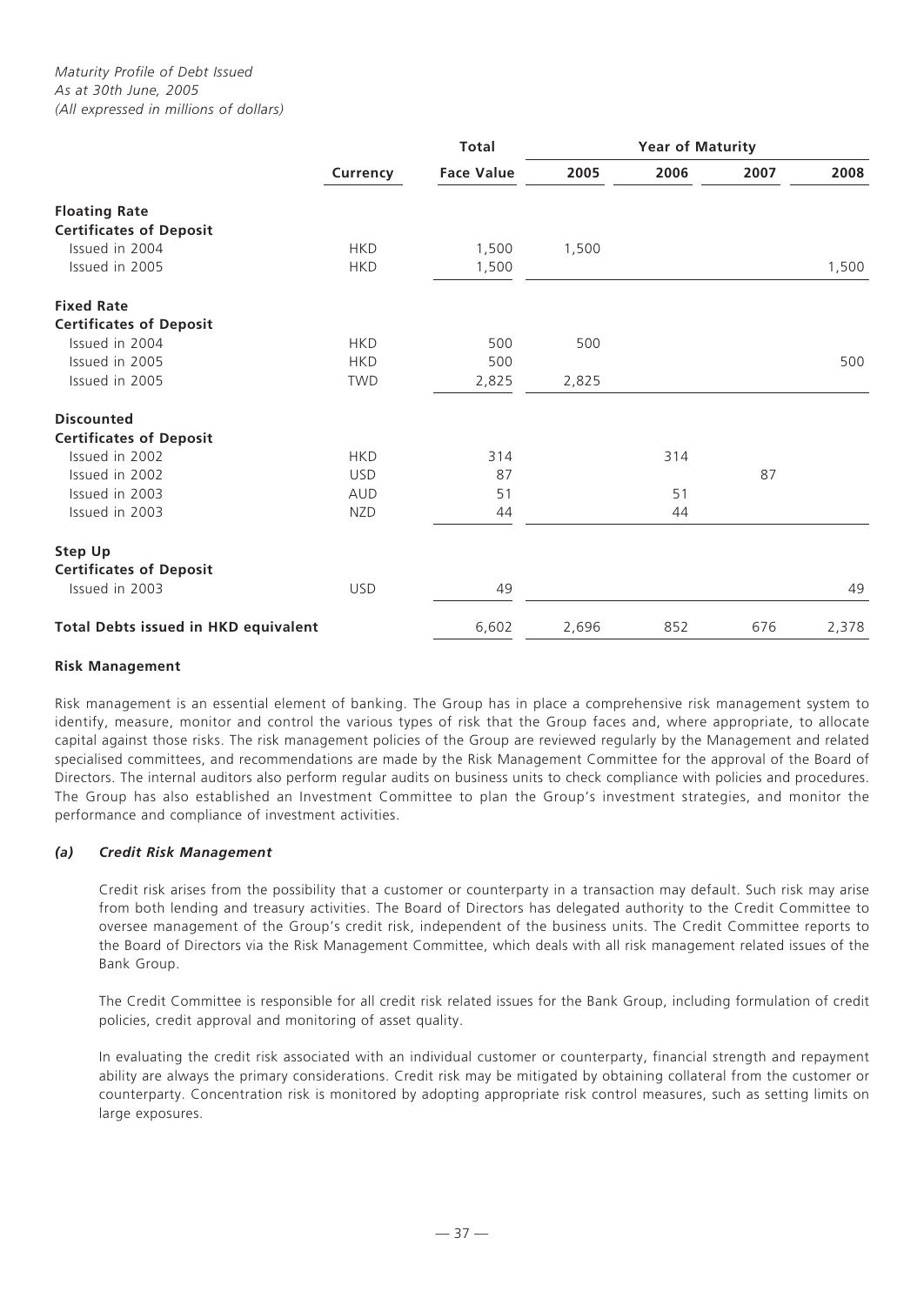In this connection, comprehensive guidelines for management of credit risk have been laid down in the Group's Credit Manual. These guidelines stipulate delegated lending authorities, credit extension criteria, credit monitoring process, 10-grade loan classification system, credit recovery and provisioning policy.

The Group's Credit Manual is regularly reviewed by the Credit Committee to ensure the adequacy of credit risk management policies and systems.

## *(b) Liquidity Risk and Market Risk Management*

The Asset and Liability Management Committee is authorised by the Board of Directors to manage the assets and liabilities of the Bank Group. The function of the Asset and Liability Management Committee is to oversee the Group's operations relating to interest rate risk, liquidity risk and market risk.

# *(1) Liquidity Risk Management*

Liquidity risk is the risk that the Group cannot meet its current obligations. To manage liquidity risk, the Group has established the liquidity risk management policy, which is approved by the Board of Directors. The Group measures the liquidity of the Group through the statutory liquidity ratio, the loan-to-deposit ratio and the maturity mismatch portfolio.

The Asset and Liability Management Committee closely monitors the liquidity of the Group on a daily basis to ensure that the liquidity structure of the Group's assets, liabilities and commitments can meet its funding needs, and that the Group remains in compliance with the statutory liquidity ratio. The Group's average liquidity ratio was 39.5% for the first half of 2005, which was well above the statutory minimum ratio of 25%.

Adequate standby facilities are maintained to provide strategic liquidity to meet unexpected, material cash outflows in the ordinary course of business.

## *(2) Market Risk Management*

Market risk is the risk arising from the net effect of changes in market rates and prices on the Group's assets, liabilities and commitments, thus causing profits or losses. Interest rates, foreign exchange rates, equity and commodity prices, among others, are monitored for market risk.

The Group's market risk originates from its trading-book holdings of foreign exchange, debt securities, equities and derivatives, which are measured at fair value; and from its investment and banking activities in financial assets and liabilities, which are valued at amortised cost in the balance sheet.

The Group has established a market risk management policy that incorporates guidelines, procedures and control measures to monitor its market risk exposures.

The Group's derivative instruments trading activities mainly arise from the execution of trade orders from customers and positions taken in order to hedge other elements of the trading books.

Financial derivatives are instruments that derive their value from the performance of underlying assets, interest or currency exchange rates or indices. The Group principally uses financial derivative instruments as investment alternatives or to manage foreign exchange, interest rate or equity risk, and is a limited end-user of such instruments. Guidelines on participating in derivatives activities are included in the Group's market risk management policy. The Group's major trading activities in derivative instruments involve exchange-traded HIBOR futures contracts, over-the-counter transacted currency options and equity options. Other over-thecounter transacted foreign exchange forwards, interest rate swaps and option contracts are mainly employed to hedge the interest rate risk and option risk of the banking book.

The Group's various market risk exposures are measured and monitored on the basis of principal (or notional) amount, outstanding position, stop-loss and options limits, and are controlled within established limits reviewed and approved by the Asset and Liability Management Committee where applicable for each business unit, business type and in aggregate. Independent middle and back offices monitor the risk exposure of trading activities against approved limits on a daily basis. The Group's market risk exposures are reviewed by the Asset and Liability Management Committee and reported to the Board of Directors on a regular basis. Exceptions to limits are reported when they occur.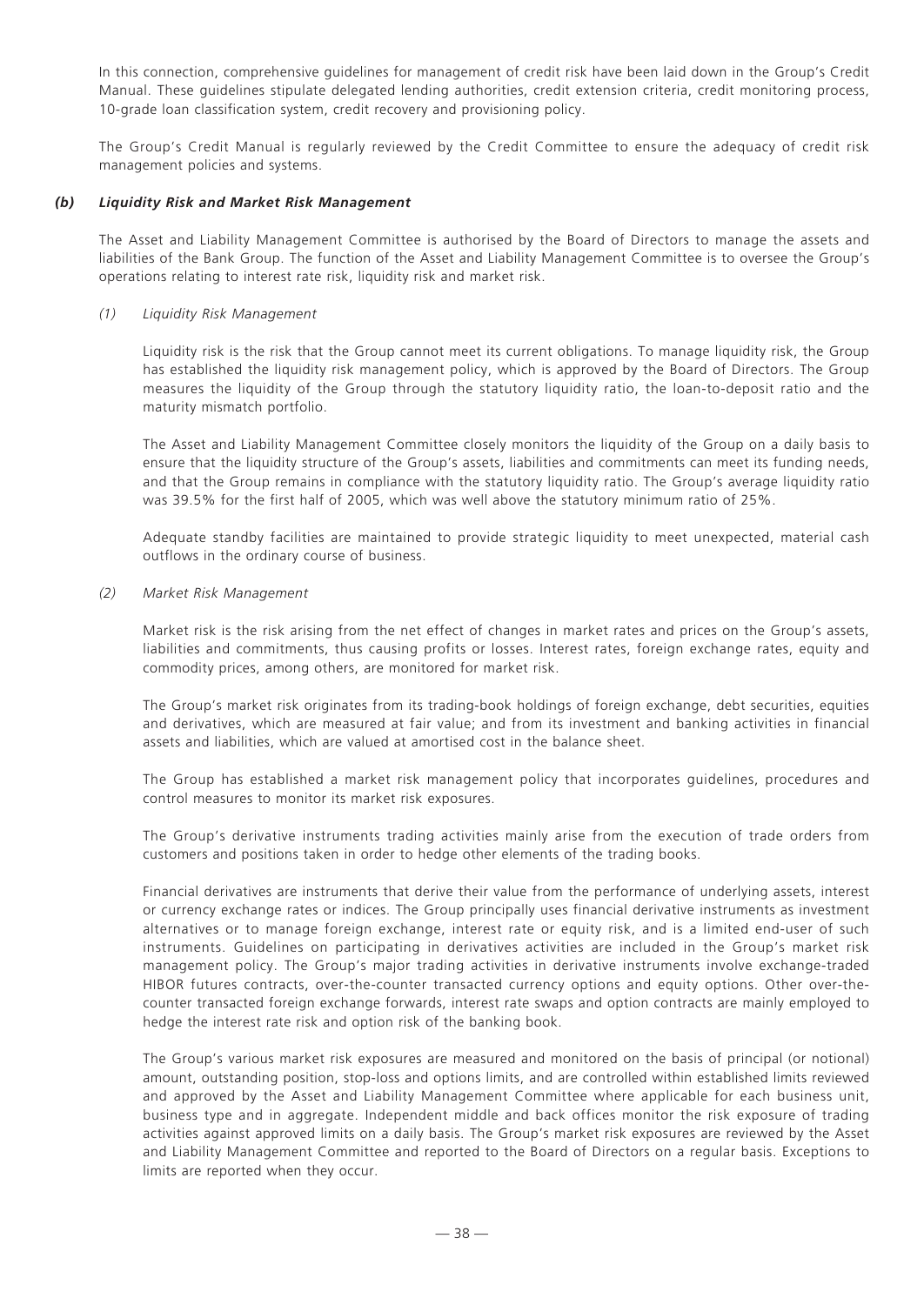The Group quantifies the market risk of the underlying trading portfolio by means of value-at-risk ("VaR"). VaR is a statistical estimate that measures the potential losses in market value of a portfolio as a result of unfavourable movements in market rates and prices, if positions are held unchanged over a certain horizon time period. The Group's VaR is calculated using historical movements in market rates and prices, a 99% confidence level and a one-day holding period, and takes into account correlations between different markets and rates.

The VaR for the Group's market risk-related treasury trading portfolio as at 30th June, 2005 was HK\$2.04 million (HK\$2.15 million at 31st December, 2004). The average daily revenue earned from the Group's market risk-related treasury trading activities for the first half of 2005 was HK\$0.53 million (HK\$0.58 million for the first half of 2004). The standard deviation of these daily revenues was HK0.77 million (HK\$2.01 million for the first half of 2004).



## **DAILY DISTRIBUTION OF MARKET RISK-RELATED TREASURY TRADING REVENUES 1st-half 2005 vs 1st-half 2004**

An analysis of daily distribution of the Group's market risk-related treasury trading revenues for the first half of 2005 (comparing with the first half of 2004) is provided above. This shows that 16 out of 121 days (2004: 25 out of 122 days) are in loss positions. The most frequent results were daily revenue of between HK\$0.5 million and HK\$0.75 million, with 28 occurrences (2004: HK\$0.50 million to HK\$0.75 million with 19 occurrences). The maximum daily loss was HK\$2.70 million (2004: HK\$19.41 million) and the next maximum daily loss was HK\$2.49 million (2004: HK\$1.31 million). The highest daily revenue was HK\$3.57 million (2004: HK\$4.27 million).

## *(i) Foreign exchange exposure*

The Group's foreign exchange risk exposure arises from foreign exchange dealing, commercial banking operations and structural foreign currency positions. All foreign exchange positions are managed by the Treasury units of the Group within limits approved by the Asset and Liability Management Committee.

The VaR related to foreign exchange dealing positions at 30th June, 2005 was HK\$0.84 million (HK\$0.91 million at 31st December, 2004). The average daily foreign exchange dealing profit for the first half of 2005 was HK\$0.55 million (HK\$0.74 million for the first half of 2004).

Foreign exchange positions which arise mainly from foreign currency investments in the Group's branches, subsidiaries and associates are excluded from VaR measurements, as related gains or losses are taken to reserves. Such foreign currency positions are managed with the principal objective of ensuring that the Group's reserves are protected from exchange rate fluctuation.

## *(ii) Interest rate exposure*

The Group's interest rate exposure arises from treasury and commercial banking activities, where interest rate risk is inherent in both trading and non-trading portfolios. All trading positions are managed by the Treasury units of the Group within limits approved by the Asset and Liability Management Committee.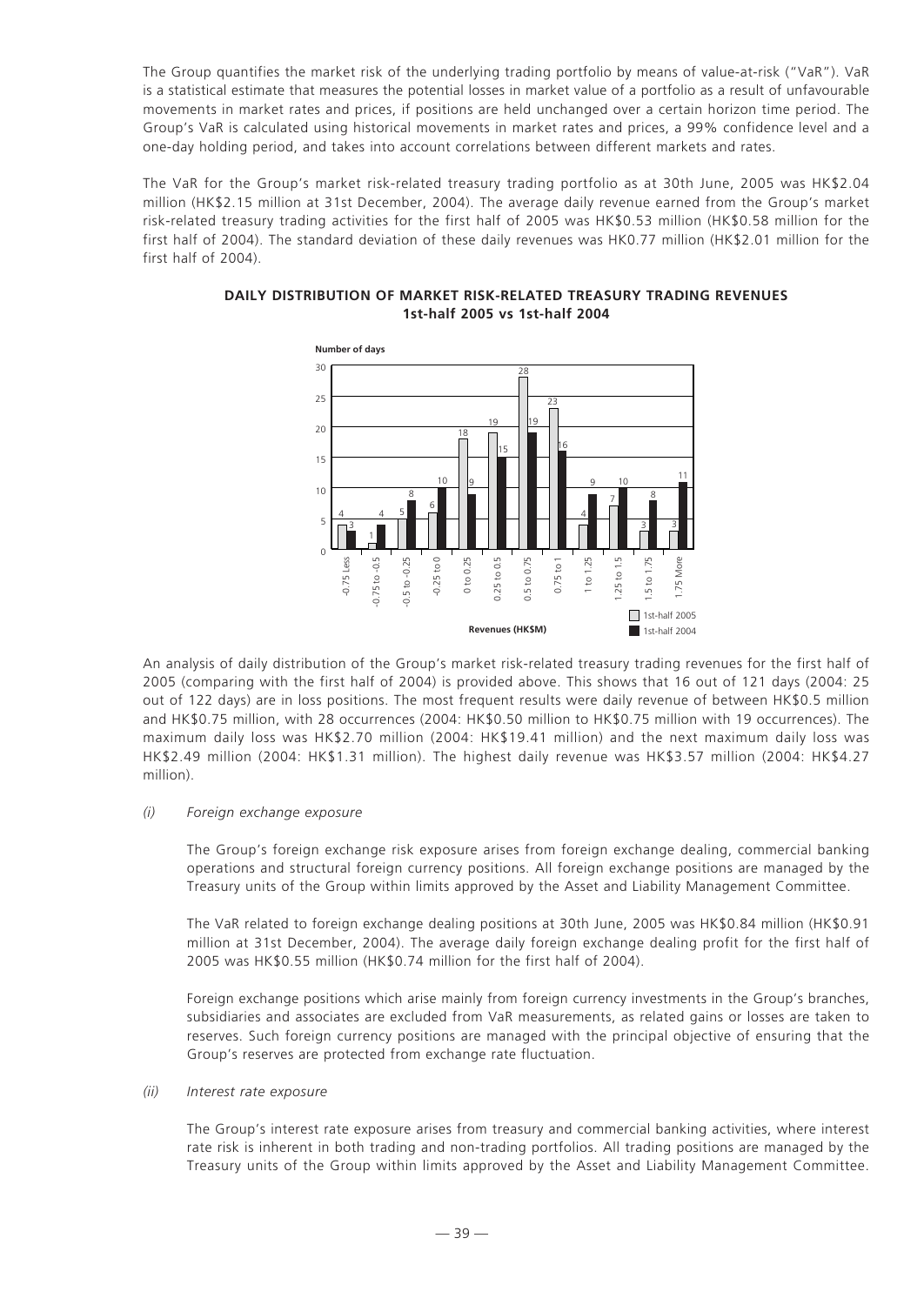For the non-trading portfolio, interest rate risk primarily arises from the timing differences in the repricing of interest-bearing assets, liabilities and commitments and the maturities of certain fixed rate assets and liabilities. The interest rate risk of the non-trading portfolio is also monitored by the Group's Asset and Liability Management Committee.

The VaR related to interest rate exposure due to debt securities and derivatives trading positions, excluding foreign exchange forwards and options, at 30th June, 2005 was HK\$1.57 million (HK\$1.76 million at 31st December, 2004). The average daily loss due to these activities for the first half of 2005 was HK\$0.02 million (daily loss HK\$0.16 million for the first half of 2004).

*(iii) Equities exposure*

The Group's equities exposure mainly comprises trading equities and long-term equities investments. The Group's Investment Committee regularly reviews and monitors equities dealing activities. The VaR on equities trading positions at 30th June, 2005 was HK\$3.72 million (HK\$4.86 million at 31st December, 2004).

#### *(c) Operational Risk Management*

Operational Risk is the risk of loss resulting from inadequate or failed internal processes, people and systems or from external events. The Board of Directors has designated the Operational and Other Risks Management Committee to oversee the management of operational risk of the Bank Group.

The Group has adopted a risk-based operational risk management approach so as to focus on areas that are more vulnerable to operational risk. The Group has a comprehensive Operational Risk Management Policy in place. Every year, the Group conducts regular exercises to align its operational risk management practices with common practice in the industry. These include, among other initiatives, operational risk self-assessment, review of operating authorities, stress-testing, etc.

The Group has also developed a Business Continuity Plan to provide a set of procedures for contingency operations and business recovery. Besides, the Bank maintains sufficient insurance coverage to minimise potential losses for the Group in respect of operational risk.

#### *(d) Capital Management*

The Group's policy is to maintain a strong capital base to support the development of the Group's business and to meet the statutory capital adequacy ratio. Both the Group's adjusted capital adequacy ratio incorporating market risk of 15.5% and the unadjusted ratio of 15.6% as at 30th June, 2005 were well above the statutory minimum ratio.

Capital is allocated to the various activities of the Group depending on the risk taken on by each business division. Where the subsidiaries or branches are directly regulated by the appropriate regulators, they are required to maintain a certain minimum capital according to rules of those regulatory authorities.

#### **OPERATIONS REVIEW**

## **IMPROVEMENT TO OPERATIONS**

## *Office Centralisation*

The relocation of departments to the Bank's new office tower in "Millennium City 5" in the Kwun Tong district of Hong Kong was completed satisfactorily in May 2005. In addition to enhancing operational efficiency, the office centralisation exercise will allow the Bank to manage its office space utilisation more effectively and match with future business needs. The Bank also took steps to dispose of some of the resulting surplus office premises.

#### *Computer System Enhancements — Core Banking System*

BEA completed the first phase of its Core Banking System Implementation project in January 2005. Apart from enhancing user friendliness related to customer information enquiry and maintenance, the first phase also strengthened BEA's sales and marketing initiatives by supporting campaign execution and customer sales contact activities.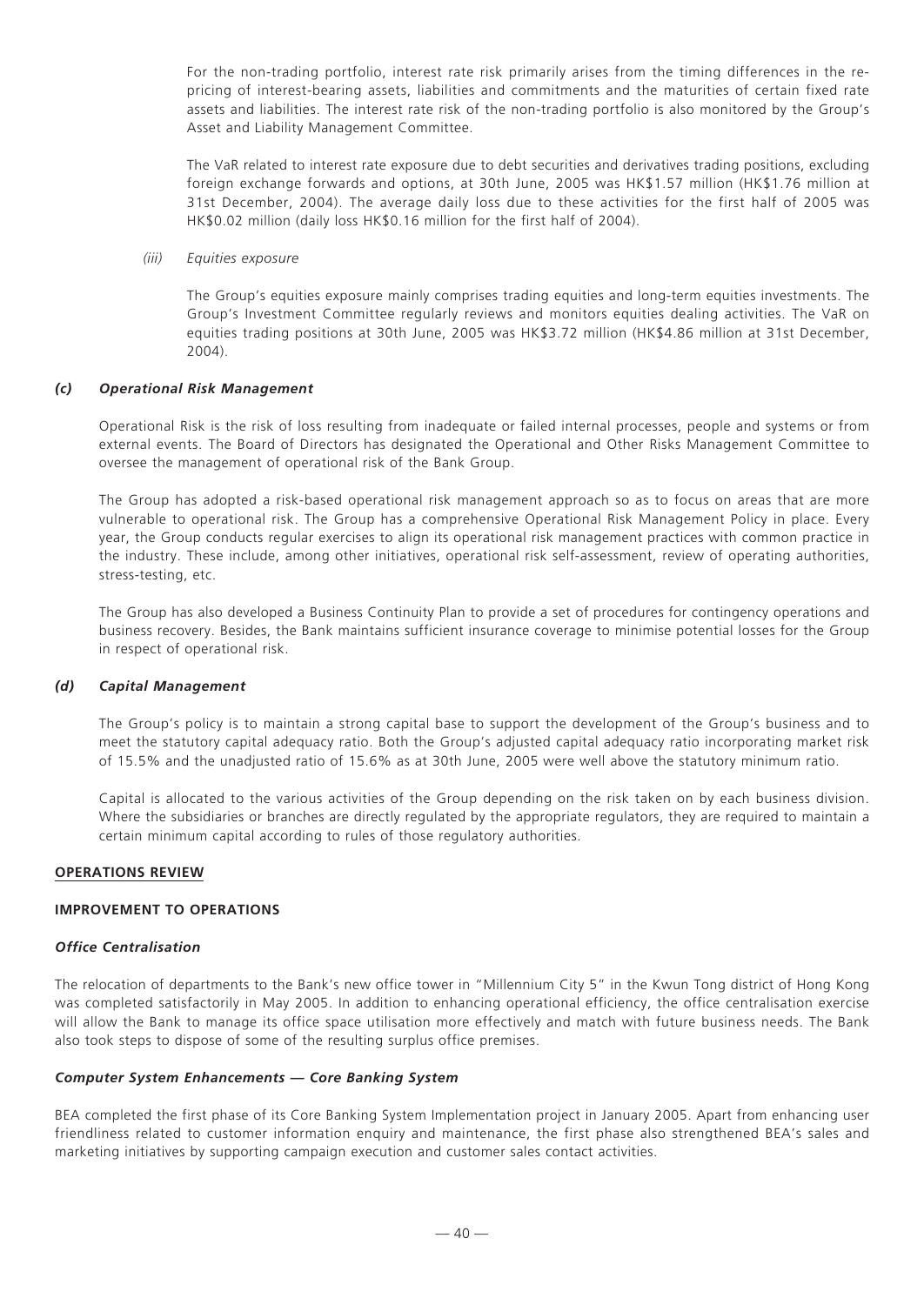## **PERSONAL BANKING**

#### *Branch Distribution*

With the aim of strengthening the branch network, BEA continues to implement the Branch Rationalisation Programme. Since the beginning of this year, two new branches have been opened and four additional branches have been merged with nearby branches or relocated to more prominent sites. By the end of July 2005, the total number of branches in Hong Kong stood at 93.

SupremeGold, BEA's wealth management service, has built a steadily growing customer base since its introduction in late 2002. A new SupremeGold Centre was opened at Shatin Plaza Branch in February, and a further Centre at Shaukiwan Branch in July, bringing the total number to 25 by the end of July.

A Marketing Programme for Kid Master Services was conducted from February to March 2005 to acquire new Kid Master members and to promote Education Insurance and BEA credit cards.

A series of road shows were organised at various shopping centres for the marketing of banking products. Road shows and sales promotions were also arranged at the shopping centres of public housing estates to further increase the brand awareness of BEA Life Insurance Series. On-site promotions were held at property sites to stimulate the sales of BEA mortgage loans and credit cards.

## *Cyberbanking*

In the first half of 2005, Cyberbanking launched e-Statement and CyberDonation services over the Internet.

To further enhance security when processing online banking transactions, Cyberbanking implemented two-factor authentication in June 2005. As at the end of June, the Bank had over 294,000 registered Cyberbanking users. The average daily usage volume exceeded 136,000 transactions.

In May 2005, Cyberbanking was awarded the "Excellence in Internet Banking Award" under "The Asian Banker's Excellence in Retail Financial Services Awards 2004".

Corporate Cyberbanking recorded steady growth in customer numbers in the first half of 2005. By the end of June 2005, over 15,400 corporate customers had registered with BEA's Corporate Cyberbanking service, representing a 32% increase compared with the corresponding period last year.

## *Property Loans*

Although the mortgage market benefited from the steady economic recovery in the first half of this year, competition remains keen. To strengthen its market offerings, BEA pioneered with the Hong Kong Mortgage Corporation ("HKMC") in May 2005 to launch the Fixed Rate Second Mortgage Financing Programme. The Programme provides an additional channel to mortgage customers who need 95% mortgage financing, complementing the existing Mortgage Insurance Programme.

To lessen the impact of rising interest rates on the local property market, BEA actively coordinated with various property developers to provide Tailored Mortgage Plans. Under these plans, developers subsidise interest payments to provide a buying incentive to new homebuyers.

On the back of solid economic growth and enhanced personal financial conditions in general, loan quality continues to improve, reflected by the drop in delinquency ratio.

## *Credit Cards*

As one of the Bank's brand-building strategies, a series of marketing initiatives were launched, directed towards deepening business penetration in the whole card portfolio via appealing cardholder privileges, enhanced product positioning and major brand revamps. Sophisticated behavioural segmentation tools were used to formulate well-targeted marketing strategies.

With such support, brand awareness has been raised and cardholders' average spending recorded a sizeable increase. Encouragingly, BEA achieved above-the-market growth in overall card sales volume.

During the first half of 2005, BEA collaborated with Sun Hung Kai Properties to launch the SHKP Club VISA Card co-branded card.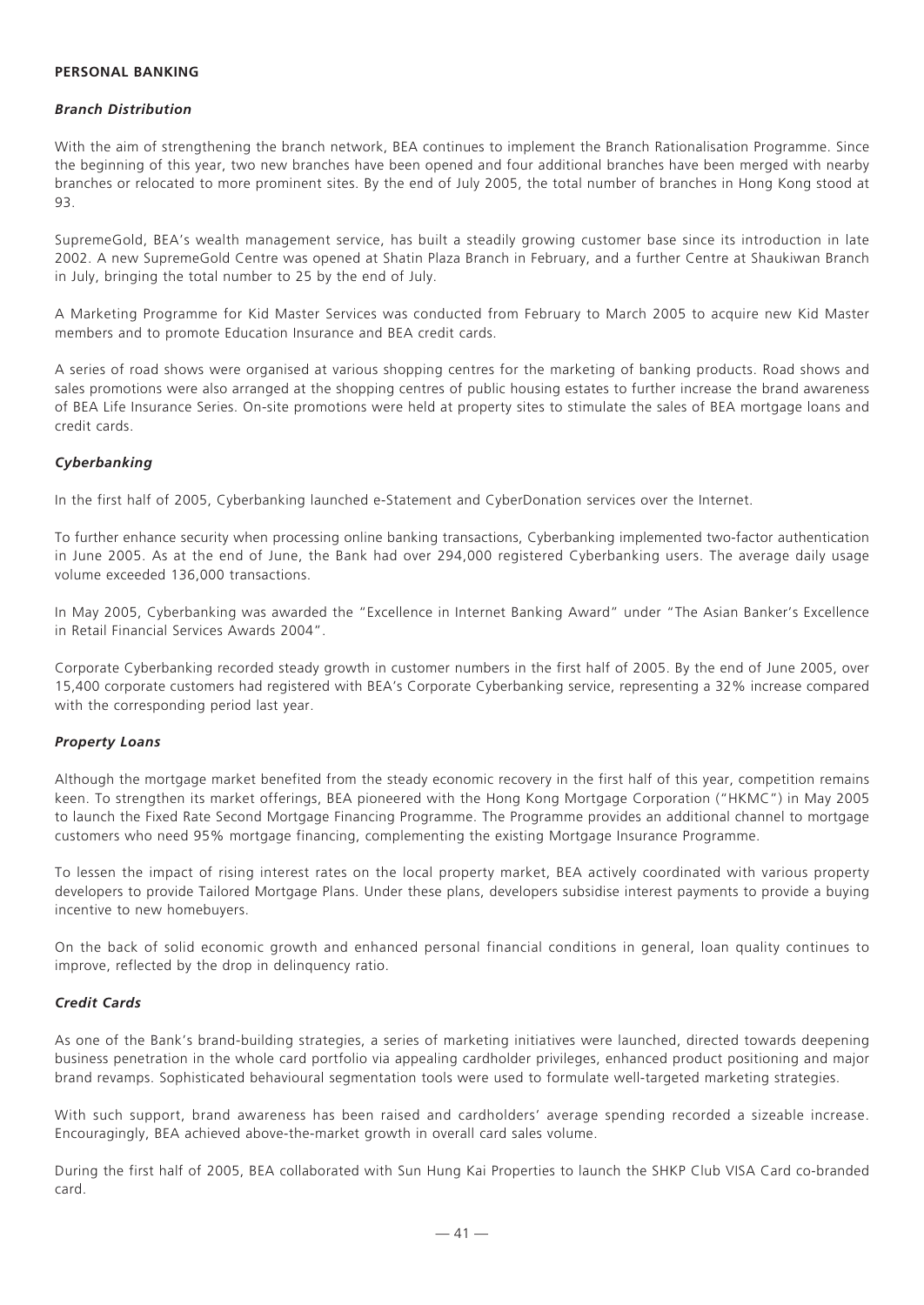Certain restrictions on access to customer credit data through the credit reference agency have recently been lifted, in line with the agreed implementation schedule. Coupled with the Bank's ongoing risk management efforts, continued improvement in loan quality can be anticipated.

Moreover, BEA maintains an optimistic outlook regarding the development of the Bank's Renminbi Credit Card business.

Operating efficiencies were improved by relocating service support operations to the Mainland.

#### *Blue Cross Insurance*

In the first half year of 2005, Blue Cross saw healthy growth in business, with an increase in premium income of 35%.

Life insurance business grew by 80% over the prior period. Efforts to expand the business will continue.

## **CORPORATE BANKING**

#### *Corporate Lending*

The local syndication and corporate lending market was active in the first half of 2005. Both large and medium-sized enterprises took advantage of the low interest rate environment to finance expansion projects and/or refinance existing debt. In addition, large PRC corporations continued to tap the local syndication market to finance their overseas acquisitions.

Despite the rise in activity, interest margins for syndicated deals continued to decline due to keen competition. To improve yield return and to broaden the clientele base, the Bank has been taking a pro-active approach in soliciting business from high quality medium-sized companies.

The Bank maintained an active presence in the syndicated loan market in the first half of 2005 by underwriting numerous deals, including a HK\$5,200 million syndicated loan facility to CITIC Pacific Limited, a HK\$3,800 million syndicated loan facility to Guangzhou Investment Company Limited, and a US\$200 million syndicated loan facility to China Resources Power Holdings Company Limited.

Trade finance business enjoyed healthy growth in the first half of 2005, although the yield on trade finance loans was squeezed by rising funding costs and keen competition. With the centralisation of the bills centre at Millennium City 5 and the deployment of a new bills system, the Bank was able to upgrade trade finance services to offer a more sophisticated range of options to customers.

With the improving business environment in the first half of 2005, loan demand from Small and Medium Enterprises ("SME") for new investments and business initiatives increased steadily. The Bank will continue to offer flexible and tailor-made loan products to increase penetration in this market segment.

BEA organised numerous informative seminars in the first half of 2005 for corporate customers. For example, in January this year, BEA organised the "Global Economic Outlook and Foreign Exchange Market for 2005" seminar. Offering a macro view of the global economy for 2005, the seminar provided useful background information to assist customers in developing their business plans for the year ahead.

# *Asset Based Finance*

The private car and commercial vehicle loan portfolio recorded double digit growth in the first half of 2005, while the machinery loan portfolio also grew. The growth in business followed a decision to strengthen the marketing team and enhance business relationships with vehicle and machinery dealers. Looking ahead, BEA will continue to focus on expanding its market share and customer base in the equipment financing business.

Despite the narrowing interest margins in the taxi loan portfolio, BEA remained a key player in the taxi and public light bus loan market. Following a prudent lending policy, BEA continued to achieve a zero write-off record for the taxi and public light bus portfolio during the period.

#### *Securities Lending*

BEA continues to target the stagging loan business for subscription of new shares at Initial Public Offering ("IPO"). In the first half of 2005, BEA provided stagging loan finance for many IPO projects. In addition, the Bank acted as Receiving Bank for the IPO of Bank of Communications Co., Ltd.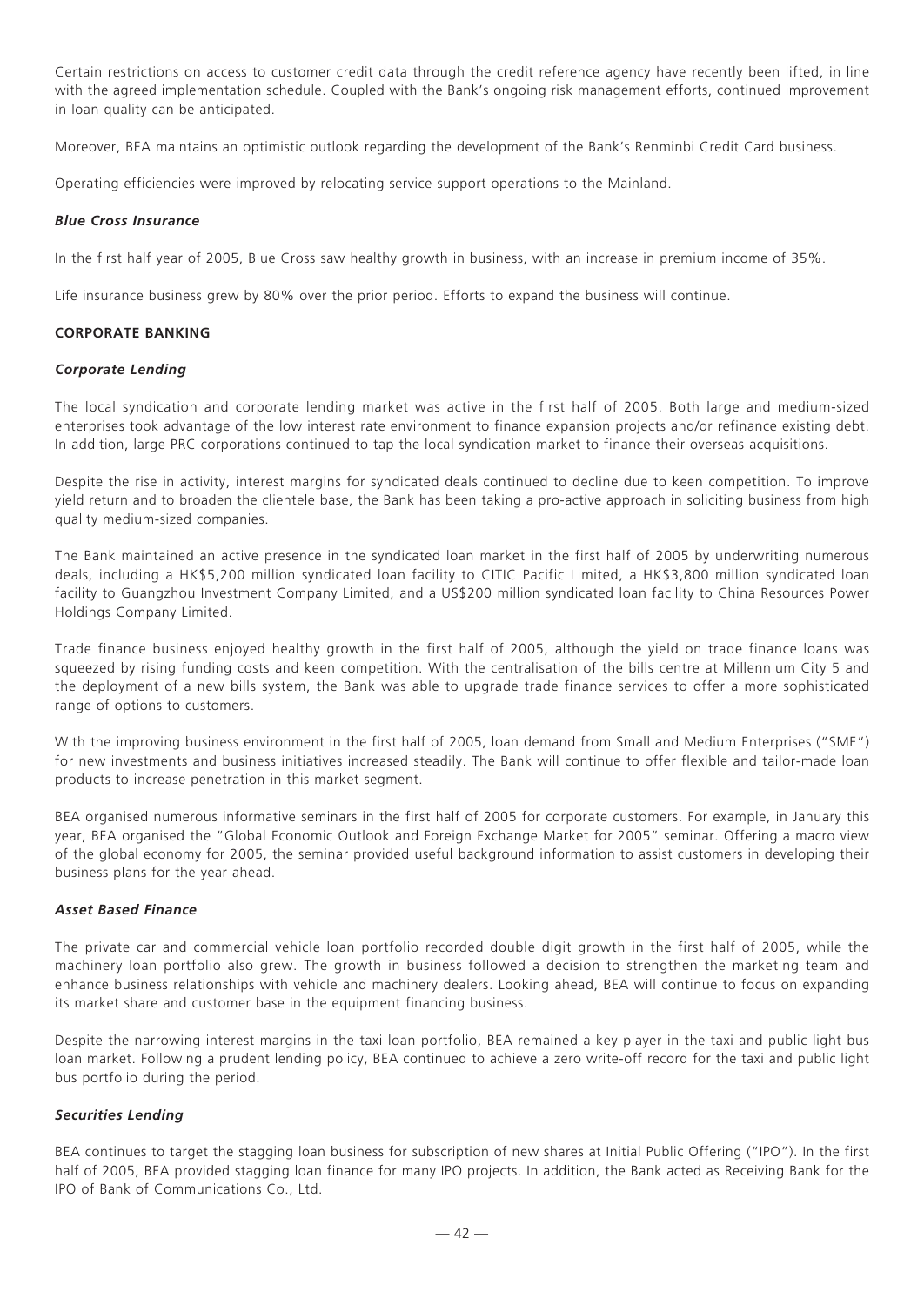## *Bank of East Asia (Trustees) Limited*

#### Mandatory Provident Fund

In response to the growing interest in financial planning for retirement, Bank of East Asia (Trustees) launched the MPF Personal Contribution Account ("PCA") in April 2005 to offer members more flexible arrangements for their voluntary MPF contributions. The company is the first approved MPF service provider in Hong Kong to allow non-BEA MPF customers to open a PCA. In addition, BEA's MPF Master Trust Scheme and Industry Scheme recorded stable growth in both membership and assets during the period.

## **WEALTH MANAGEMENT**

The Wealth Management Division of the Bank moved to improve product variety.

Flexibility was enhanced by more than doubling the number of structured products offered. The range of equity related products was expanded to complement the existing interest and currency linked products. The Bank embarked on a 3-month promotional programme in April to drive growth in the sale of investments funds.

#### *Structured Products*

A total of six principal protected Linked Deposits were launched in the first half of 2005 for the more conservative investors. In order to drive business volume and diversify the customer base, the minimum investment threshold for the majority of products was reduced to HK\$50,000. The newly launched products were well received, and have generated good returns for the Bank.

In a bid to explore business opportunities outside Hong Kong, the Bank sought and secured a license to produce and market structured products in China. Two principal protected products were successfully launched through BEA's branch network on the Mainland.

#### *Asset Management*

The pioneering multi-manager retail product launched in partnership with the Russell Investment Group in late 2004, BEA Signature Portfolio Funds, has been well received, with the total fund size increasing steadily from the initial launch size of some HK\$800 million to almost HK\$900 million as of the end of June 2005.

The investment performance of the two BEA MPF schemes has continued to receive recognition from the market. The oneyear investment return achieved by all three life-style funds within the BEA Industry Scheme were ranked among the top 6 in their categories, according to a recent market survey<sup>1</sup>. The strong performance has had a positive impact on the assets under management of East Asia Asset Management ("EAAM").

With strong growth of assets under management from MPF, unit trust and discretionary portfolio management businesses, EAAM recorded a more than 20% profit increase during the first half of 2005 as compared to the same period last year.

## *Bancassurance*

Bancassurance business recorded an encouraging 25% growth in terms of total life and non-life premium received in the first half of 2005.

In a bid to meet the diversified savings and protection needs of customers, a number of new plans were introduced in the first six months of 2005, including Single Premium Savings Insurance, Elder Savings Insurance, Wealth Builder Savings Insurance and Secure Retirement Insurance.

## **INVESTMENT BANKING AND SERVICES**

## *East Asia Securities Company Limited — Securities Cybertrading*

For the first six months of the year 2005, East Asia Securities continued to benefit from the improvement in local market sentiment and investor confidence.

1Source: Hong Kong Investment Fund Association (HKIFA), as at 31st May, 2005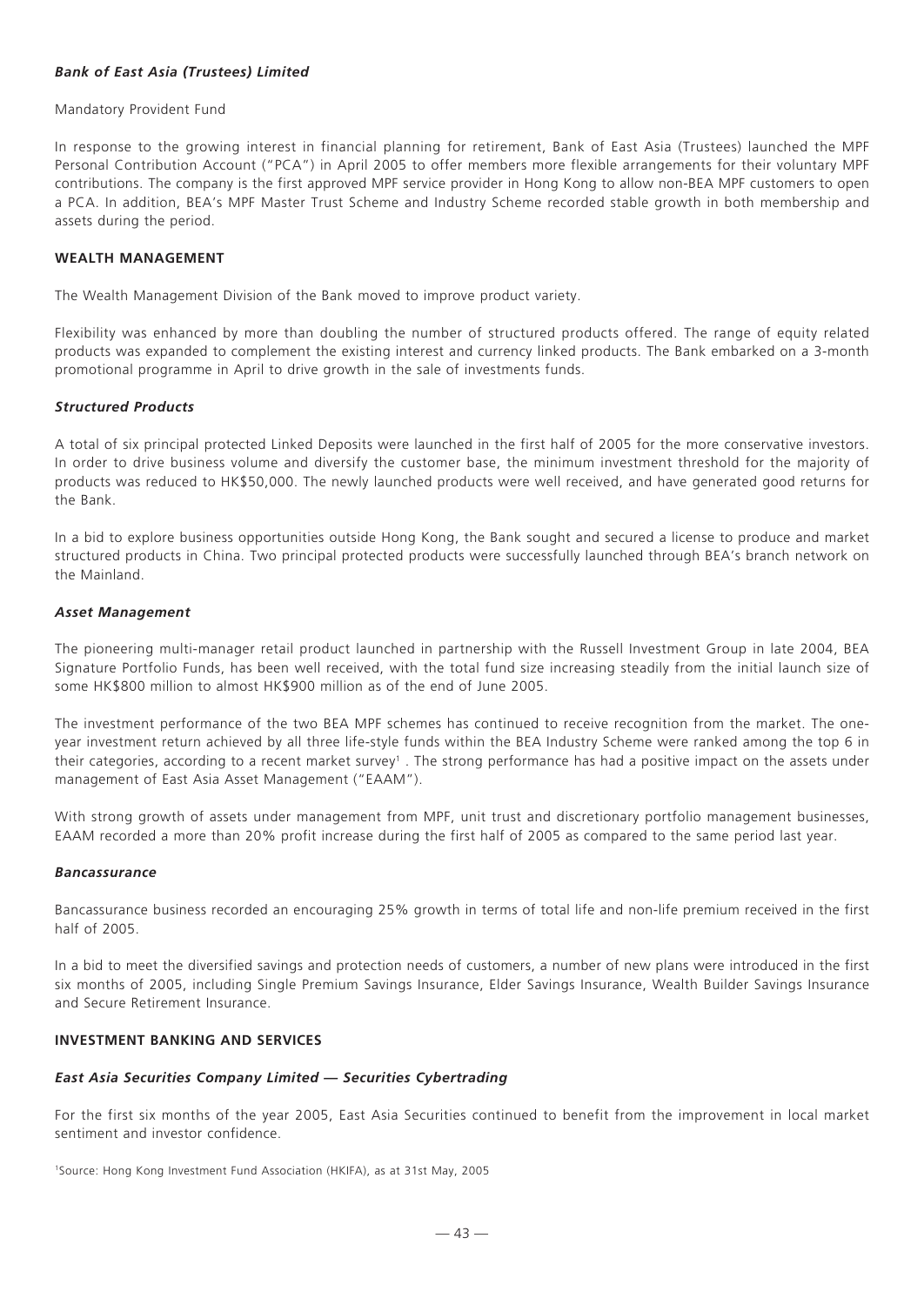When compared with the corresponding period last year, the Company registered growth of 19% in the number of Cybertrading accounts. As of 30th June, 2005, more than 47% of the Company's securities clients have subscribed to the Cybertrading Service.

East Asia Securities has instituted various incentive schemes to encourage clients to execute trades via its user-friendly electronic trading platform. Currently, the volume of transactions executed via the Cybertrading System, expressed as a percentage of total turnover, accounts for some 54% of the number of trades and 37% of transaction value.

With a view to further enhancing the Cybertrading Service, East Asia Securities has plans to enhance its Interactive Voice Recognition Trading System in the second half of 2005.

# **CHINA OPERATIONS**

BEA opened representative offices in Suzhou and Dongguan in the first half of 2005. At present, BEA has a total of 20 outlets in China, including 9 branches, 4 sub-branches and 7 representative offices. BEA is also preparing to set up 2 new full branches in Hangzhou and Chongqing in the second half of this year.

Following the China Banking Regulatory Commission's approval of the Bank's application to market derivative products on the Mainland, BEA launched its first two derivative products in the first half of 2005. BEA will continue to develop innovative investment products to cater to the needs of the local market.

BEA branches in Guangzhou, Xiamen, Dalian and Shanghai recently obtained agency licences allowing them to market life insurance products in China. This complements the branches existing permission to offer general insurance products to their customers. Other BEA branches also hope to market life insurance products in the near future.

## **OVERSEAS OPERATIONS**

BEA continues to strengthen its presence in the United States through its wholly owned banking subsidiary, The Bank of East Asia (USA) N.A. ("BEA (USA)"). BEA (USA) opened its fifth branch, in Torrance, California, on 28th June, 2005. It also targets to open a branch in Brooklyn, New York in December. By the end of the year, BEA (USA) will have four branches in California and two branches in New York.

BEA (USA) will continue to identify locations for new branches in the U.S. to increase its geographical coverage and enlarge its customer base, in particular to serve the growing population of Chinese immigrants in the U.S.

In Canada, The Bank of East Asia (Canada) opened its 6th branch, in Vancouver, British Columbia, on 18th March, 2005. An official grand opening ceremony will be held in August.

## **CORPORATE SERVICES**

Group member Tricor Holdings Limited ("Tricor") is the market leader in terms of both scope and scale of business in corporate and investor services in the region. These services include accounting, company formation, corporate compliance and company secretarial, executive search and selection, initial public offerings and share registration, payroll outsourcing and fund and trust administration.

Tricor recorded significant growth in revenue for the first half of the year. The continued improvement in the business environment in Hong Kong has benefited Tricor's operations. The company has experienced strong demand for its corporate compliance services from both private and publicly listed companies in Hong Kong. Furthermore, its overseas operations have made a respectable contribution to Tricor's total revenue.

In May this year, Tricor acquired the company secretarial business of Ernst & Young in the British Virgin Islands, adding strength to Tricor's already successful corporate services practice there. Continuing with its regional expansion strategy, in July 2005, Tricor acquired a substantial interest in the client accounting, payroll outsourcing and executive recruitment businesses of PricewaterhouseCoopers in Thailand, the leading accounting firm in that country.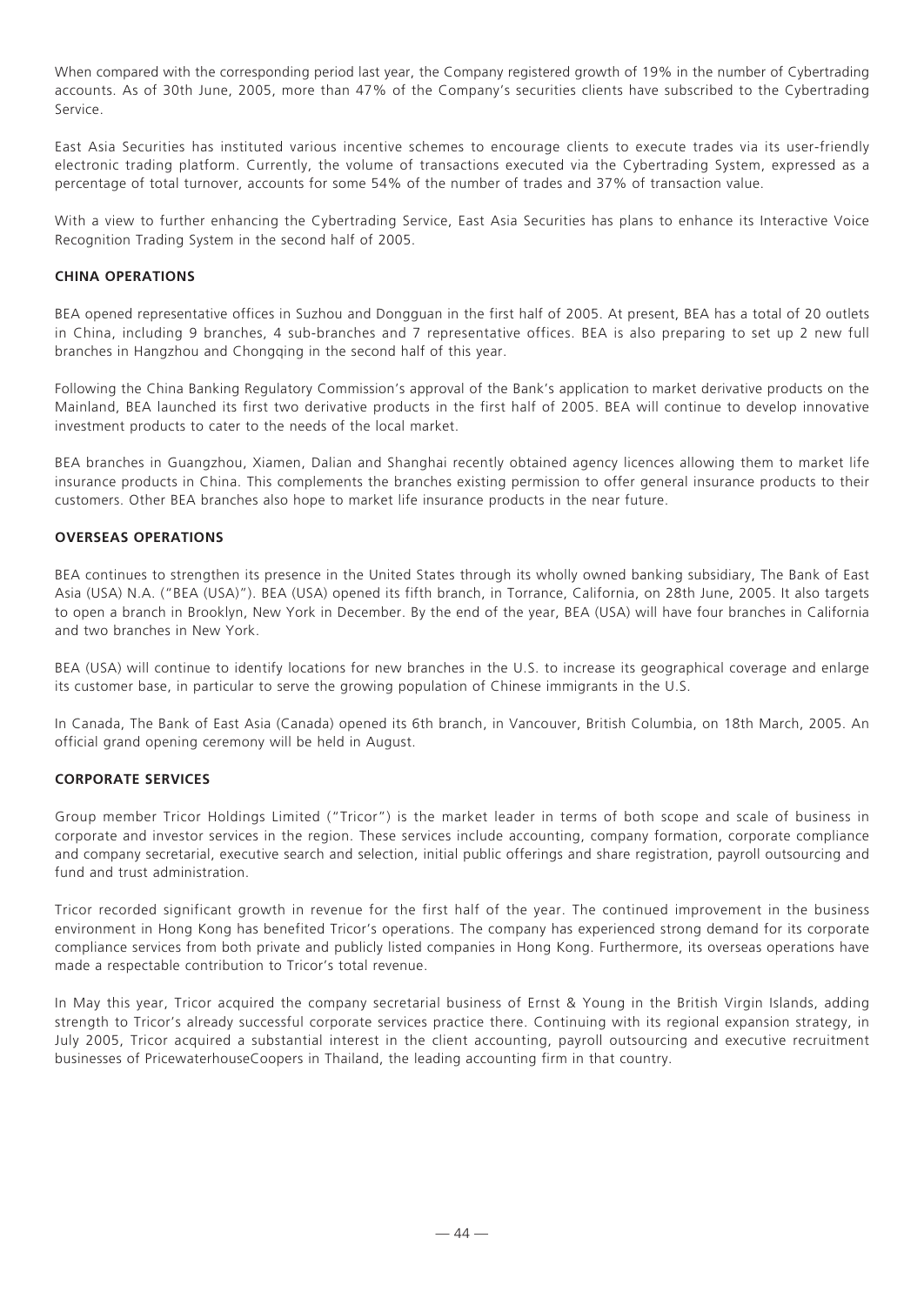# **HUMAN RESOURCES**

The number of Bank of East Asia Group employees by region at the end of June 2005 is shown in the table below:

| Hong Kong           | 4.367 |
|---------------------|-------|
| Other Greater China | 1,269 |
| Overseas            | 416   |
|                     |       |
| Total               | 6.052 |

Job growth in the banking and finance sector has been strong since the third quarter of last year. The Bank has developed and executed a number of strategies to retain high-performing staff.

To upgrade staff competence, the Training and Development Department has pro-actively collaborated with external training consultants and university professors in designing and delivering customised training classes, with particular reference to those related to sales and marketing, and business creativity.

The office centralisation project allowed the Bank to provide additional amenities for use by staff. With the new facilities, the Staff Sports Recreation Club has been able to increase the number of activities on offer, and generate a higher level of team spirit.

# **FUTURE PROSPECTS**

During the first half of 2005, BEA continued its strategic focus on growth and efficiency enhancement.

BEA is committed to developing additional revenue streams through further broadening of its product range, upgrading product features, and exploring new market opportunities. The Bank's wealth management business, in particular the renowned SupremeGold Service, will remain as a core business development focus in the near future. In parallel, BEA will further enhance its leading corporate services and share registration business and providing more quality financial solutions to customers. The Bank will also continue to develop the insurance business of Blue Cross Insurance Limited and identify crossselling opportunities among the customers of BEA and its subsidiaries.

Outside Hong Kong, BEA was able to maintain satisfactory growth and development in overseas locations including China, the U.S., Canada, and South East Asia. The China market, in particular the Pearl River Delta Region, will remain an important development focus for BEA. The Bank will strive to stay at the forefront to provide innovative products and extend its retail network to maintain its leading position in China.

BEA will continue to enhance operating efficiency. Following the centralisation of back office functions at Millennium City 5, BEA expects to realise the related synergy values in future years. Simultaneously, to further enhance efficiency and market competitiveness, BEA will continue to identify and relocate appropriate operating functions to the Mainland. In addition, BEA will place a high priority on investments in systems and risk management and governance. This will provide a solid foundation for BEA to further enhance its value and market franchise.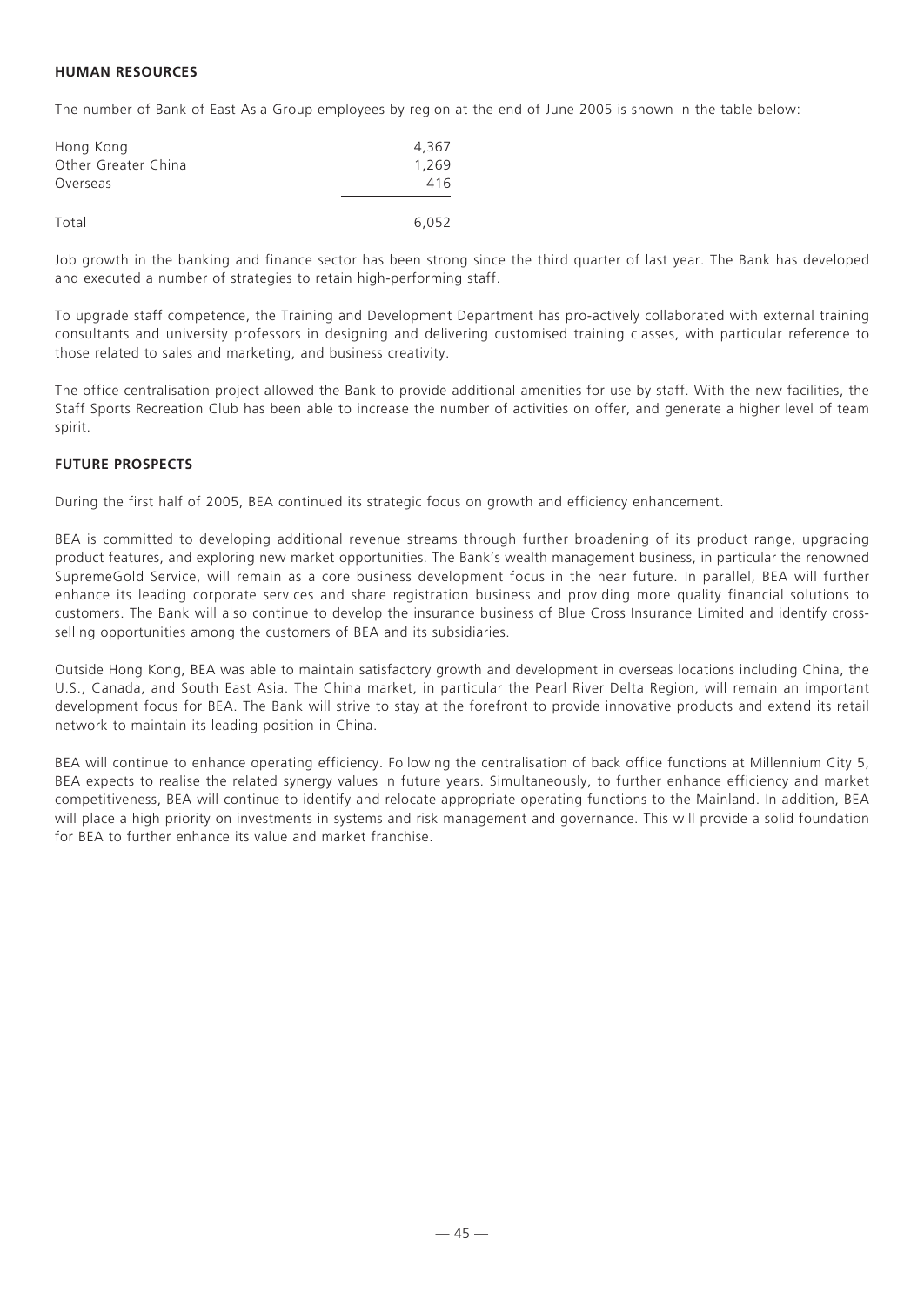## **DIRECTORS' AND CHIEF EXECUTIVE'S INTERESTS**

As at 30th June, 2005, the interests and short positions of the Directors and Chief Executive of the Bank in the shares, underlying shares and debentures of the Bank and its associated corporations as recorded in the Register required to be kept under section 352 of the Securities and Futures Ordinance (the "SFO") were as follows:

#### **I. Long positions in shares of the Bank:**

| Name                   | Capacity and nature                                                          | No. of shares                      | Total                     | % of issued<br>share capital |
|------------------------|------------------------------------------------------------------------------|------------------------------------|---------------------------|------------------------------|
| David LI Kwok-po       | Beneficial owner<br>Interest of spouse                                       | 20,693,919<br>647,600              | 21,341,5191               | 1.42                         |
| LI Fook-wo             | Beneficial owner<br>Founder of discretionary trust                           | 1,235,804<br>30,955,378            | 32, 191, 182 <sup>2</sup> | 2.14                         |
| WONG Chung-hin         | Beneficial owner<br>Interest of spouse                                       | 46,810<br>344,131                  | 390,941 <sup>3</sup>      | 0.03                         |
| LEE Shau-kee           | Beneficial owner<br>Interest of corporation                                  | 647,985<br>1,000,000               | 1,647,9854                | 0.11                         |
| Simon LI Fook-sean     | Beneficial owner<br>Interest of spouse<br>Founder of discretionary trust     | 894,000<br>3,152,800<br>12,146,333 | 16, 193, 133 <sup>5</sup> | 1.08                         |
| Allan WONG Chi-yun     | Interest of spouse<br>Founder of discretionary trust                         | 124<br>10,482,901                  | 10,483,0256               | 0.70                         |
| Aubrey LI Kwok-sing    | Beneficial owner<br>Interest of spouse<br>Beneficiary of discretionary trust | 23,391<br>15,034<br>30,955,378     | 30,993,8037               | 2.06                         |
| Joseph PANG Yuk-wing   | Beneficial owner                                                             | 479,718                            | 479,718                   | 0.03                         |
| William MONG Man-wai   | Beneficial owner<br>Interest of corporation                                  | 836,057<br>5,242,661               | 6,078,718 <sup>8</sup>    | 0.40                         |
| CHAN Kay-cheung        | Beneficial owner                                                             | 478,800                            | 478,800                   | 0.03                         |
| Winston LO Yau-lai     | Trustee of trust                                                             | 258,390                            | 258,390 <sup>9</sup>      | 0.02                         |
| KHOO Kay-peng          | Interest of corporation                                                      | 1,000,000                          | 1,000,00010               | 0.07                         |
| Thomas KWOK Ping-kwong |                                                                              |                                    | Nil                       | Nil                          |
| Richard LI Tzar-kai    |                                                                              |                                    | Nil                       | Nil                          |
| TAN Man-kou            |                                                                              |                                    | Nil                       | Nil                          |
| Kenneth LO Chin-ming   |                                                                              |                                    | Nil                       | Nil                          |

*Notes:*

1. David LI Kwok-po was the beneficial owner of 20,693,919 shares and he was deemed to be interested in 647,600 shares through the interests of his spouse, Penny POON Kam-chui.

2. LI Fook-wo was the beneficial owner of 1,235,804 shares. The remaining 30,955,378 shares were held by The Fook Wo Trust, of which LI Fook-wo was the founder, but he had no influence on how the trustee exercises his discretion. The disclosure of these 30,955,378 shares was made on a voluntary basis. Aubrey LI Kwok-sing was also interested in this same block of 30,955,378 shares as one of the discretionary beneficiaries of the trust (please refer to note 7 below).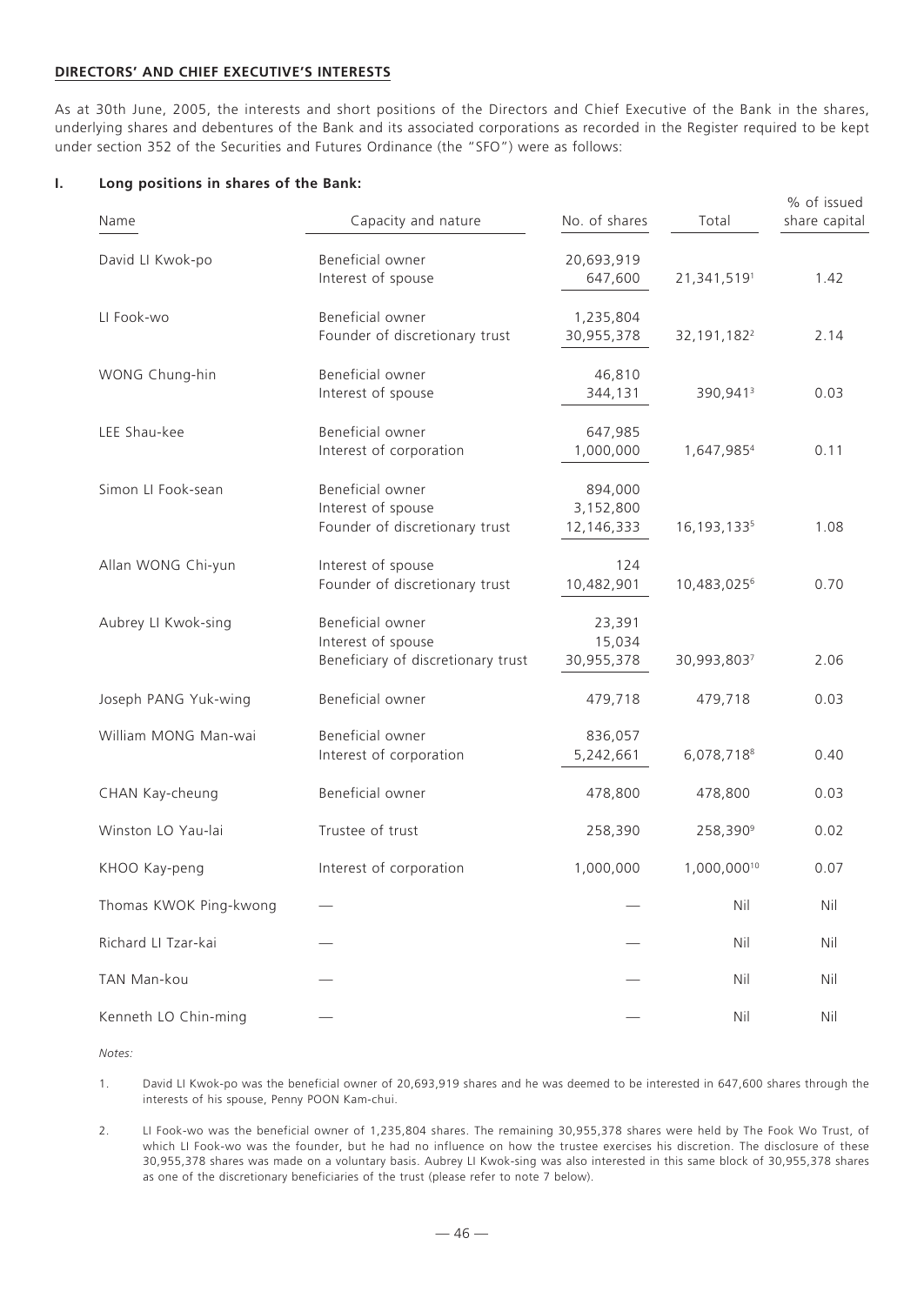- 3. WONG Chung-hin was the beneficial owner of 46,810 shares and he was deemed to be interested in 344,131 shares through the interests of his spouse, LAM Mei-lin.
- 4. LEE Shau-kee was the beneficial owner of 647,985 shares.

LEE Shau-kee was deemed to be interested in 1,000,000 shares held through Superfun Enterprises Limited ("Superfun"). Superfun was wholly owned by The Hong Kong and China Gas Company Limited which was 37.15% held by Henderson Investment Limited which in turn was 73.48% held by Kingslee S.A., a wholly-owned subsidiary of Henderson Land Development Company Limited ("Henderson Land").

Henderson Land was 61.87% held by Henderson Development Limited ("Henderson Development"). Hopkins (Cayman) Limited ("Hopkins") as trustee of a unit trust (the "Unit Trust") owned all the issued ordinary shares of Henderson Development. Rimmer (Cayman) Limited ("Rimmer") and Riddick (Cayman) Limited ("Riddick"), as trustees of respective discretionary trusts, held units in the Unit Trust. The entire issued share capital of Hopkins, Rimmer and Riddick were owned by LEE Shau-kee.

- 5. Simon LI Fook-sean was the beneficial owner of 894,000 shares and he was deemed to be interested in 3,152,800 shares through the interests of his spouse, YANG Yen-ying. The remaining 12,146,333 shares were held by two discretionary trusts, Settlement of Dr. Simon F.S. Li and The Longevity Trust, of which Simon LI Fook-sean was the founder, but he had no influence on how the trustee exercises his discretion. The disclosure of these 12,146,333 shares was made on a voluntary basis.
- 6. Allan WONG Chi-yun was deemed to be interested in 124 shares through the interests of his spouse, Margaret KWOK Chi-wai. He was also deemed to be interested in 10,482,901 shares held by a discretionary trust, The Wong Chung Man 1984 Trust, of which Allan WONG Chi-yun was a founder.
- 7. Aubrey LI Kwok-sing was the beneficial owner of 23,391 shares and he was deemed to be interested in 15,034 shares through the interests of his spouse, Elizabeth WOO. The remaining 30,955,378 shares were held by The Fook Wo Trust, a discretionary trust in which Aubrey LI Kwok-sing was one of the discretionary beneficiaries. LI Fook-wo had also made disclosure in respect of the same block of 30,955,378 shares as founder of the discretionary trust (please refer to note 2 above).
- 8. William MONG Man-wai was the beneficial owner of 836,057 shares. Of the remaining 5,242,661 shares, (i) 4,502,798 shares were held through Shun Hing Electronic Trading Co. Ltd., (ii) 668,323 shares were held through Shun Hing Technology Co. Ltd., and (iii) 71,540 shares were held through Shun Hing Advertising Co. Ltd. Such corporations are accustomed to act in accordance with the directions or instructions of William MONG Man-wai who is the Chairman of these corporations.
- 9. Winston LO Yau-lai was deemed to be interested in 258,390 shares which were held by K.S. Lo Foundation of which he was a trustee.
- 10. KHOO Kay-peng was deemed to be interested in 1,000,000 shares which were held through Bonham Industries Limited, a company in which he held 99.9% of the issued capital.

#### **II. Long positions in (in respect of equity derivatives) underlying shares of the Bank:**

Shares options, being unlisted physically settled equity derivatives, to subscribe for the ordinary shares of the Bank were granted to David LI Kwok-po, Joseph PANG Yuk-wing and CHAN Kay-cheung pursuant to the approved Staff Share Option Schemes. Information in relation to these shares options during the six months ended 30th June, 2005 was shown in the following section under the heading "Information on Share Options".

## **III. Interests in debentures of the associated corporation of the Bank:**

| Name<br>$\sim$     | Issuer                | Capacity and nature            | Amount of debentures | Total         |
|--------------------|-----------------------|--------------------------------|----------------------|---------------|
| Simon LI Fook-sean | East Asia Financial   | Beneficial owner               | US\$1,000,000        |               |
|                    | Holding (BVI) Limited | Founder of discretionary trust | US\$1,000,000        | US\$2,000,000 |

*Note: Simon LI Fook-sean was the beneficial owner of the debentures of East Asia Financial Holding (BVI) Limited ("EAFH (BVI)") in the amount of US\$1,000,000 and he was deemed to be interested in the debentures of EAFH (BVI) in the amount of US\$1,000,000 held by a discretionary trust, Settlement of Dr. Simon F.S. Li, of which Simon LI Fook-sean was the founder, but he had no influence on how the trustee exercises his discretion. The disclosure of the US\$1,000,000 debentures held by the discretionary trust was made on a voluntary basis.*

Save as disclosed above, no other interest or short position in the shares, underlying shares or debentures of the Bank or any of its associated corporations were recorded in the Register.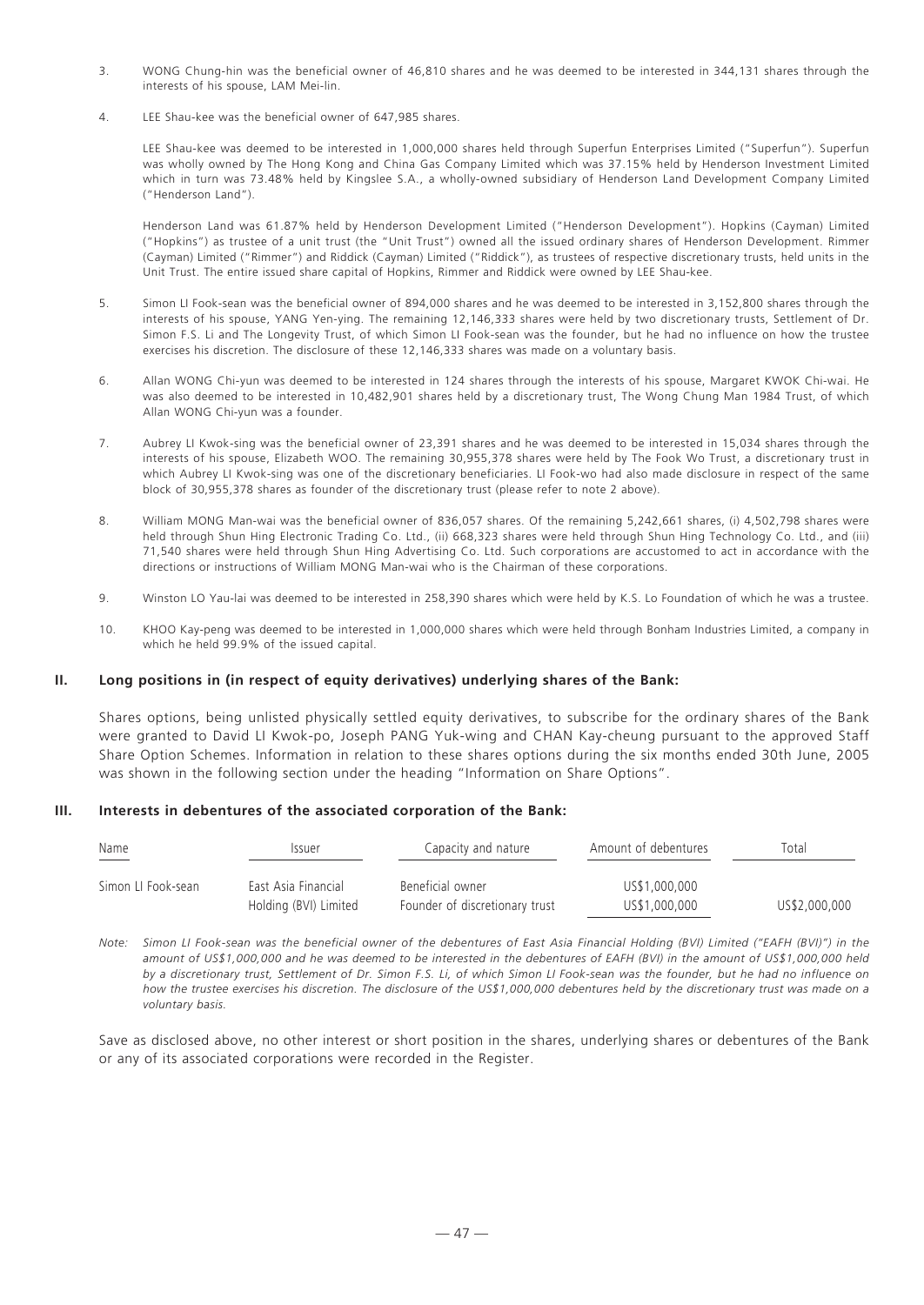## **INFORMATION ON SHARE OPTIONS**

Information in relation to share options disclosed in accordance with the Listing Rules was as follows:

(1) Movement of share options during the six months ended 30th June, 2005:

|                      |                            | Number of Share Options    |                         |                      |         |                              |  |
|----------------------|----------------------------|----------------------------|-------------------------|----------------------|---------|------------------------------|--|
| Name                 | Date of Grant <sup>a</sup> | Outstanding<br>at 1/1/2005 | Granted                 | Exercised            | Lapsed  | Outstanding<br>at 30/06/2005 |  |
| David LI Kwok-po     | 20/4/2000                  | 145,000                    |                         | 145,000 <sup>c</sup> |         | Nil                          |  |
|                      | 19/4/2001                  | 850,000                    |                         |                      |         | 850,000                      |  |
|                      | 18/4/2002                  | 850,000                    |                         |                      |         | 850,000                      |  |
|                      | 02/5/2003                  | 1,000,000                  |                         |                      |         | 1,000,000                    |  |
|                      | 22/4/2004                  | 1,000,000                  |                         |                      |         | 1,000,000                    |  |
|                      | 03/5/2005                  |                            | 1,000,000 <sup>b</sup>  |                      |         | 1,000,000                    |  |
| Joseph PANG Yuk-wing | 20/4/2000                  | 130,000                    |                         | 130,000c             |         | Nil                          |  |
|                      | 19/4/2001                  | 400,000                    |                         |                      |         | 400,000                      |  |
|                      | 18/4/2002                  | 400,000                    |                         |                      |         | 400,000                      |  |
|                      | 02/5/2003                  | 500,000                    |                         |                      |         | 500,000                      |  |
|                      | 22/4/2004                  | 500,000                    |                         |                      |         | 500,000                      |  |
|                      | 03/5/2005                  |                            | 500,000 <sup>b</sup>    |                      |         | 500,000                      |  |
| CHAN Kay-cheung      | 20/4/2000                  | 130,000                    |                         | 130,000c             |         | Nil                          |  |
|                      | 19/4/2001                  | 400,000                    |                         |                      |         | 400,000                      |  |
|                      | 18/4/2002                  | 400,000                    |                         |                      |         | 400,000                      |  |
|                      | 02/5/2003                  | 500,000                    |                         |                      |         | 500,000                      |  |
|                      | 22/4/2004                  | 500,000                    |                         |                      |         | 500,000                      |  |
|                      | 03/5/2005                  |                            | 500,000 <sup>b</sup>    |                      |         | 500,000                      |  |
| Aggregate of other   | 20/4/2000                  | 1,075,000                  |                         | 1,048,000            | 27,000  | Nil                          |  |
| Employees*           | 19/4/2001                  | 535,000                    |                         | 110,000 <sup>c</sup> |         | 425,000                      |  |
|                      | 18/4/2002                  | 1,145,000                  |                         | 315,000 <sup>c</sup> |         | 830,000                      |  |
|                      | 02/5/2003                  | 6,570,000                  |                         | 1,255,000c           |         | 5,315,000                    |  |
|                      | 22/4/2004                  | 13,045,000                 |                         |                      | 355,000 | 12,690,000                   |  |
|                      | 03/5/2005                  |                            | 14,410,000 <sup>b</sup> |                      | 40,000  | 14,370,000                   |  |

*\* Employees working under employment contracts that were regarded as "Continuous Contracts" for the purpose of the Hong Kong Employment Ordinance.*

- (2) No share options were cancelled during the six months ended 30th June, 2005.
- (3) The accounting policy adopted for share options:

Share options are granted to employees to acquire shares of the Bank. For option schemes adopted before 2002, the option exercise price was 95% of the average closing price of the existing shares of the Bank for the last five business days immediately preceding the date of offer. For option schemes adopted in and after 2002, the option exercise price equals the fair value of the underlying shares at the date of grant. The fair value of options granted is recognised as staff cost with a corresponding increase in equity. The fair value of the options granted is measured using a valuation technique commonly used by market participants, taking into account the terms and conditions upon which the options were granted.

With effect from 1st January, 2005, in order to comply with HKFRS 2 "Share-based Payment", the Group recognises the fair value of such share options as an expense in the profit and loss account. A corresponding increase is recognised in a capital reserve within equity. Details of the new accounting policy are set out in Note 4(a).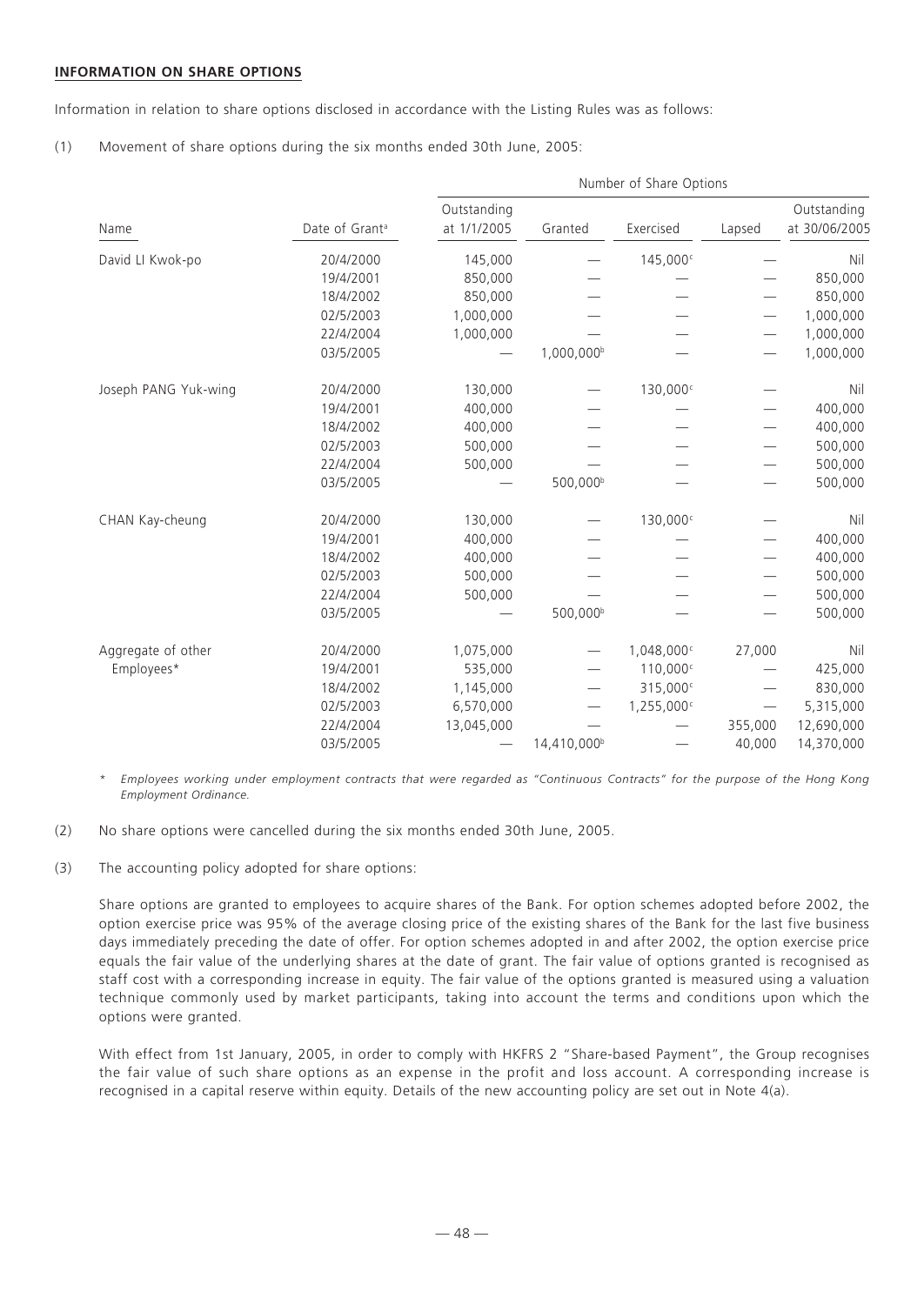#### *Notes:*

#### *a. Particulars of share options:*

| Date of Grant | Vesting Period          | Exercise Period         | Exercise Price<br>Per Share |
|---------------|-------------------------|-------------------------|-----------------------------|
|               |                         |                         | HK\$                        |
| 20/4/2000     | 20/4/2000 - 19/4/2001   | $20/4/2001 - 20/4/2005$ | 16.46                       |
| 19/4/2001     | 19/4/2001 - 18/4/2002   | $19/4/2002 - 19/4/2006$ | 16.96                       |
| 18/4/2002     | 18/4/2002 - 17/4/2003   | 18/4/2003 - 18/4/2007   | 15.80                       |
| 02/5/2003     | $02/5/2003 - 01/5/2004$ | $02/5/2004 - 02/5/2008$ | 14.90                       |
| 22/4/2004     | 22/4/2004 - 21/4/2005   | $22/4/2005 - 22/4/2009$ | 23.23                       |
| 03/5/2005     | $03/5/2005 - 02/5/2006$ | $03/5/2006 - 03/5/2010$ | 22.95                       |
|               |                         |                         |                             |

- *b. (i) The closing price of the shares of the Bank immediately before 3rd May, 2005 on which the options were granted was HK\$22.85.*
	- *(ii) Value of share options granted during the six months ended 30th June, 2005:*

*The Directors consider that it is not appropriate to disclose the value of options granted during the six months ended 30th June, 2005, since any valuation of the options would be subject to a number of assumptions that would be subjective and uncertain. The Directors believe that the evaluation of options based upon speculative assumptions would not be meaningful and would be misleading to shareholders.*

*c. The half-year weighted average ("HWA") closing price of the shares of the Bank immediately before the date on which the Options were exercised during the six months ended 30th June, 2005:*

| No. of Options<br>Exercised | Exercise Price<br>Per Share | <b>HWA Closing Price</b> |
|-----------------------------|-----------------------------|--------------------------|
|                             | HK\$                        | HK\$                     |
| 1,453,000                   | 16.46                       | 23.23                    |
| 110,000                     | 16.96                       | 23.47                    |
| 315,000                     | 15.80                       | 23.59                    |
| 1,255,000                   | 14.90                       | 23.35                    |
|                             |                             |                          |

Save as disclosed above, as at 30th June, 2005, none of the Directors or Chief Executive of the Bank or their spouses or children under 18 years of age were granted or exercised any right to subscribe for any equity or debt securities of the Bank or any of its associated corporations.

#### **INTERESTS OF SUBSTANTIAL SHAREHOLDERS AND OTHER PERSONS**

As at 30th June, 2005, the interests and short positions of Substantial Shareholders and Other Persons of the Bank in the shares and underlying shares of the Bank as recorded in the Register required to be kept under section 336 of the SFO were as follows:

#### **Long positions in shares of the Bank:**

| Name                                       | Capacity and nature | No. of shares           | % on issued<br>share capital |
|--------------------------------------------|---------------------|-------------------------|------------------------------|
| East Asia International Trustees Limited   | Trustee             | 83.137.5671             | 5.53                         |
| Silchester International Investors Limited | Investment Manager  | 75.623.800 <sup>2</sup> | 5.03                         |

*<sup>1</sup> East Asia International Trustees Limited was deemed to be interested in these 83,137,567 shares held by various trusts of which this company was the trustee.*

*<sup>2</sup> Silchester International Investors Limited was deemed to be interested in these 75,623,800 shares in their capacity as an Investment Manger for a number of commingled funds.*

Save as disclosed above, no other interest or short position in the shares or underlying shares of the Bank were recorded in the Register.

## **DEALING IN LISTED SECURITIES OF THE BANK**

There was no purchase, sale or redemption by the Bank, or any of its subsidiaries, of listed securities of the Bank during the six months ended 30th June, 2005.